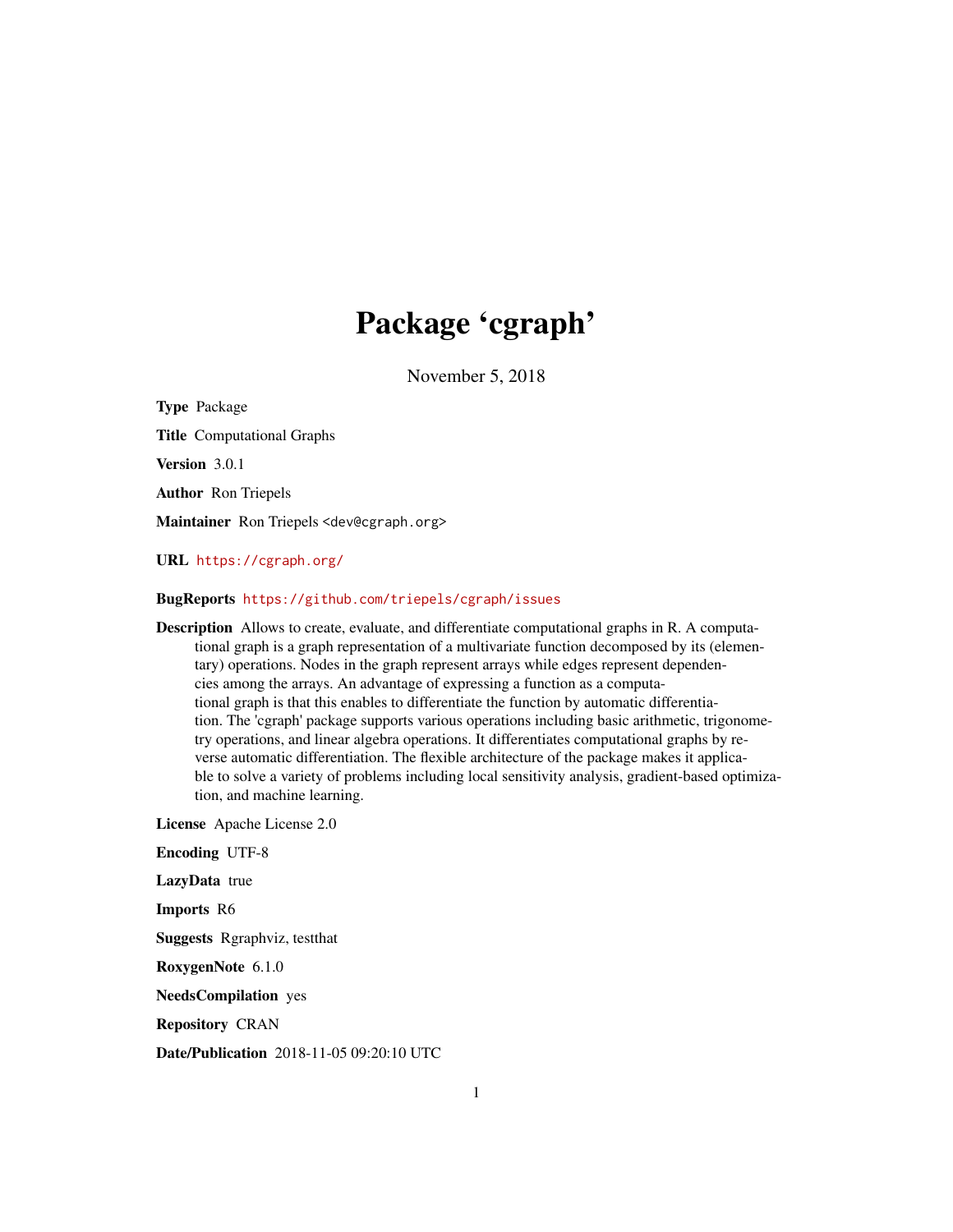# R topics documented:

|                                 | 3              |
|---------------------------------|----------------|
|                                 | 5              |
|                                 | 6              |
|                                 | 6              |
|                                 | $\overline{7}$ |
|                                 | 8              |
|                                 | 8              |
|                                 | 9              |
|                                 | 10             |
|                                 | 10             |
|                                 | 11             |
|                                 | 12             |
| cg atan                         | 12             |
|                                 | 13             |
| cg colMeans                     | 14             |
|                                 | 14             |
|                                 | 15             |
| $cg \cos                      $ | 16             |
|                                 | 17             |
|                                 | 17             |
|                                 | 18             |
|                                 | 18             |
|                                 | 19             |
|                                 | 20             |
|                                 | 20             |
|                                 | 21             |
|                                 | 22             |
|                                 | 23             |
|                                 | 23             |
|                                 | 24             |
|                                 | 25             |
|                                 | 26             |
|                                 | 26             |
|                                 | 27             |
|                                 | 28             |
|                                 | 28             |
|                                 | 29             |
| cg max                          | 30             |
| cg mean                         | 30             |
| cg min                          | 31             |
| cg mul                          | 32             |
|                                 | 32             |
|                                 | 33             |
|                                 | 34             |
| cg not equal                    |                |
|                                 | 34             |
|                                 | 35             |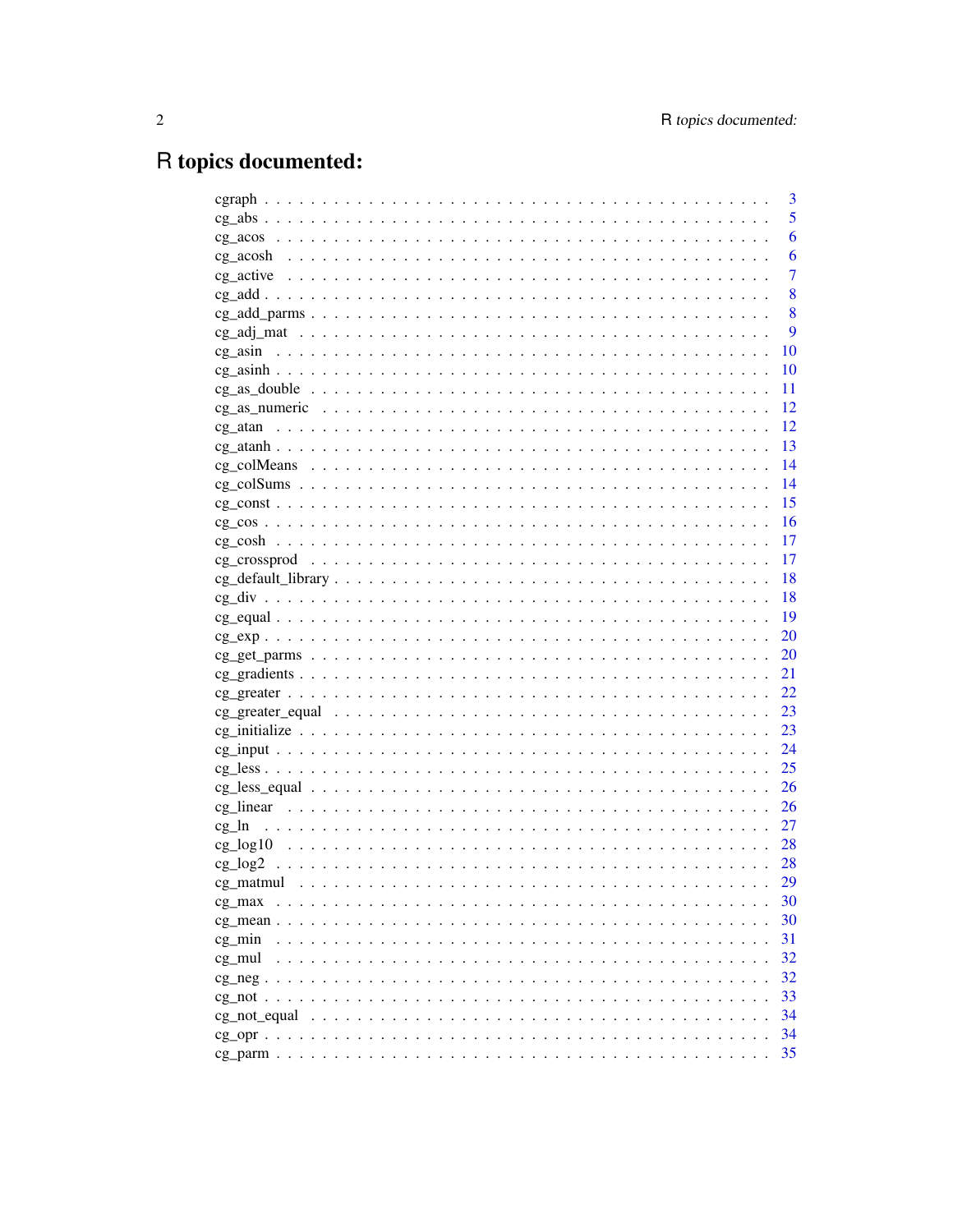### <span id="page-2-0"></span>cgraph

| cg plot                                                                                                         | - 36 |
|-----------------------------------------------------------------------------------------------------------------|------|
|                                                                                                                 | 37   |
|                                                                                                                 | -37  |
|                                                                                                                 | 38   |
| $cg\_pow \dots \dots \dots \dots \dots \dots \dots \dots \dots \dots \dots \dots \dots \dots \dots \dots \dots$ | 39   |
|                                                                                                                 | 39   |
|                                                                                                                 | 40   |
|                                                                                                                 | 41   |
| $cg_{row}Sums \dots \dots \dots \dots \dots \dots \dots \dots \dots \dots \dots \dots \dots \dots \dots \dots$  | 41   |
|                                                                                                                 | 42   |
| $cg \text{ set }                     $                                                                          | 43   |
|                                                                                                                 | 44   |
|                                                                                                                 | 45   |
|                                                                                                                 | 45   |
|                                                                                                                 | 46   |
|                                                                                                                 | 47   |
|                                                                                                                 | 47   |
|                                                                                                                 | 48   |
| $cg \tan                      $                                                                                 | 49   |
|                                                                                                                 | 49   |
|                                                                                                                 | 50   |
|                                                                                                                 | 51   |
|                                                                                                                 | 52   |
|                                                                                                                 |      |
|                                                                                                                 | - 54 |
|                                                                                                                 | 55   |
|                                                                                                                 | 56   |
|                                                                                                                 | 57   |
|                                                                                                                 | - 58 |
|                                                                                                                 | 59   |
|                                                                                                                 |      |
|                                                                                                                 | 60   |

### **Index**

**Computational Graph** 

## Description

The cgraph class facilitates the construction, evaluation, and differentiation of computaiontal graphs in  $R$ .

### **Usage**

x <- cgraph\$new()

 $\overline{\mathbf{3}}$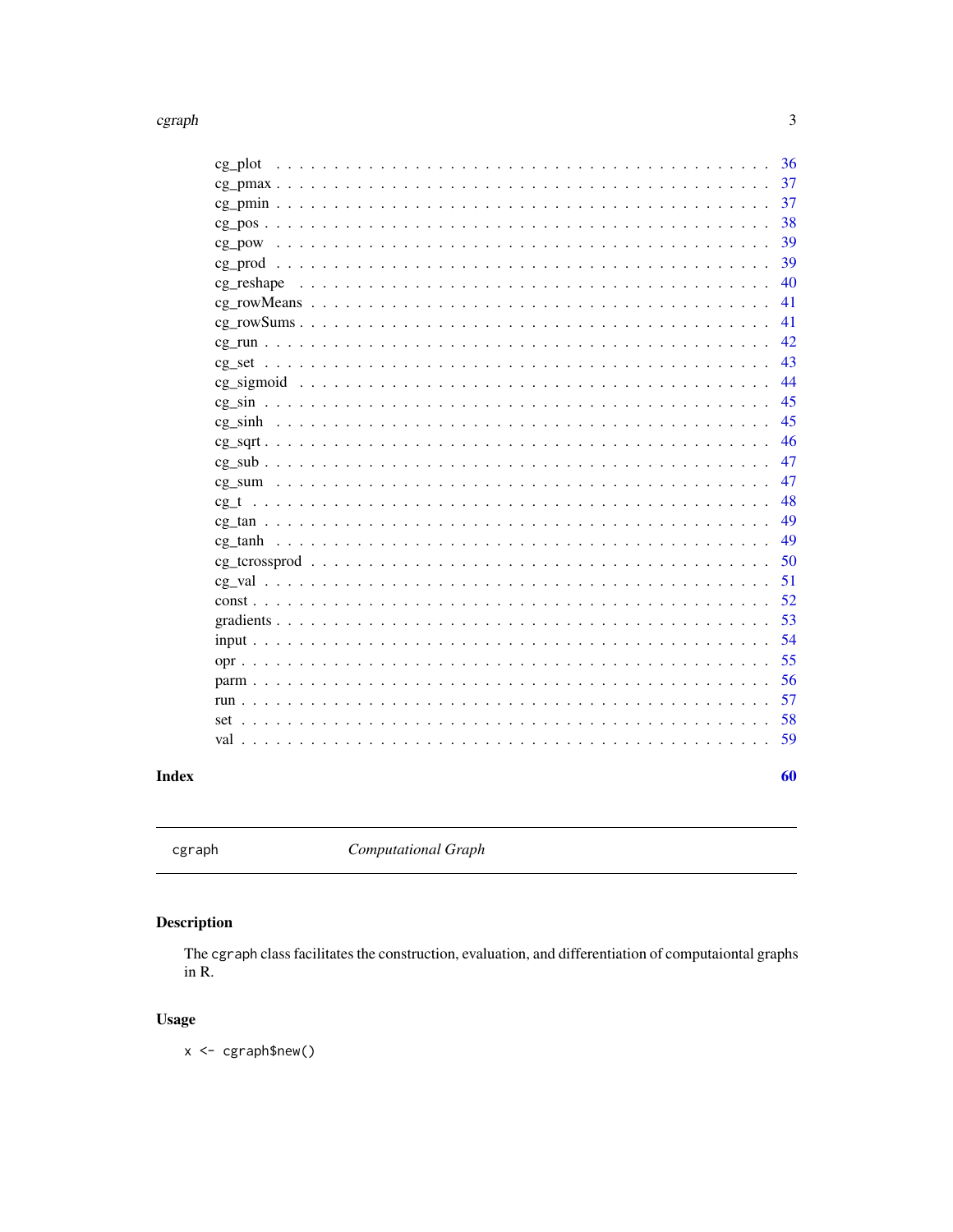<span id="page-3-0"></span>4 cgraph control of the control of the control of the control of the control of the control of the control of the control of the control of the control of the control of the control of the control of the control of the con

#### Members

\$nodes named list, symbols of the nodes. **\$values** environment, values of the nodes.

### Methods

\$initialize initialize a computational graph, see [cg\\_initialize.](#page-22-1) \$const add a constant node to the graph, see [cg\\_const.](#page-14-1) **\$input** add an input node to the graph, see [cg\\_input.](#page-23-1) **\$parm** add a parameter node to the graph, see [cg\\_parm.](#page-34-1) \$get\_parms list all parameters and their values, see [cg\\_get\\_parms.](#page-19-1) \$add\_parms add parameters to the graph, see [cg\\_add\\_parms.](#page-7-1) **\$opr** add an operation node to the graph, see [cg\\_opr.](#page-33-1) **\$active** set the graph to be the active graph, see eg active. \$val get the value of a node in the graph, see eg\_val. \$set set the value of a node in the graph, see [cg\\_set.](#page-42-1) **\$run** evaluate a node in the graph, see [cg\\_run.](#page-41-1) \$gradients differentiate the graph by reverse automatic differentiation, see [cg\\_gradients.](#page-20-1) **\$adj\_mat** retrieve the adjacency matrix of the graph, see [cg\\_adj\\_mat.](#page-8-1) \$plot plot the topology of the graph, see [cg\\_plot.](#page-35-1)

#### Note

Some of the methods listed above have a wrapper function that calls the method on the current active graph. For example, a parameter can be added to the current active graph by calling [parm](#page-55-1) instead of calling [cg\\_parm](#page-34-1) on the currently active cgraph object. Similarly, nodes can be evaluated or changed by calling [val](#page-58-1) or [set](#page-57-1) instead of calling method [cg\\_val](#page-50-1) or [cg\\_set](#page-42-1) respectively.

#### Author(s)

Ron Triepels

```
# Initialize a new computational graph.
x \leq -cgraph$new()
# Add an input with name 'a' to the graph.
a \leftarrow input(name = "a")# Add a parameter with value 4 and name 'b' to the graph.
b \leq -\text{perm}(4, \text{ name} = "b")# Perform some operations (i.e. c = exp(a * b)).
c \leq -cg_exp(a * b, name = "c")
```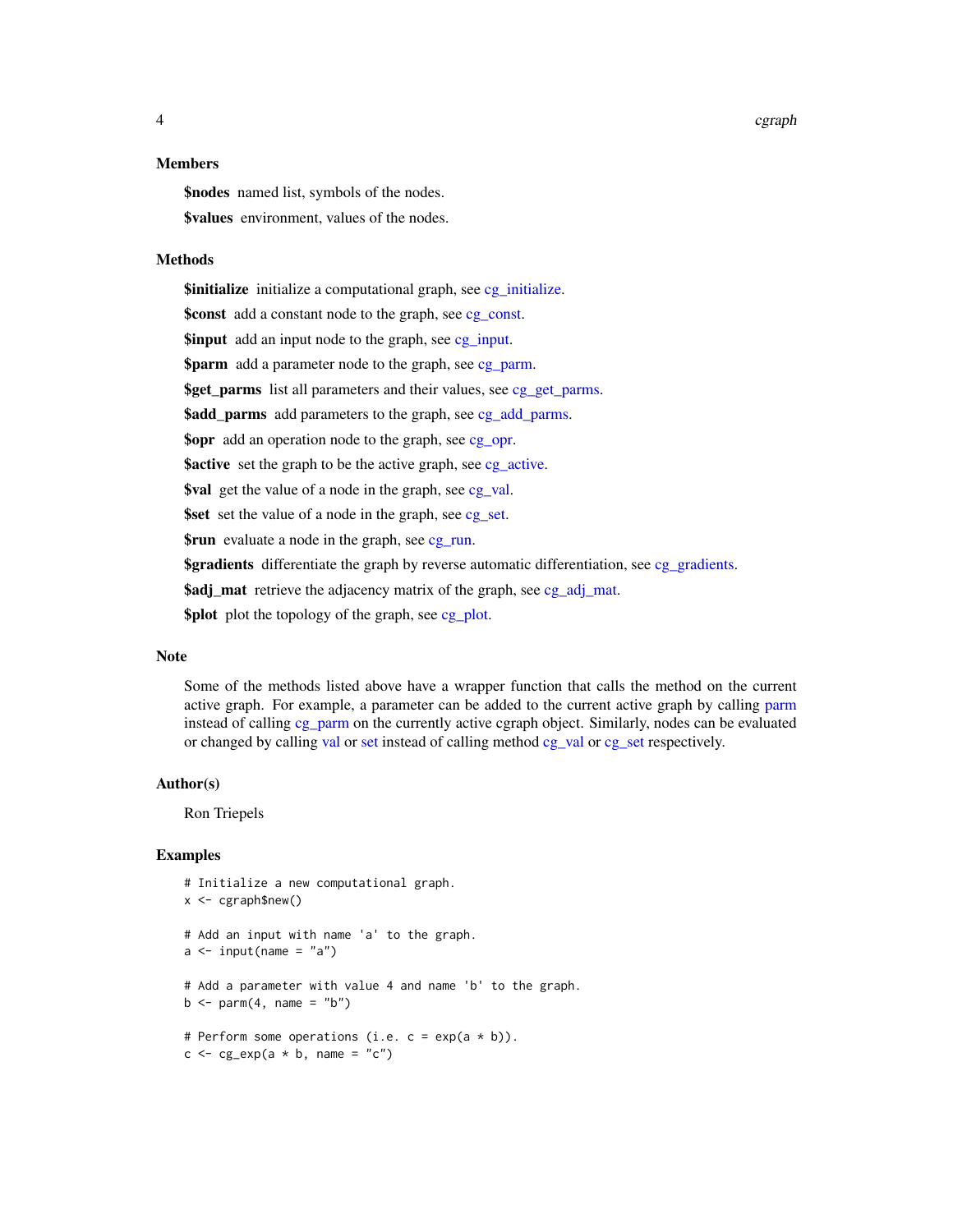#### <span id="page-4-0"></span> $c_{\mathcal{S}}$  abs

```
# Evaluate c at a = 2.
values <- run(c, list(a = 2))
# Retrieve the value of c.
values$c
# Differentiate the graph with respect to c.
grads <- gradients(c, values)
# Retrieve the gradient of c with respect to b.
grads$b
```
### cg\_abs *Absolute Value*

### Description

Calculate abs(x).

#### Usage

 $cg_abs(x, name = NULL)$ 

### Arguments

| <b>X</b> | cg.node, placeholder for a numeric vector or array. |
|----------|-----------------------------------------------------|
| name     | character scalar, name of the operation (optional). |

#### Value

cg.node, node of the operation.

### Author(s)

Ron Triepels

#### See Also

[abs](#page-0-0)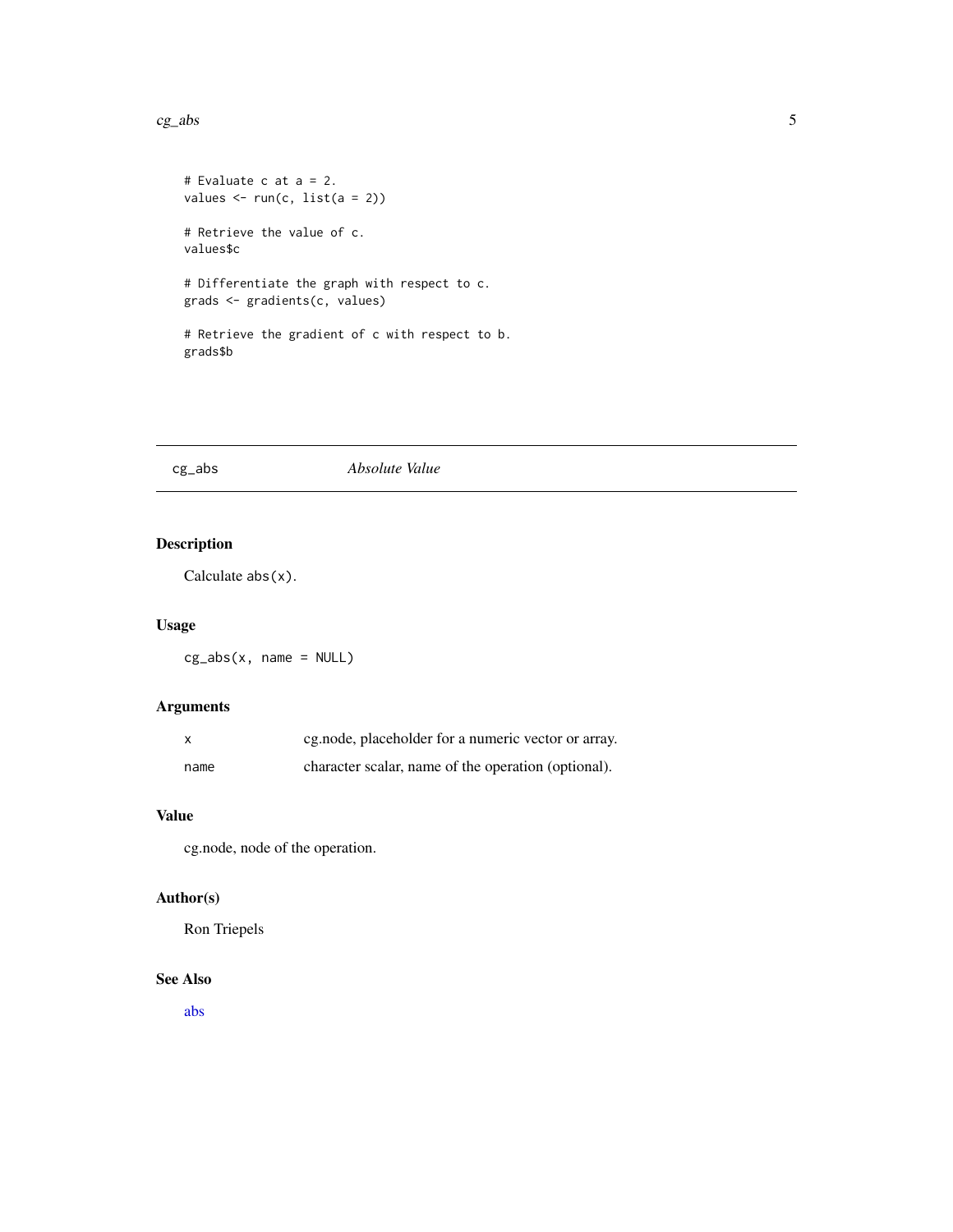<span id="page-5-0"></span>

Calculate acos(x).

### Usage

 $cg\_acos(x, name = NULL)$ 

### Arguments

| X    | eg.node, placeholder for a numeric vector or array. |
|------|-----------------------------------------------------|
| name | character scalar, name of the operation (optional). |

### Value

cg.node, node of the operation.

### Author(s)

Ron Triepels

### See Also

[acos](#page-0-0)

cg\_acosh *Inverse Hyperbolic Cosine*

### Description

Calculate acosh(x).

### Usage

 $cg_ a cosh(x, name = NULL)$ 

| X    | eg.node, placeholder for a numeric vector or array. |
|------|-----------------------------------------------------|
| name | character scalar, name of the operation (optional). |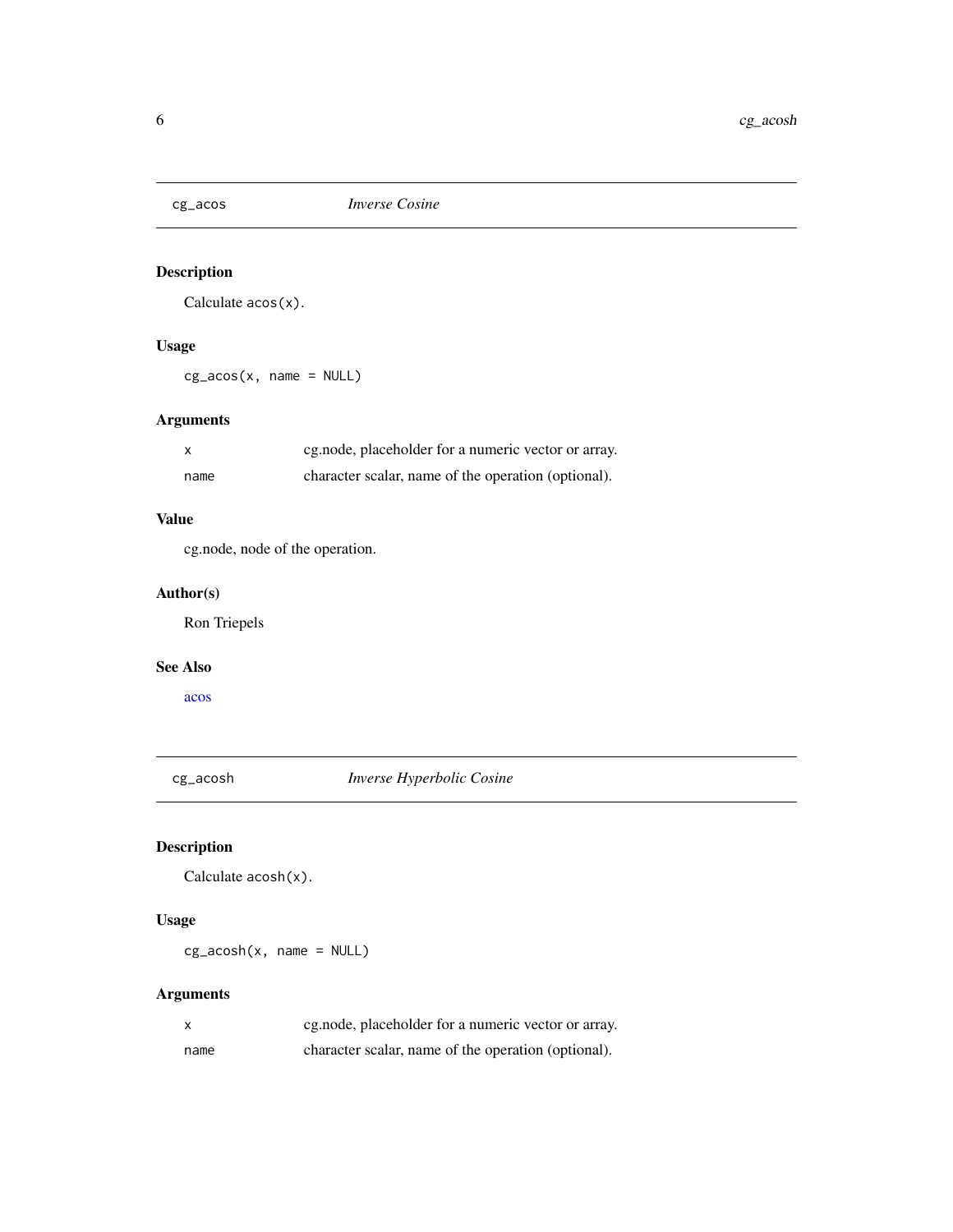#### <span id="page-6-0"></span> $c_{g\_active}$  7

#### Value

cg.node, node of the operation.

#### Author(s)

Ron Triepels

### See Also

[acosh](#page-0-0)

<span id="page-6-1"></span>cg\_active *Change Active Graph*

### Description

Set the graph to be the active graph.

### Details

\$active()

### Value

none.

#### Note

Any nodes that are created are automatically added to the active graph. This also applies to operations that are created by overloaded S3 functions that do not follow the cg\_<name> naming convention (such as primitive inflix functions '+' and '-').

Only one graph can be active at a time. The active graph can be changed by calling method [cg\\_active](#page-6-1) on another cgraph object.

#### Author(s)

Ron Triepels

```
# Initialize a new computational graph.
x <- cgraph$new()
# Initialize another computational graph. It becomes the current active graph.
y <- cgraph$new()
# Set graph x to be the active graph.
x$active()
```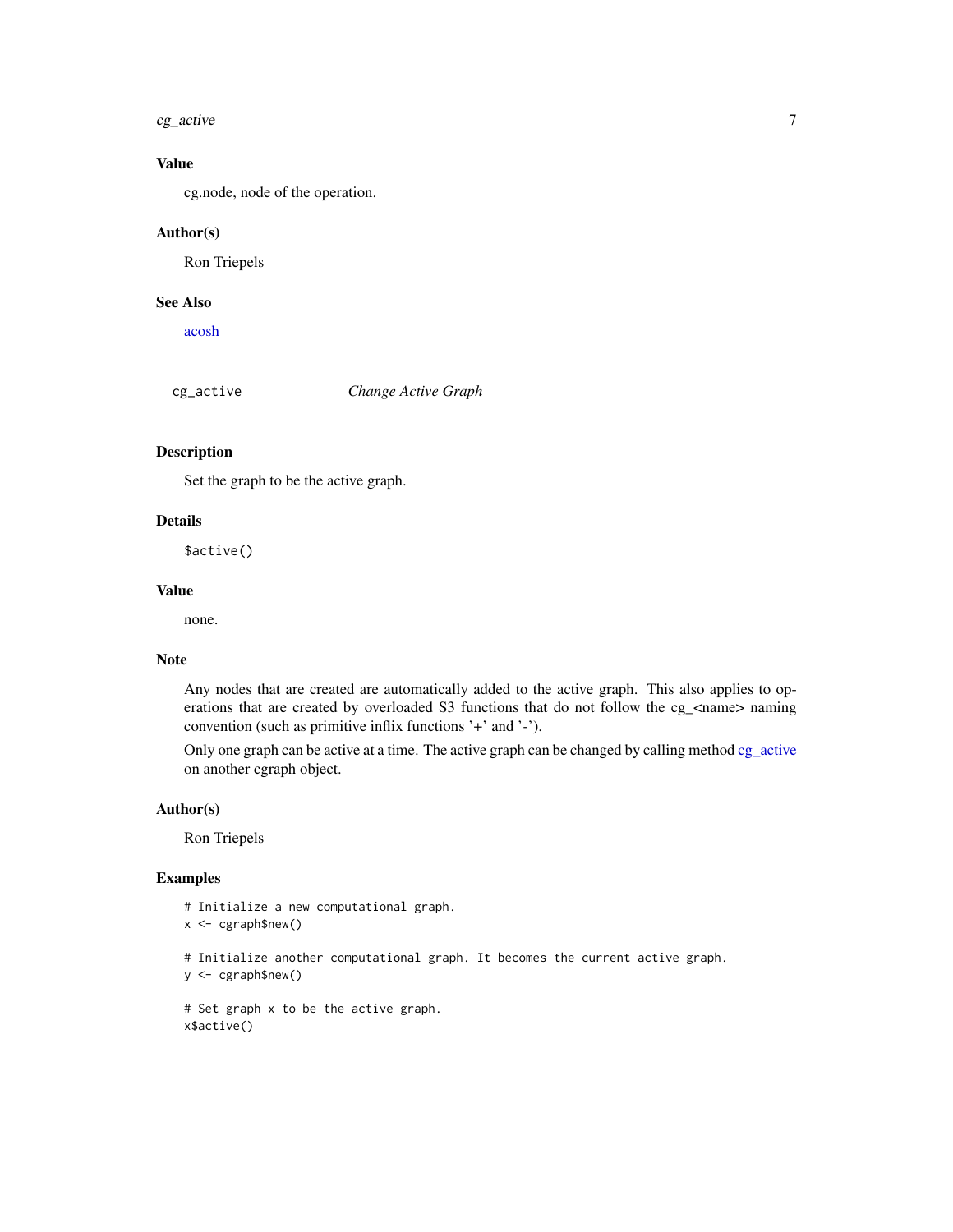<span id="page-7-0"></span>cg\_add *Add*

### Description

Calculate  $x + y$ .

### Usage

 $cg\_add(x, y, name = NULL)$ 

### Arguments

| $\mathsf{x}$ | eg.node, placeholder for a numeric vector or array. |
|--------------|-----------------------------------------------------|
|              | eg.node, placeholder for a numeric vector or array. |
| name         | character scalar, name of the operation (optional). |

### Value

cg.node, node of the operation.

### Author(s)

Ron Triepels

### See Also

[add](#page-0-0)

<span id="page-7-1"></span>cg\_add\_parms *Add Parameters*

### Description

Add parameters to the graph.

### Arguments

| $\cdot$ | numeric vectors or arrays, the values of the parameters. Is ignored when parms<br>is not NULL. |
|---------|------------------------------------------------------------------------------------------------|
| parms   | named list, the parameters that are to be added to the graph.                                  |

### Details

\$add\_parms(..., parms = NULL)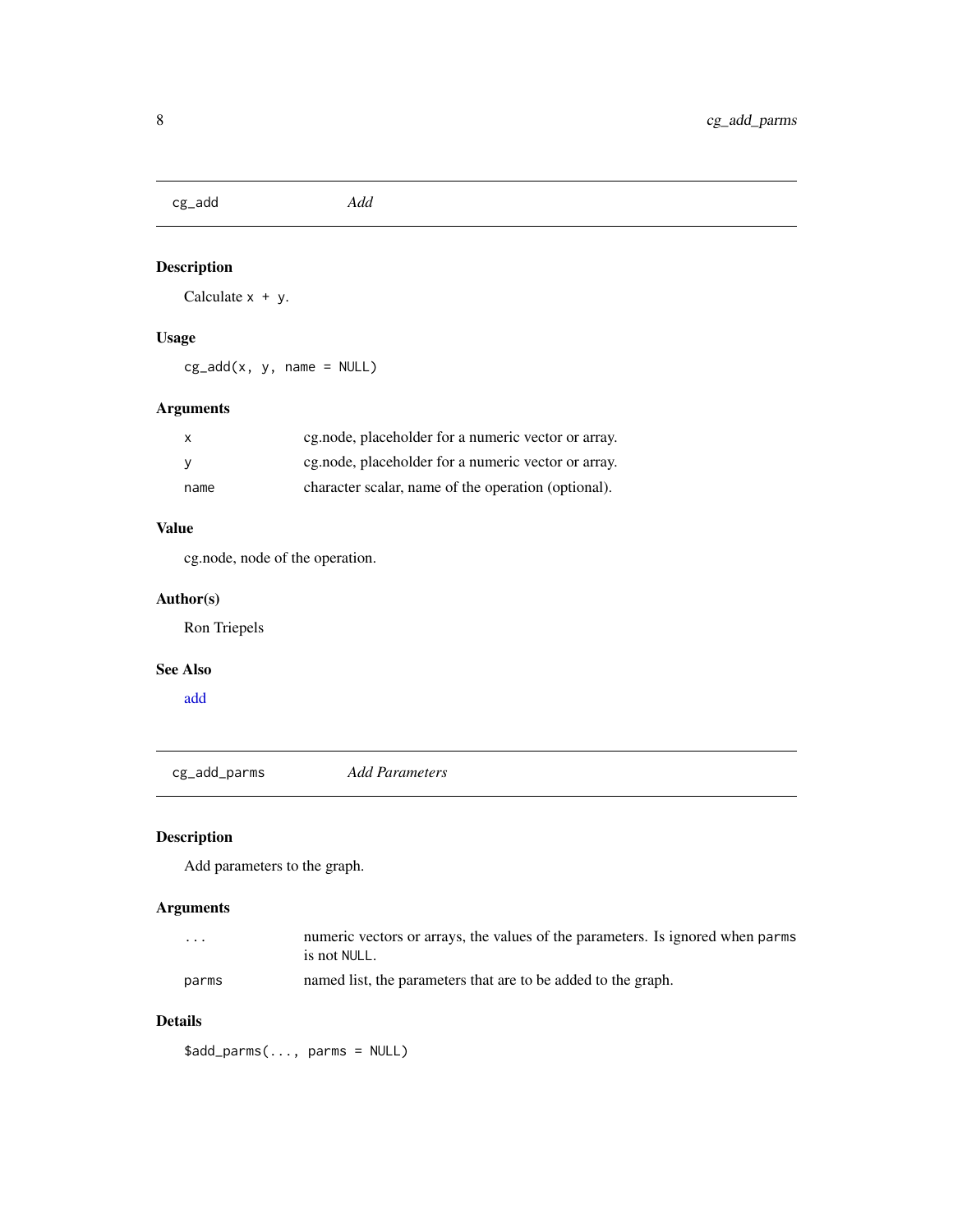<span id="page-8-0"></span>cg\_adj\_mat 9

### Value

nothing.

### Note

Parameters can be named by providing named arguments to ... or by naming the elements of argument parms. In case no names are provided, parameters are tried to be added to the graph under an auto-generated name. No default value is set for parameters with value NULL.

#### Author(s)

Ron Triepels

#### Examples

```
# Initialize a new computational graph.
x <- cgraph$new()
# Add some parameters.
x$add_params(prm1 = 1, prm2 = 2, prm3 = 3)# List the parameters.
x$get_parms()
```
<span id="page-8-1"></span>cg\_adj\_mat *Adjacency Matrix*

### Description

Retrieve the adjacency matrix of the graph.

### Details

\$adj.mat()

### Value

numeric matrix, the adjacency matrix of the graph.

#### Author(s)

Ron Triepels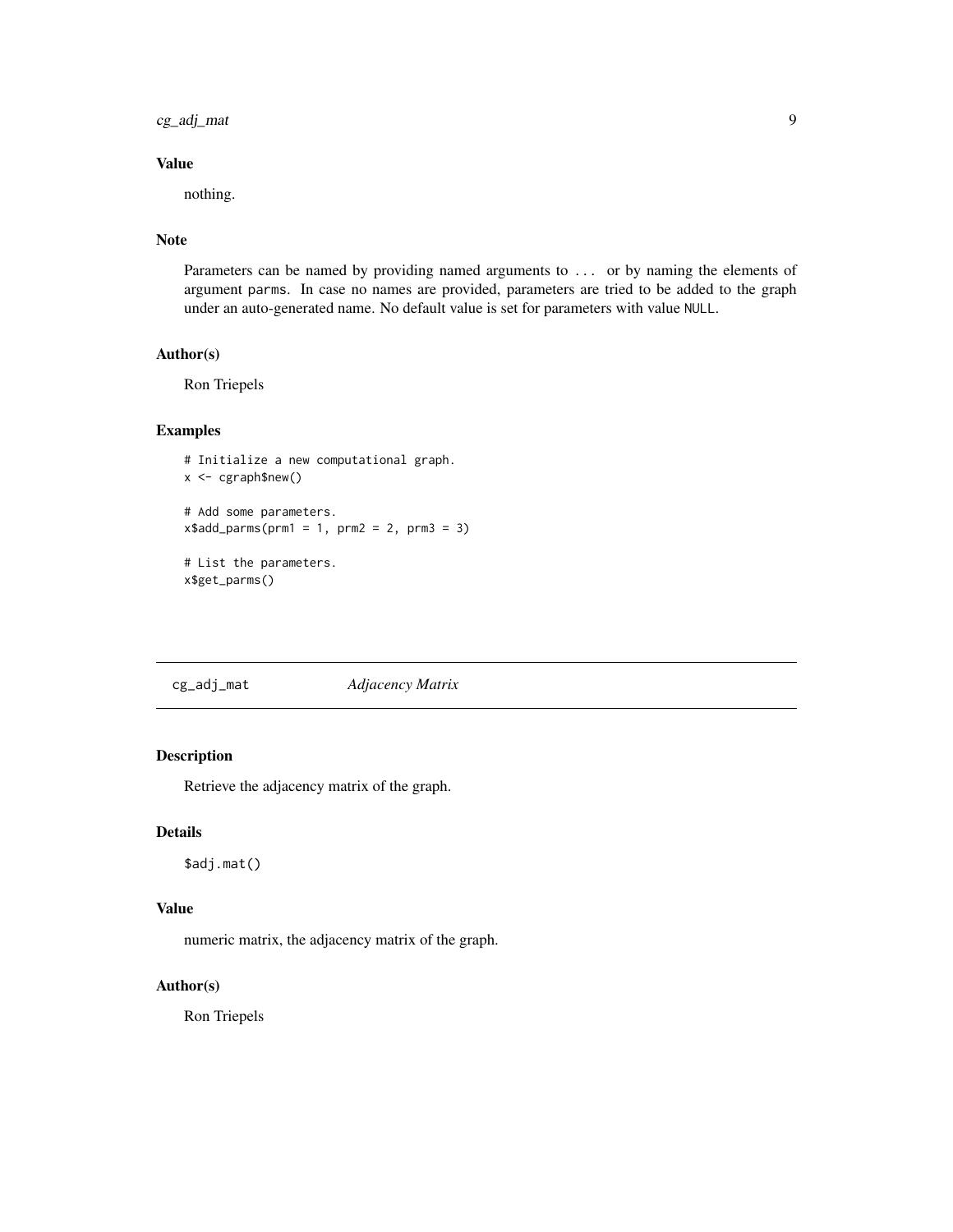<span id="page-9-0"></span>

Calculate asin(x).

### Usage

 $cg\_asin(x, name = NULL)$ 

### Arguments

| $\mathsf{x}$ | cg.node, placeholder for a numeric vector or array. |
|--------------|-----------------------------------------------------|
| name         | character scalar, name of the operation (optional). |

### Value

cg.node, node of the operation.

### Author(s)

Ron Triepels

### See Also

[asin](#page-0-0)

cg\_asinh *Inverse Hyperbolic Sine*

### Description

Calculate asinh(x).

### Usage

 $cg\_asinh(x, name = NULL)$ 

| X    | eg.node, placeholder for a numeric vector or array. |
|------|-----------------------------------------------------|
| name | character scalar, name of the operation (optional). |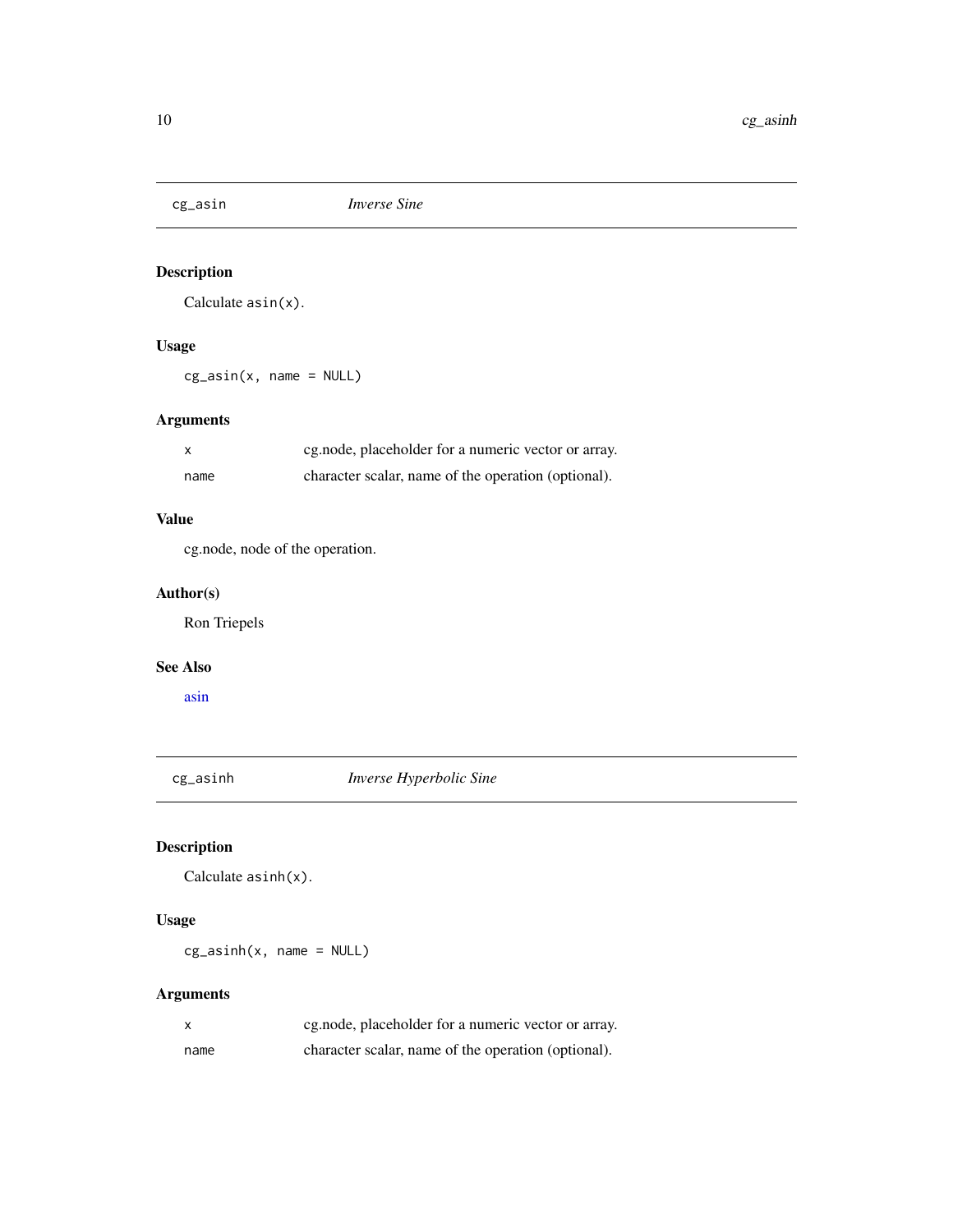### <span id="page-10-0"></span>cg\_as\_double 11

### Value

cg.node, node of the operation.

### Author(s)

Ron Triepels

### See Also

[asinh](#page-0-0)

### cg\_as\_double *Coerce to a Numeric Vector*

### Description

Coerce x to a one-dimensional numeric vector.

### Usage

cg\_as\_double(x, name = NULL)

### Arguments

|      | eg.node, placeholder for a numeric array.           |
|------|-----------------------------------------------------|
| name | character scalar, name of the operation (optional). |

#### Value

cg.node, node of the operation.

#### Note

This function is identical to cg.as.numeric.

### Author(s)

Ron Triepels

#### See Also

[as.double](#page-0-0)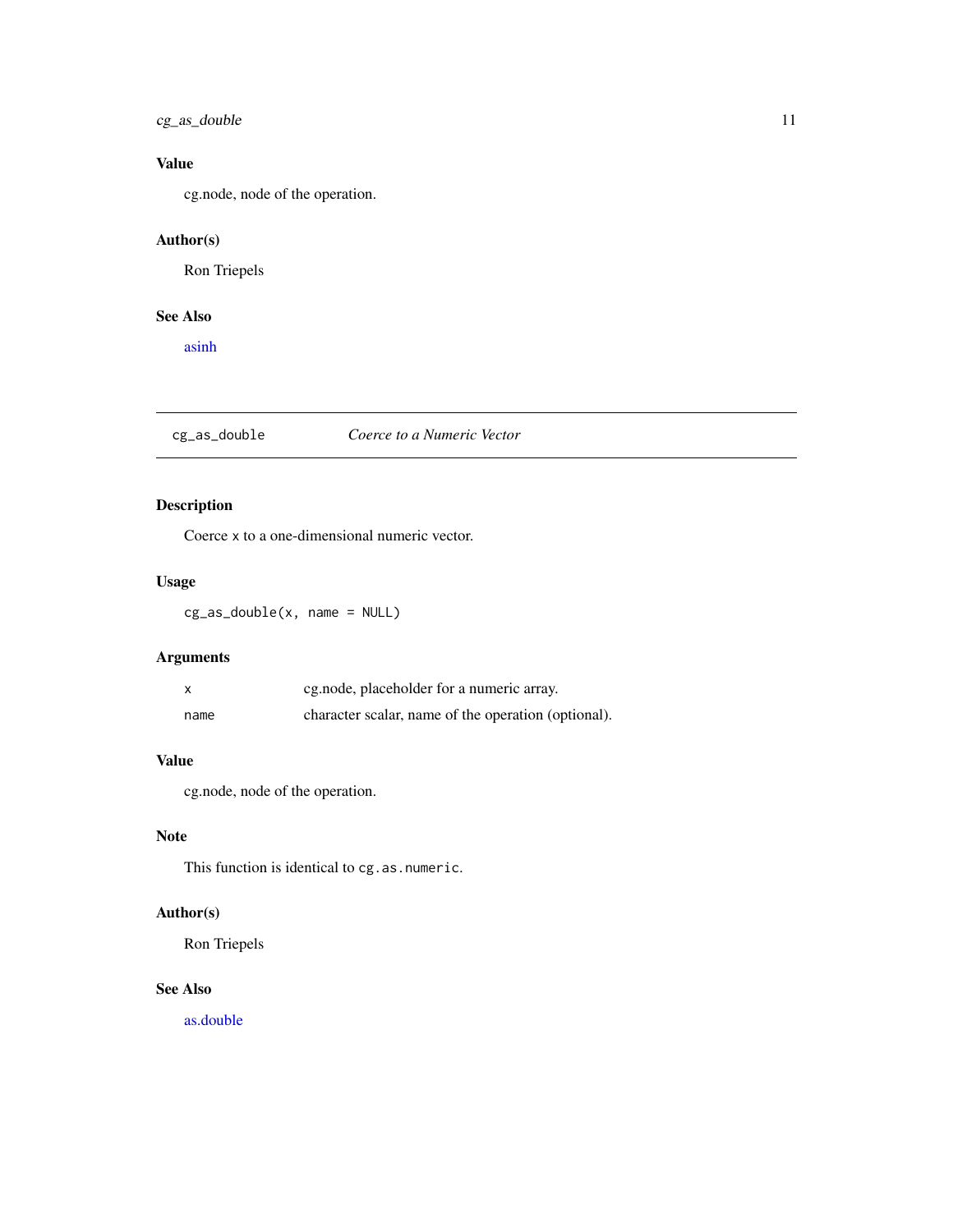<span id="page-11-0"></span>

Coerce x to a one-dimensional numeric vector.

### Usage

 $cg_as_mmeric(x, name = NULL)$ 

### Arguments

| X    | eg.node, placeholder for a numeric array.           |
|------|-----------------------------------------------------|
| name | character scalar, name of the operation (optional). |

### Value

cg.node, node of the operation.

#### Note

This function is identical to cg.as.double.

### Author(s)

Ron Triepels

### See Also

[as.numeric](#page-0-0)

cg\_atan *Inverse Tangent*

### Description

Calculate atan(x).

### Usage

 $cg_atan(x, name = NULL)$ 

| $\mathsf{x}$ | eg.node, placeholder for a numeric vector or array. |
|--------------|-----------------------------------------------------|
| name         | character scalar, name of the operation (optional). |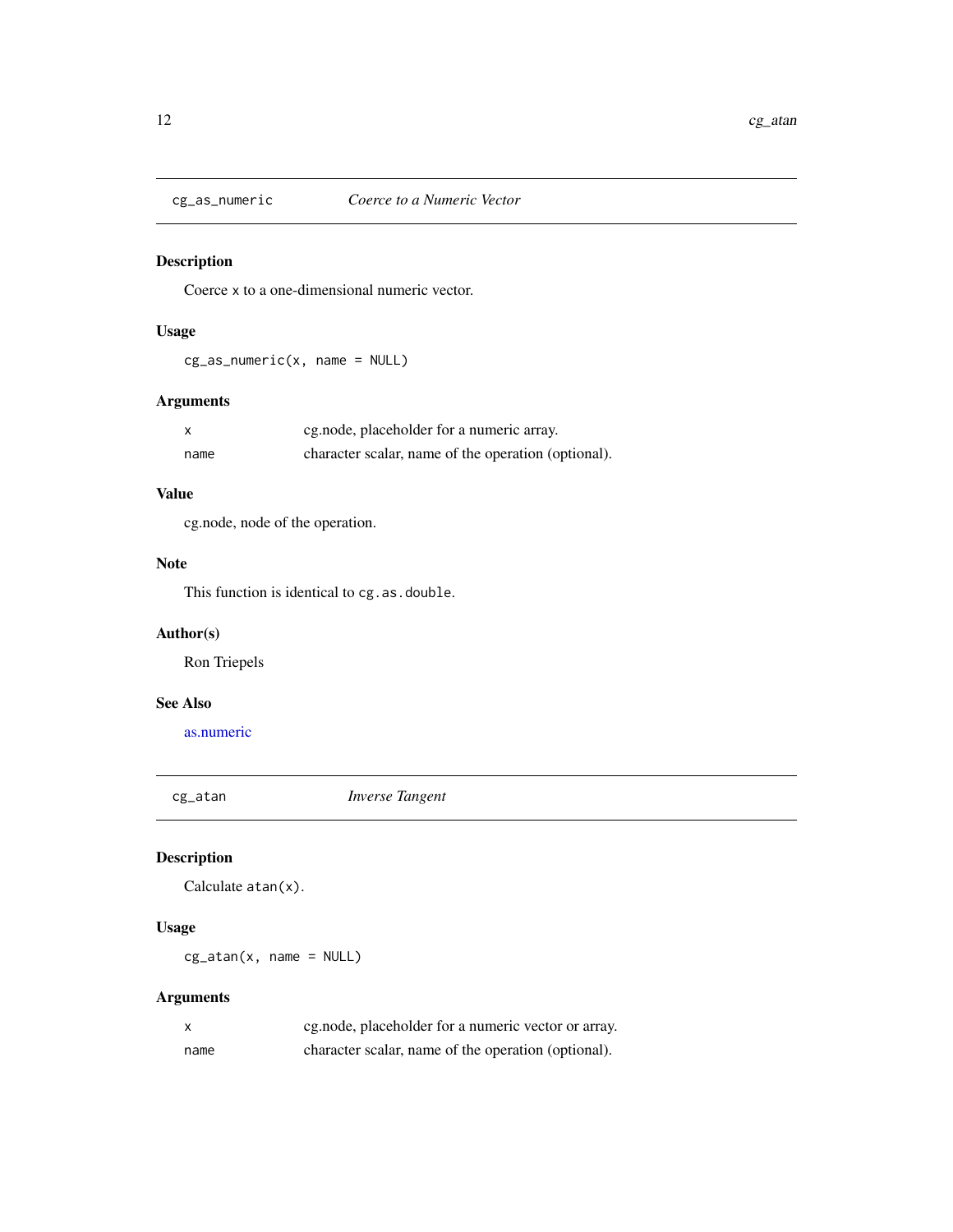#### <span id="page-12-0"></span> $c_{g\_atanh}$  13

### Value

cg.node, node of the operation.

### Author(s)

Ron Triepels

### See Also

[atan](#page-0-0)

### cg\_atanh *Inverse Hyperbolic Tangent*

### Description

Calculate atanh(x).

### Usage

 $cg_atanh(x, name = NULL)$ 

### Arguments

|      | cg.node, placeholder for a numeric vector or array. |
|------|-----------------------------------------------------|
| name | character scalar, name of the operation (optional). |

### Value

cg.node, node of the operation.

### Author(s)

Ron Triepels

### See Also

[atanh](#page-0-0)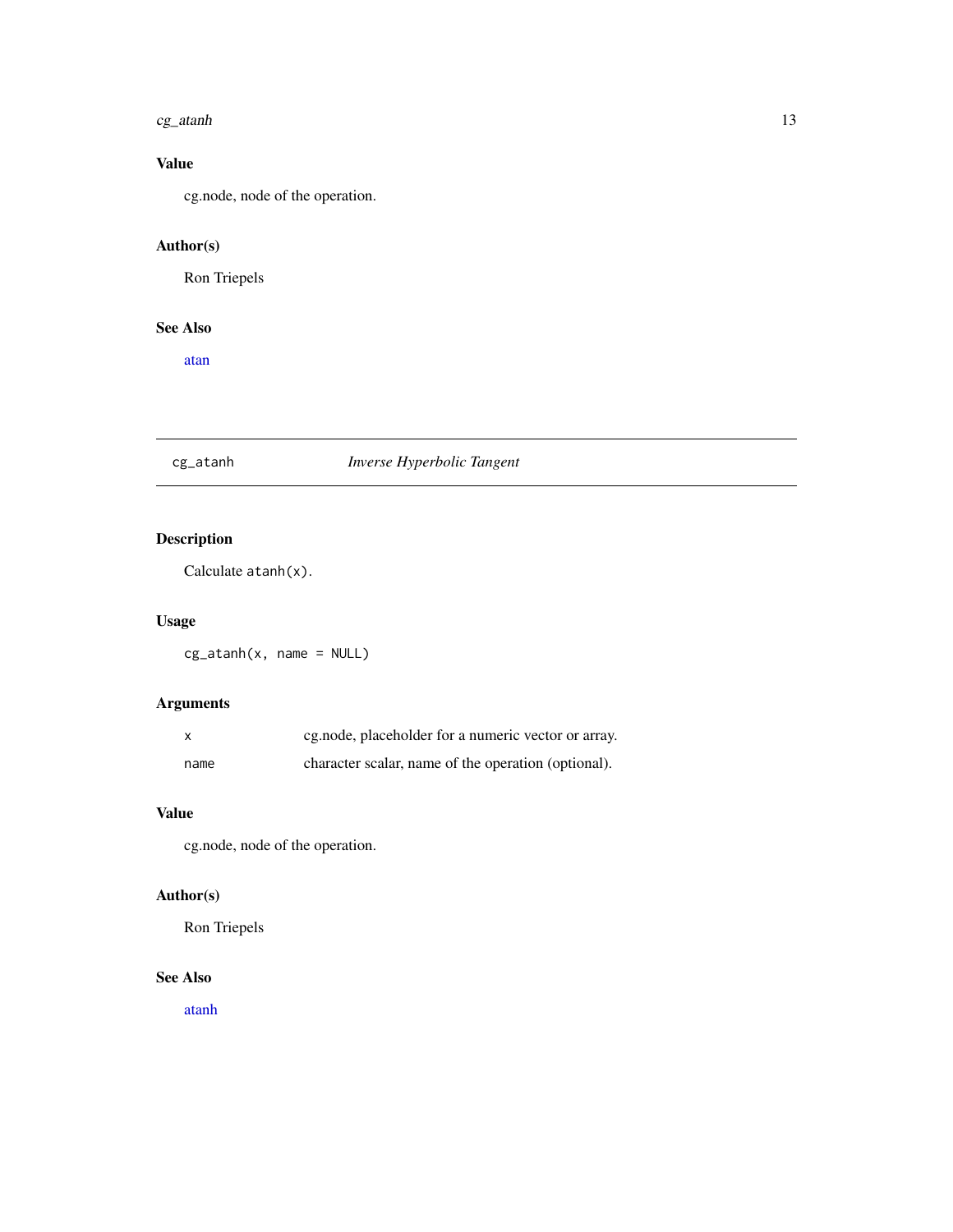<span id="page-13-0"></span>

Calculate colMeans(x).

### Usage

cg\_colMeans(x, name = NULL)

### Arguments

| X    | eg.node, placeholder for a numeric array.           |
|------|-----------------------------------------------------|
| name | character scalar, name of the operation (optional). |

### Value

cg.node, node of the operation.

### Note

Function [colMeans](#page-0-0) is called without setting argument na.rm and dims.

### Author(s)

Ron Triepels

### See Also

[colMeans](#page-0-0)

cg\_colSums *Column Sums*

### Description

```
Calculate colSums(x).
```
### Usage

cg\_colSums(x, name = NULL)

| x    | eg.node, placeholder for a numeric array.           |
|------|-----------------------------------------------------|
| name | character scalar, name of the operation (optional). |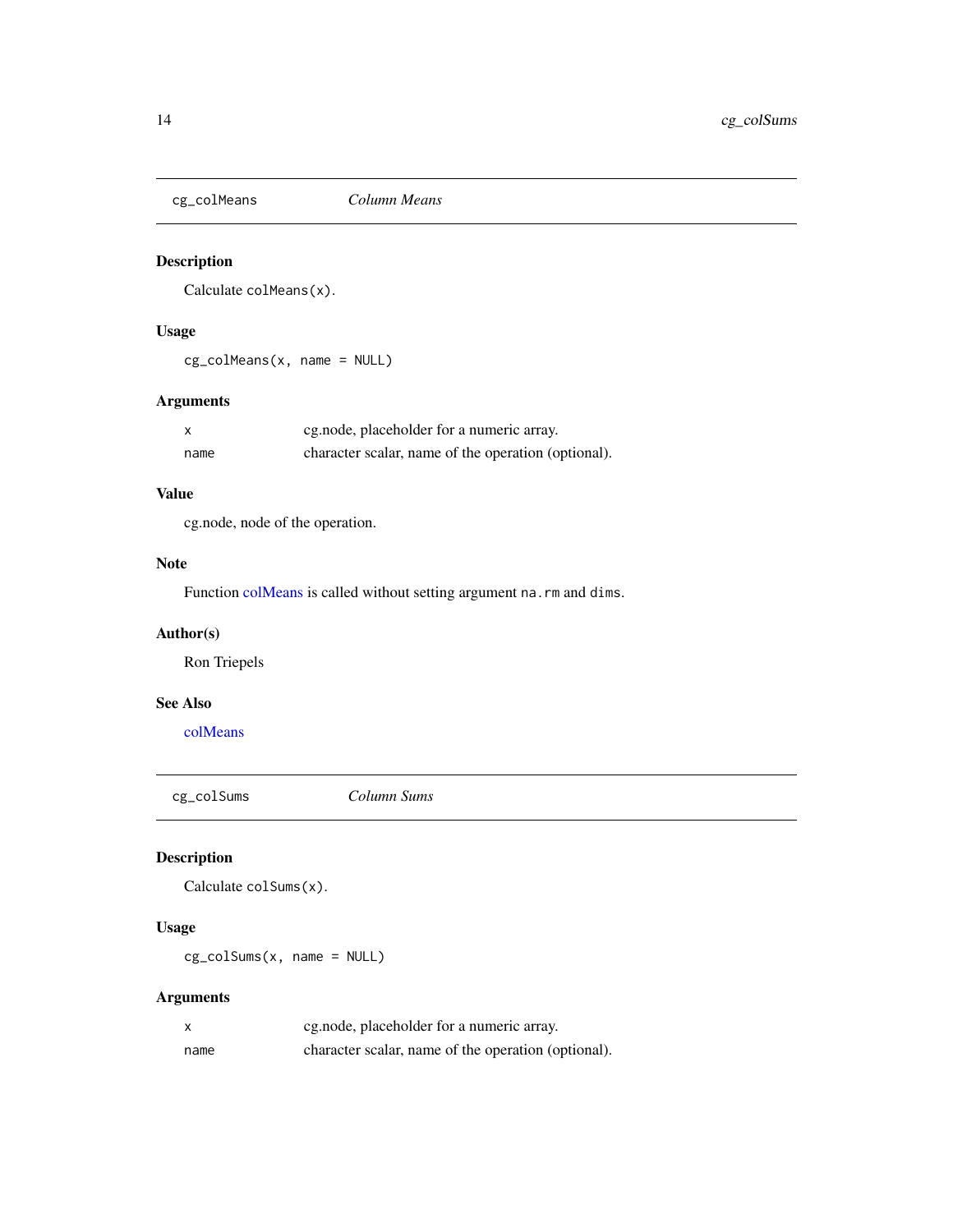#### <span id="page-14-0"></span> $c$ g\_const  $15$

### Value

cg.node, node of the operation.

### Note

Function [colSums](#page-0-0) is called without setting argument na.rm and dims.

#### Author(s)

Ron Triepels

### See Also

[colSums](#page-0-0)

<span id="page-14-1"></span>cg\_const *Add Constant*

#### Description

Add a constant node to the graph.

### Arguments

| value | numeric vector or array, value of the node (optional).                           |
|-------|----------------------------------------------------------------------------------|
| name  | character scalar, name of the node (optional). In case argument name is missing, |
|       | the node is tried to be added to the graph under an auto-generated name.         |

### Details

\$const(value = NULL, name = NULL)

#### Value

cg\_node, constant.

#### Note

Constants are ignored when differentiating a graph. The intended use of constants is that they are given a fixed value. However, it is still possible to change the value of constants when evaluating or differentiating a graph (see [cg\\_run](#page-41-1) and [cg\\_gradients](#page-20-1) for more details).

There is a wrapper function [const](#page-51-1) that calls this method on the current active graph.

#### Author(s)

Ron Triepels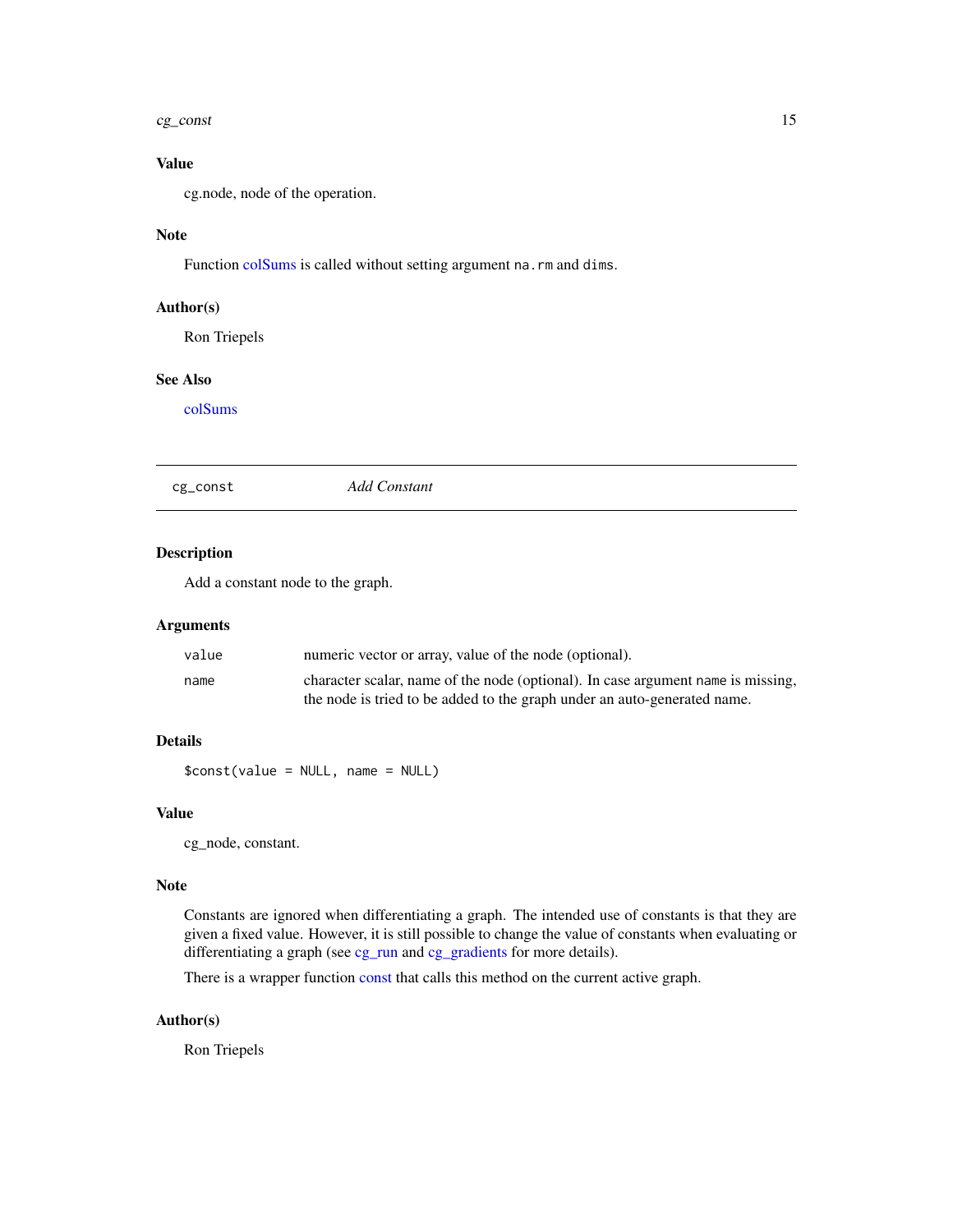<span id="page-15-0"></span>16 cg\_cos

### Examples

# Initialize a new computational graph. x <- cgraph\$new() # Add a constant with value 1 and name 'c' to the graph.

 $x$const(1, name = "c")$ 

cg\_cos *Cosine*

### Description

Calculate cos(x).

### Usage

cg\_cos(x, name = NULL)

### Arguments

| X    | cg.node, placeholder for a numeric vector or array. |
|------|-----------------------------------------------------|
| name | character scalar, name of the operation (optional). |

### Value

cg.node, node of the operation.

### Author(s)

Ron Triepels

### See Also

[cos](#page-0-0)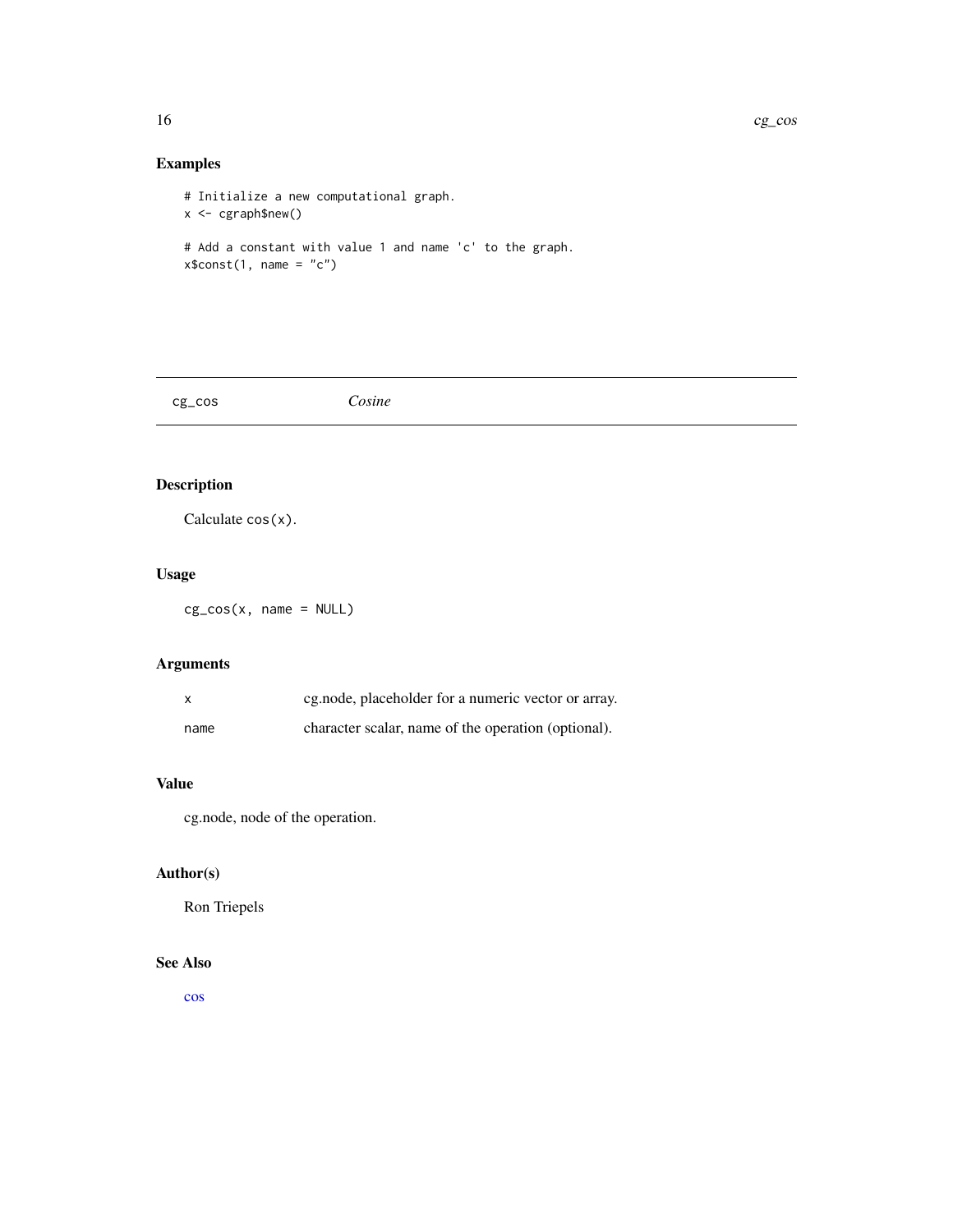<span id="page-16-0"></span>

Calculate cosh(x).

### Usage

cg\_cosh(x, name = NULL)

### Arguments

|      | eg.node, placeholder for a numeric vector or array. |
|------|-----------------------------------------------------|
| name | character scalar, name of the operation (optional). |

#### Value

cg.node, node of the operation.

### Author(s)

Ron Triepels

### See Also

[cosh](#page-0-0)

cg\_crossprod *Matrix Crossproduct*

### Description

Calculate crossprod(x, y).

### Usage

 $cg\_crossprod(x, y = NULL, name = NULL)$ 

| x    | eg.node, placeholder for a numeric matrix.            |
|------|-------------------------------------------------------|
| v    | eg.node, placeholder for a numeric matrix (optional). |
| name | character scalar, name of the operation (optional).   |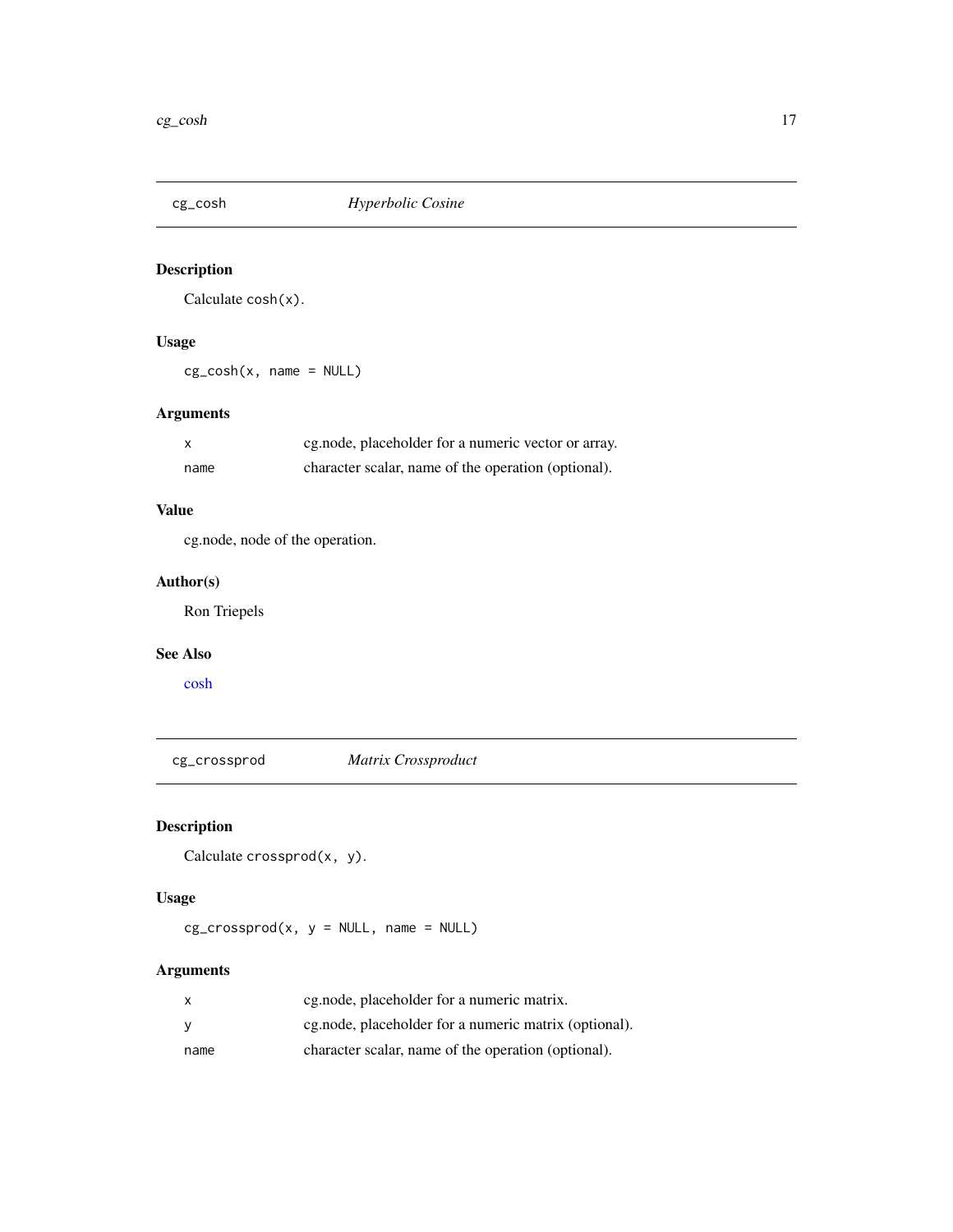### Value

cg.node, node of the operation.

### Author(s)

Ron Triepels

### See Also

[crossprod](#page-0-0)

<span id="page-17-1"></span>cg\_default\_library *Default Function Library*

### Description

This is the default function library used by a computational graph. It implements all graph operators by base R functions.

#### Usage

cg\_default\_library

#### Format

An object of class environment of length 126.

cg\_div *Divide*

### Description

Calculate x / y.

### Usage

 $cg\_div(x, y, name = NULL)$ 

| X        | eg, node, placeholder for a numeric vector or array. |
|----------|------------------------------------------------------|
| <b>V</b> | eg, node, placeholder for a numeric vector or array. |
| name     | character scalar, name of the operation (optional).  |

<span id="page-17-0"></span>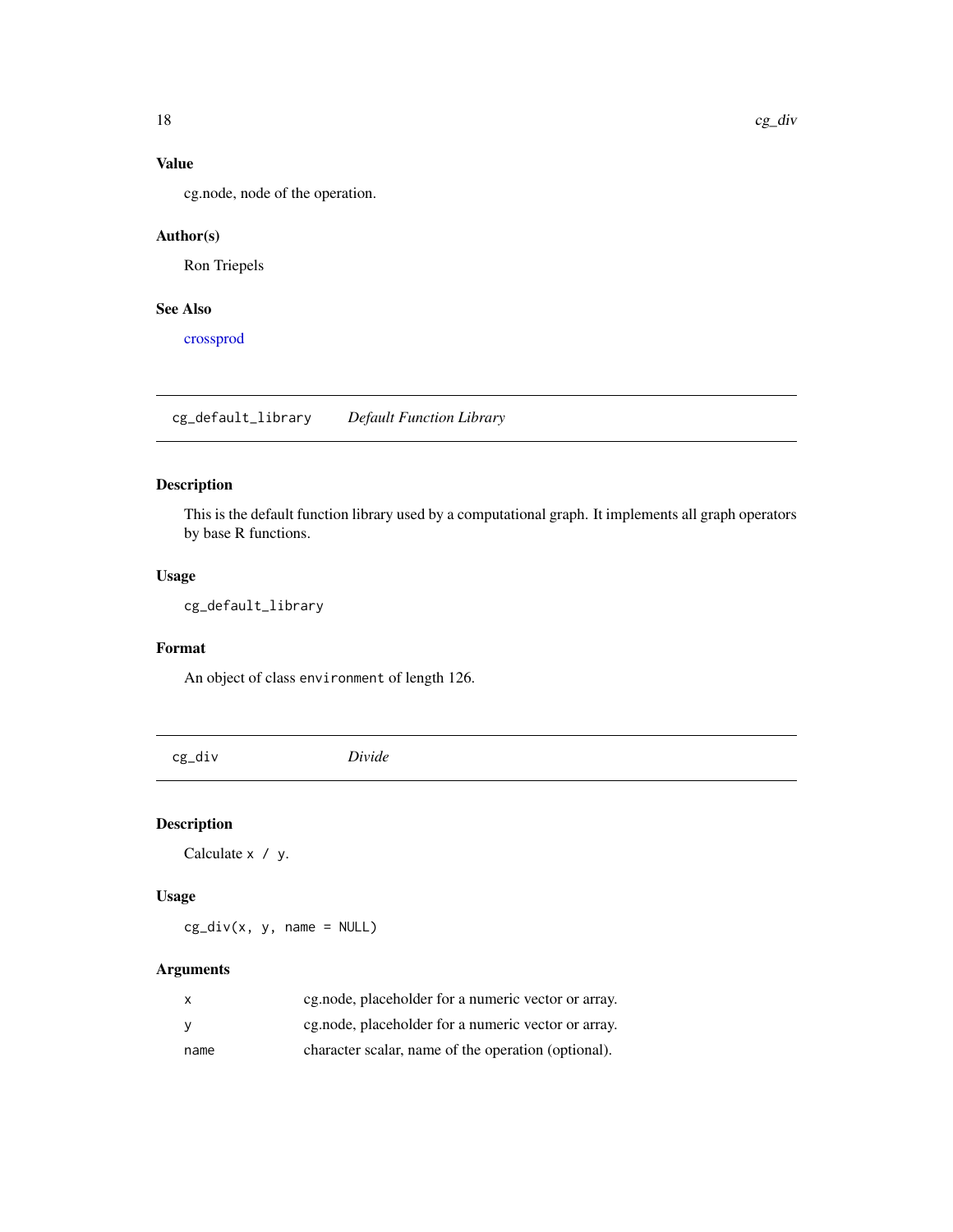#### <span id="page-18-0"></span> $c_{\mathcal{S}}$  equal  $19$

### Value

cg.node, node of the operation.

### Author(s)

Ron Triepels

### See Also

[divide](#page-0-0)

cg\_equal *Equal*

## Description

Calculate  $x == y$ .

### Usage

cg\_equal(x, y, name = NULL)

### Arguments

|      | cg.node, placeholder for a numeric vector or array.  |
|------|------------------------------------------------------|
|      | eg, node, placeholder for a numeric vector or array. |
| name | character scalar, name of the operation (optional).  |

### Value

cg.node, node of the operation.

### Author(s)

Ron Triepels

### See Also

[equal](#page-0-0)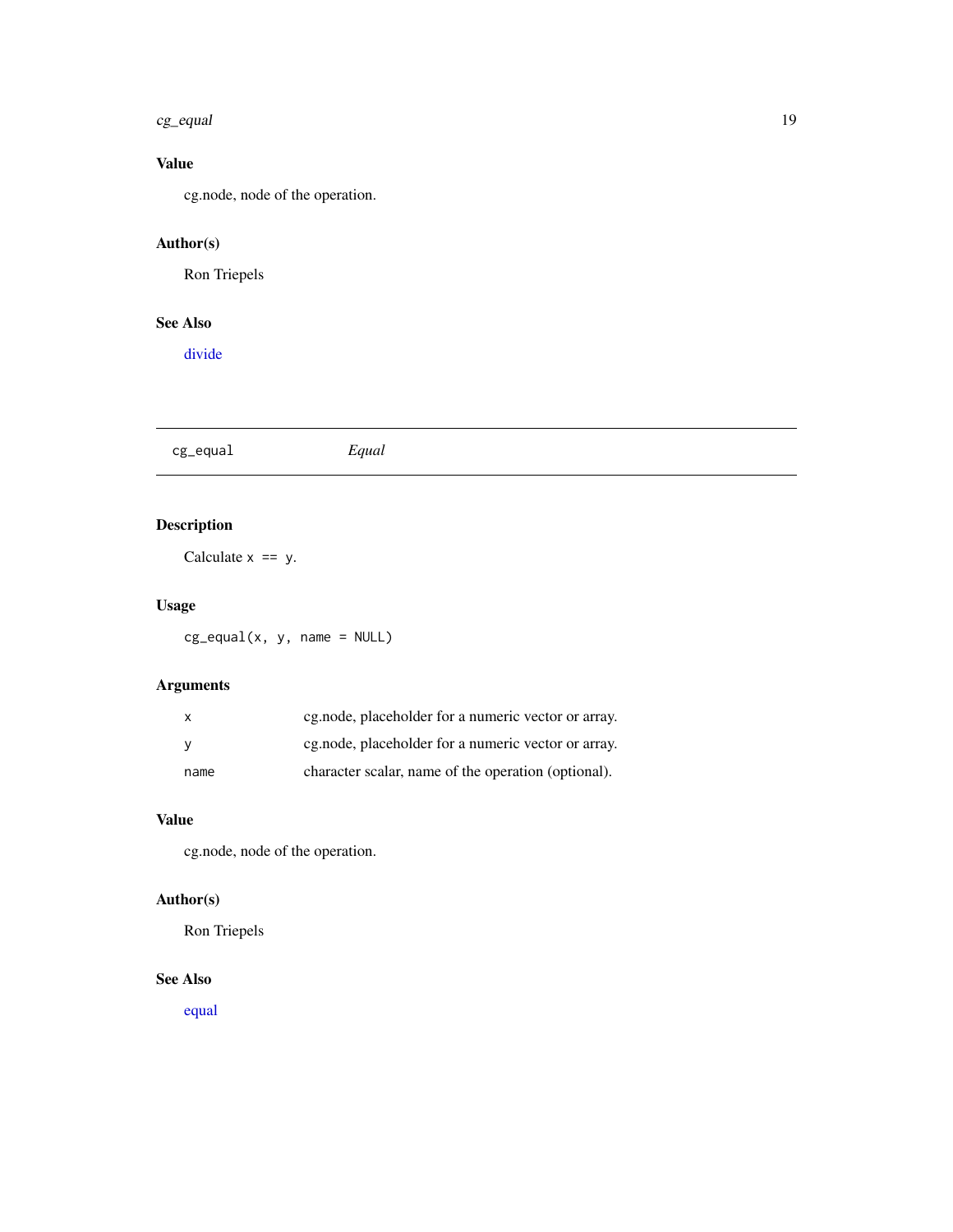<span id="page-19-0"></span>

Calculate exp(x).

### Usage

 $cg\_exp(x, name = NULL)$ 

### Arguments

| X    | cg.node, placeholder for a numeric vector or array. |
|------|-----------------------------------------------------|
| name | character scalar, name of the operation (optional). |

#### Value

cg.node, node of the operation.

### Author(s)

Ron Triepels

#### See Also

[exp](#page-0-0)

<span id="page-19-1"></span>cg\_get\_parms *Get Parameters*

### Description

List all parameters and their values.

#### Details

\$get\_parms()

### Value

named list, parameters of the graph.

### Author(s)

Ron Triepels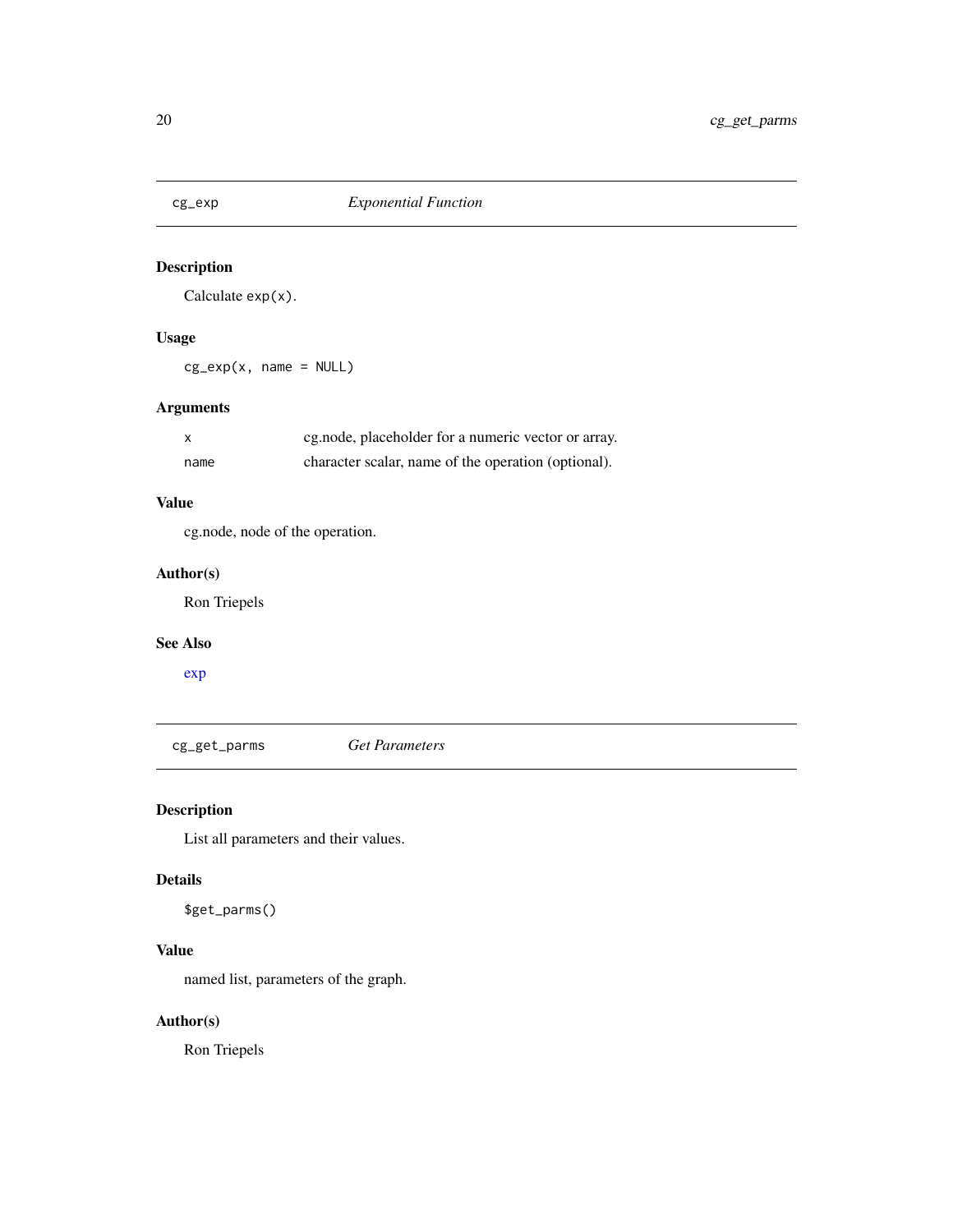#### <span id="page-20-0"></span>cg\_gradients 21

#### Examples

```
# Initialize a new computational graph.
x \leq -cgraph$new()
# Add some parameters.
x$add_params(prm1 = 1, prm2 = 2, prm3 = 3)# List the parameters.
x$get_parms()
```
<span id="page-20-1"></span>

| cg_gradients<br>Calculate Gradients |  |
|-------------------------------------|--|
|-------------------------------------|--|

### Description

Differentiate the graph with respect to node name by reverse automatic differentiation.

#### Arguments

| name   | character scalar, name of the node that is differentiated.                                         |
|--------|----------------------------------------------------------------------------------------------------|
| values | named list or environment, values that are subsituted for the nodes in the graph.                  |
| index  | numeric scalar, index of the target node that is differentiated. Defaults to the<br>first element. |

### Details

 $$gradients(name, values = newenv(), index = 1)$ 

### Value

environment, the gradients of all nodes with respect to target node name.

#### Note

All nodes required to compute node name must have a value, or their value must be able to be computed at run-time. The values of nodes can be obtained by first evaluating node name in the graph using function [cg\\_run.](#page-41-1) The values obtained by this function for the nodes can then be supplied to argument values.

Currently, the cgraph package can only differentiate scalar target nodes. In case the value of target node name is a vector or an array, argument index can be used to specify which element of the vector or array is to be differentiated.

The gradients of all ancestors or name are returned. Constant nodes are not differentiated and their gradients are not returned. The gradients have the same shape as the values of the nodes.

There is a wrapper function [gradients](#page-52-1) that calls this method on the current active graph.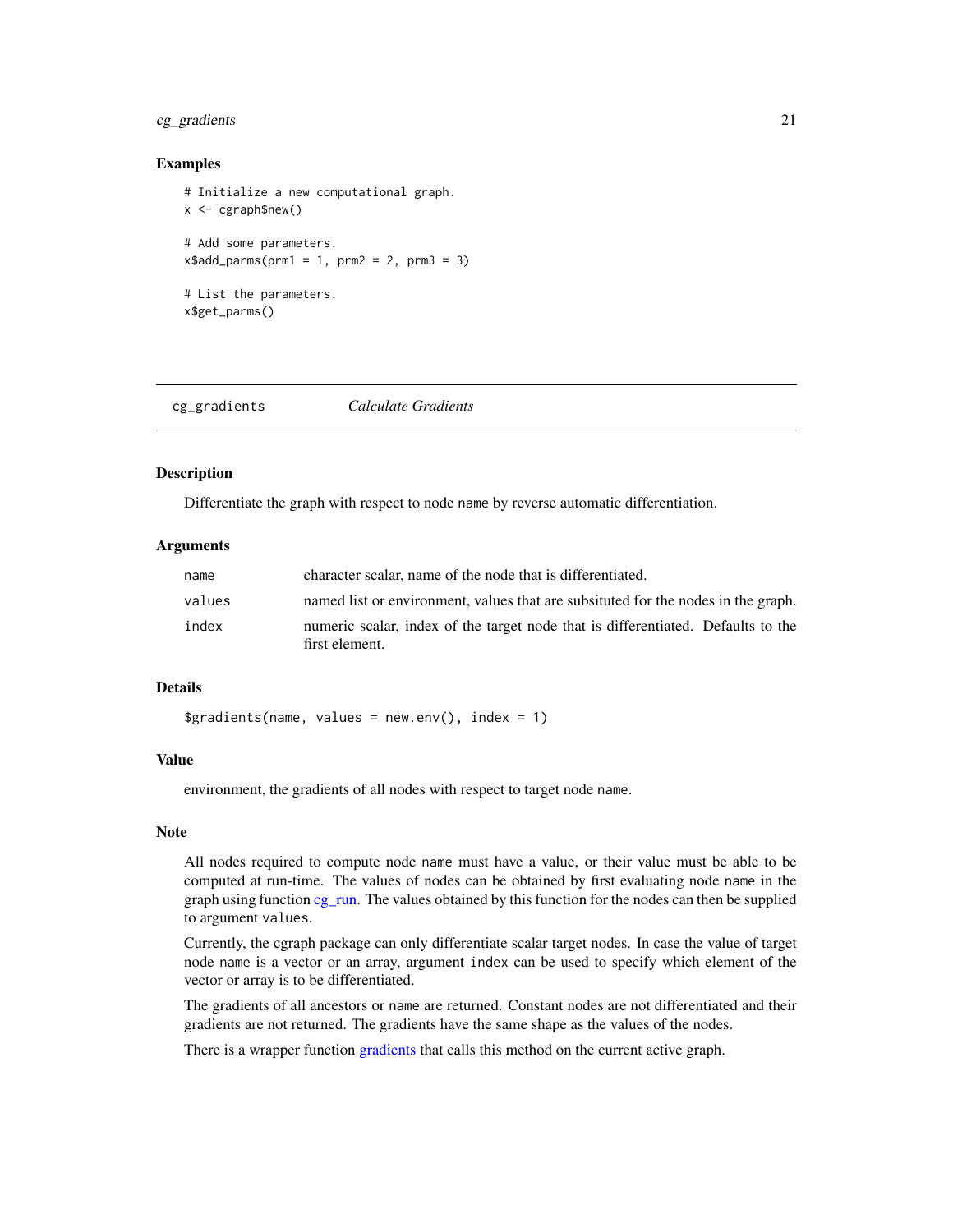#### Author(s)

Ron Triepels

### Examples

```
# Initialize a new computational graph.
x <- cgraph$new()
# Add some parameters.
a \leq x$parm(2, name = "a")b \leq -x$parm(4, name = "b")# Perform some operations on the parameters.
c \leftarrow cg\_sin(a) + cg\_cos(b) - cg\_tan(a)# Differentiate the graph with respect to c.
grads <- x$gradients(c, x$run(c))
# Retrieve the gradient of c with respect to a.
grads$a
```
cg\_greater *Greater*

#### Description

Calculate  $x > y$ .

### Usage

cg\_greater(x, y, name = NULL)

#### Arguments

| X    | eg.node, placeholder for a numeric vector or array. |
|------|-----------------------------------------------------|
|      | eg.node, placeholder for a numeric vector or array. |
| name | character scalar, name of the operation (optional). |

#### Value

cg.node, node of the operation.

#### Author(s)

Ron Triepels

#### See Also

[greater](#page-0-0)

<span id="page-21-0"></span>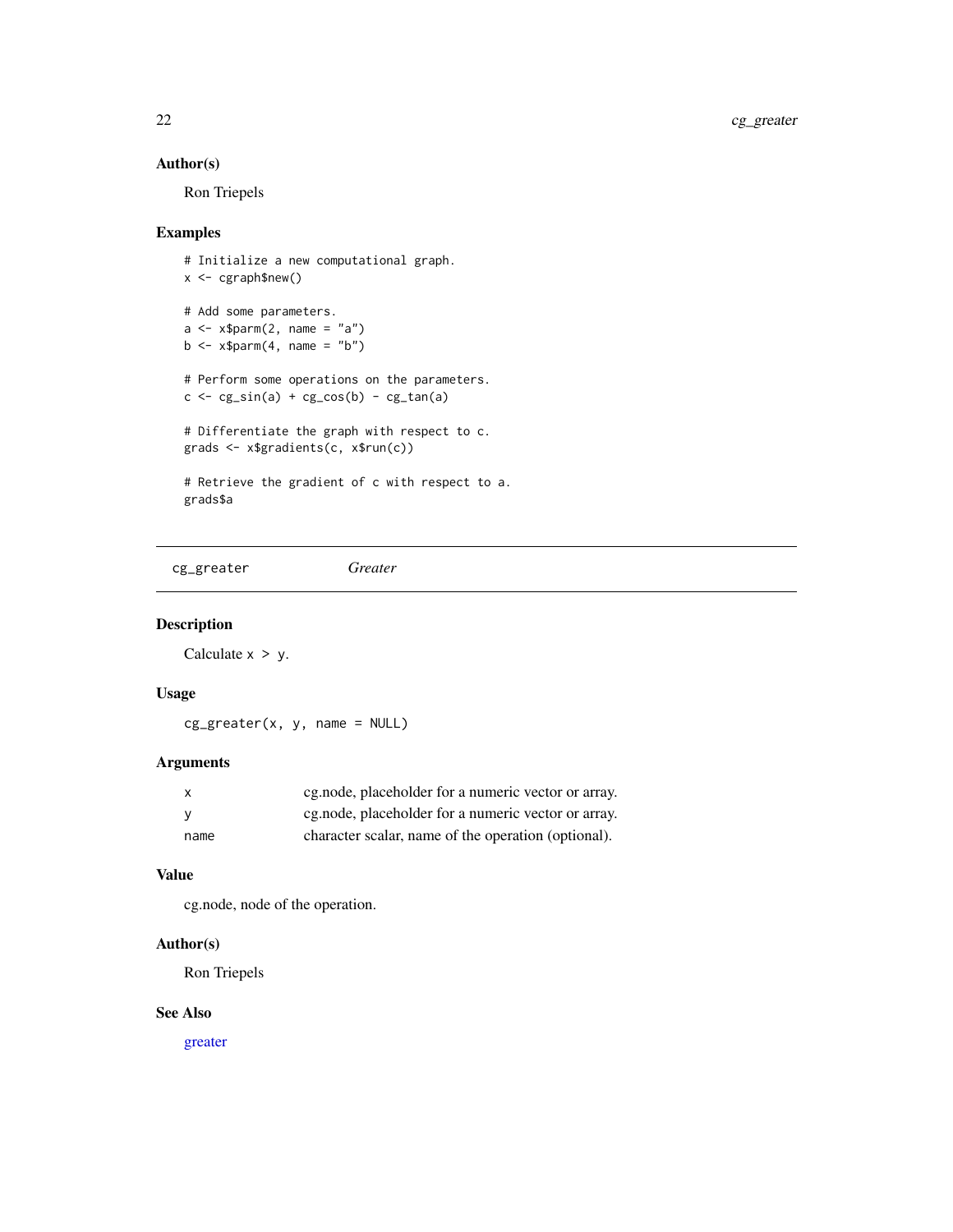<span id="page-22-0"></span>cg\_greater\_equal *Greater or Equal*

### Description

Calculate  $x \ge y$ .

#### Usage

cg\_greater\_equal(x, y, name = NULL)

### Arguments

| X    | cg.node, placeholder for a numeric vector or array. |
|------|-----------------------------------------------------|
|      | cg.node, placeholder for a numeric vector or array. |
| name | character scalar, name of the operation (optional). |

#### Value

cg.node, node of the operation.

#### Author(s)

Ron Triepels

### See Also

[greater or equal](#page-0-0)

<span id="page-22-1"></span>cg\_initialize *Computational Graph*

### Description

Initialize a computational graph.

### Arguments

library environment, function library used by the graph. Defaults to [cg\\_default\\_library.](#page-17-1)

### Details

\$new(library = cgraph::cg\_default\_library)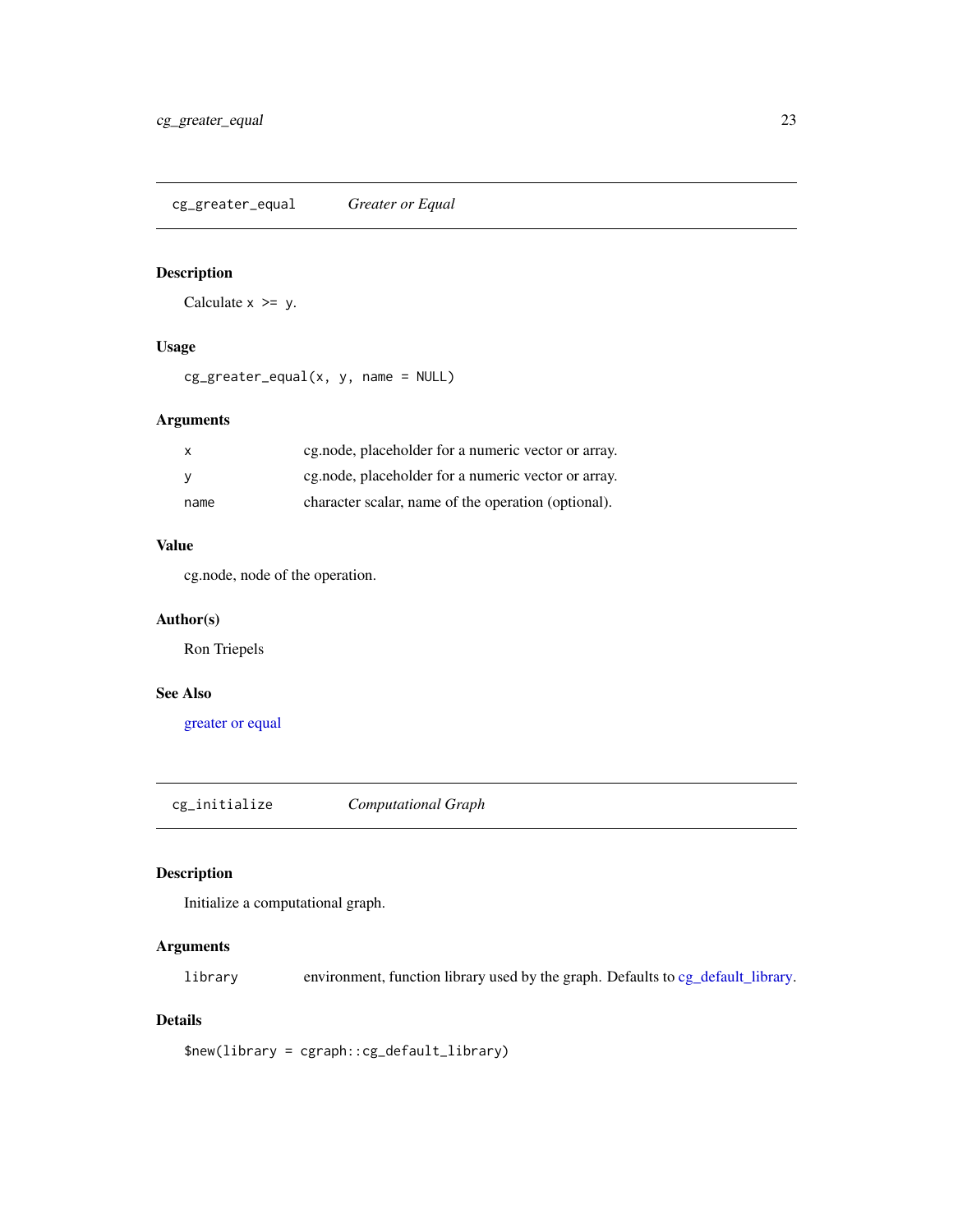### Value

cgraph object.

#### Note

The cgraph object is set to be the active graph.

### Author(s)

Ron Triepels

#### Examples

# Initialize a new computational graph. x <- cgraph\$new()

<span id="page-23-1"></span>cg\_input *Add Input*

#### Description

Add an input node to the graph.

#### Arguments

| value | numeric vector or array, value of the node (optional).                           |
|-------|----------------------------------------------------------------------------------|
| name  | character scalar, name of the node (optional). In case argument name is missing, |
|       | the node is tried to be added to the graph under an auto-generated name.         |

### Details

\$input(value = NULL, name = NULL)

#### Value

cg\_node, input.

#### Note

The intended use of inputs is that they are not given a fixed value but behave as placeholders. Values can be supplied for inputs when evaluating or differentiating a graph (see [cg\\_run](#page-41-1) and [cg\\_gradients](#page-20-1) for more details).

There is a wrapper function [input](#page-53-1) that calls this method on the current active graph.

#### Author(s)

Ron Triepels

<span id="page-23-0"></span>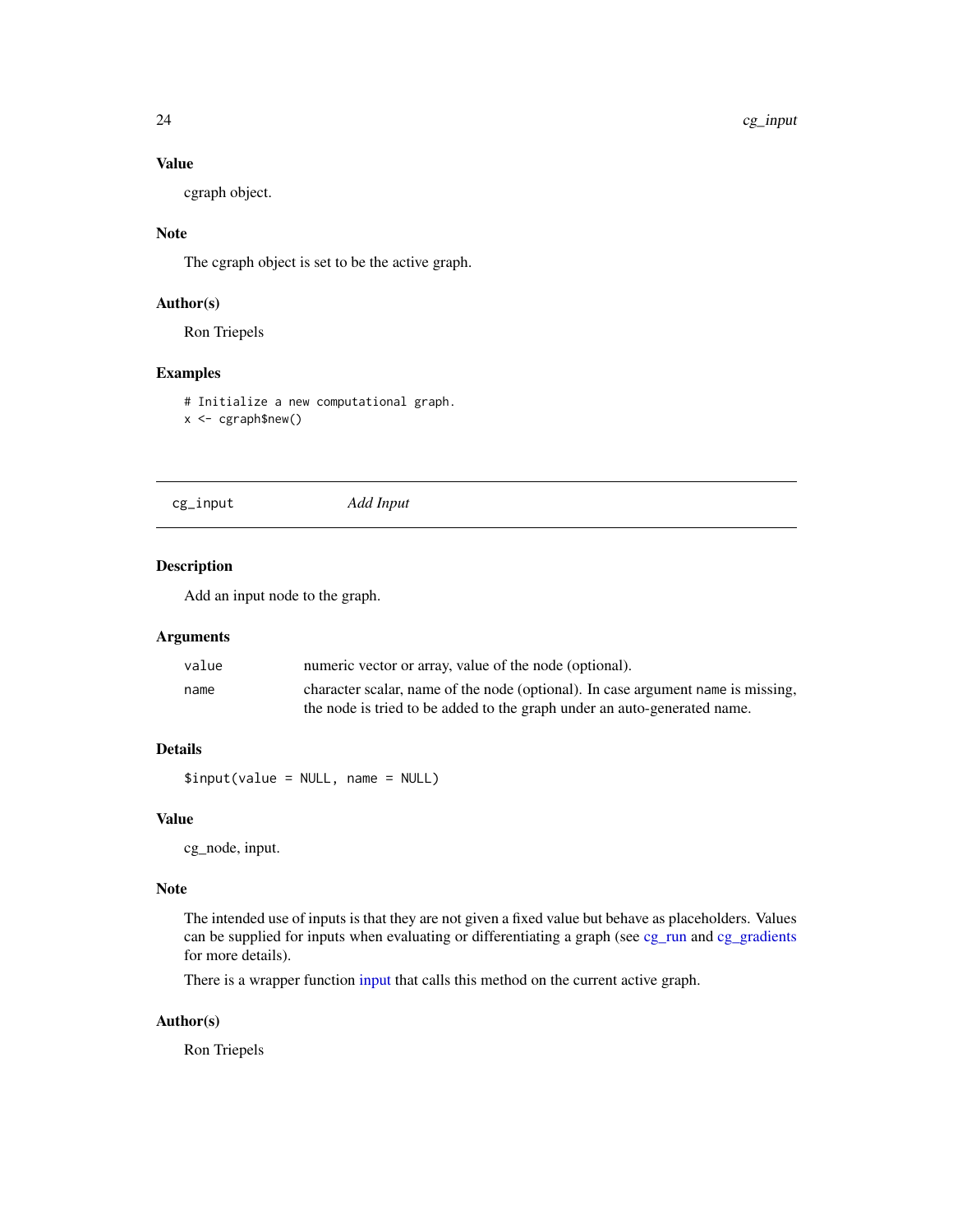#### <span id="page-24-0"></span> $c_{\mathcal{G}}$  less 25

### Examples

# Initialize a new computational graph. x <- cgraph\$new() # Add an input with name 'x' to the graph.  $x$input(name = "x")$ 

cg\_less *Less*

### Description

Calculate  $x < y$ .

### Usage

cg\_less(x, y, name = NULL)

### Arguments

| X    | eg.node, placeholder for a numeric vector or array. |
|------|-----------------------------------------------------|
|      | eg.node, placeholder for a numeric vector or array. |
| name | character scalar, name of the operation (optional). |

#### Value

cg.node, node of the operation.

### Author(s)

Ron Triepels

### See Also

[less](#page-0-0)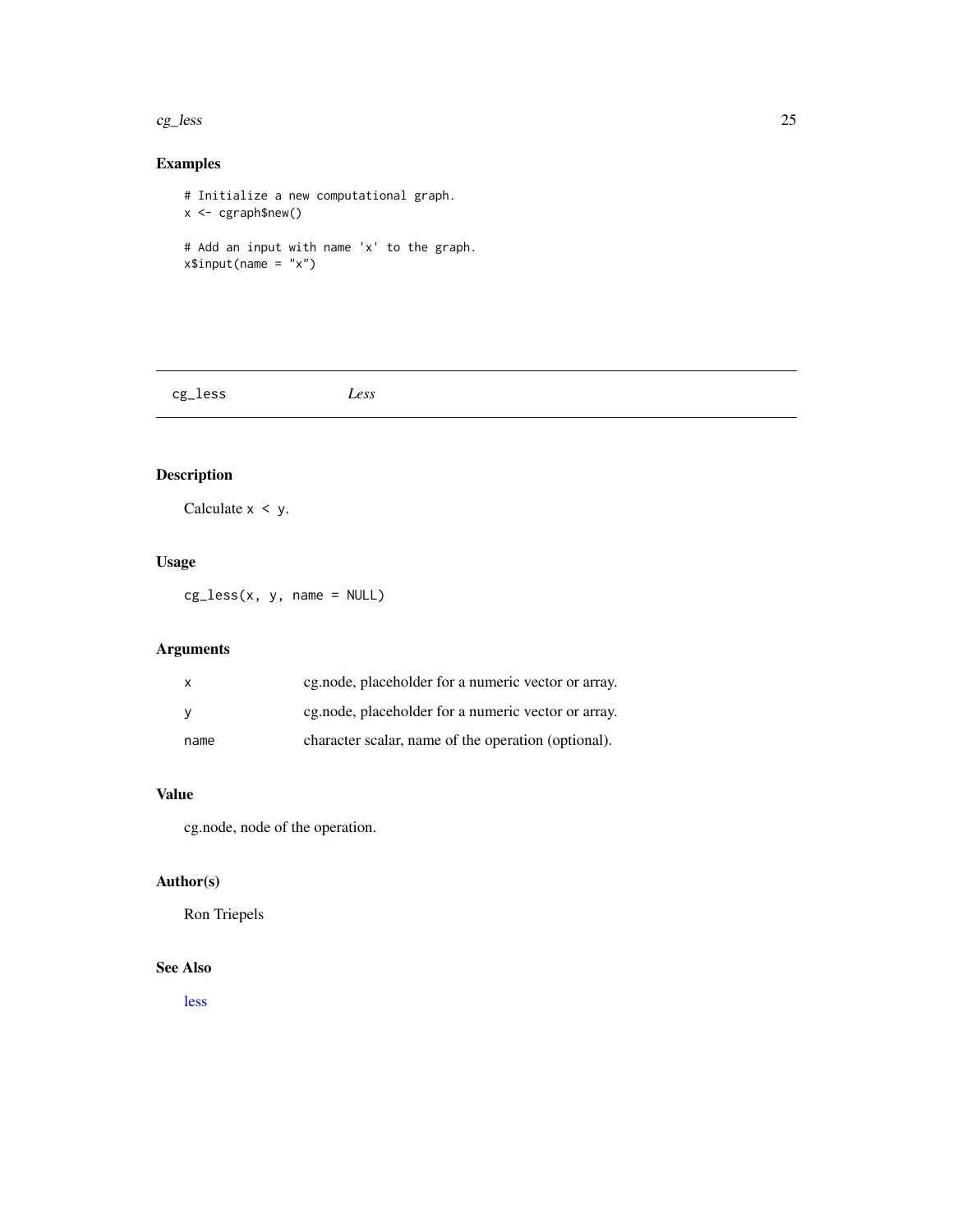<span id="page-25-0"></span>cg\_less\_equal *Less or Equal*

### Description

Calculate  $x \le y$ .

### Usage

cg\_less\_equal(x, y, name = NULL)

### Arguments

| X    | eg.node, placeholder for a numeric vector or array. |
|------|-----------------------------------------------------|
|      | cg.node, placeholder for a numeric vector or array. |
| name | character scalar, name of the operation (optional). |

### Value

cg.node, node of the operation.

### Author(s)

Ron Triepels

#### See Also

[less or equal](#page-0-0)

cg\_linear *Linear Transformation*

### Description

```
Calculate linear(x, y, z).
```
### Usage

 $cg\_linear(x, y, z, name = NULL)$ 

| X    | cg.node, placeholder for a numeric matrix.          |
|------|-----------------------------------------------------|
| У    | cg.node, placeholder for a numeric matrix.          |
| z    | eg.node, placeholder for a numeric vector.          |
| name | character scalar, name of the operation (optional). |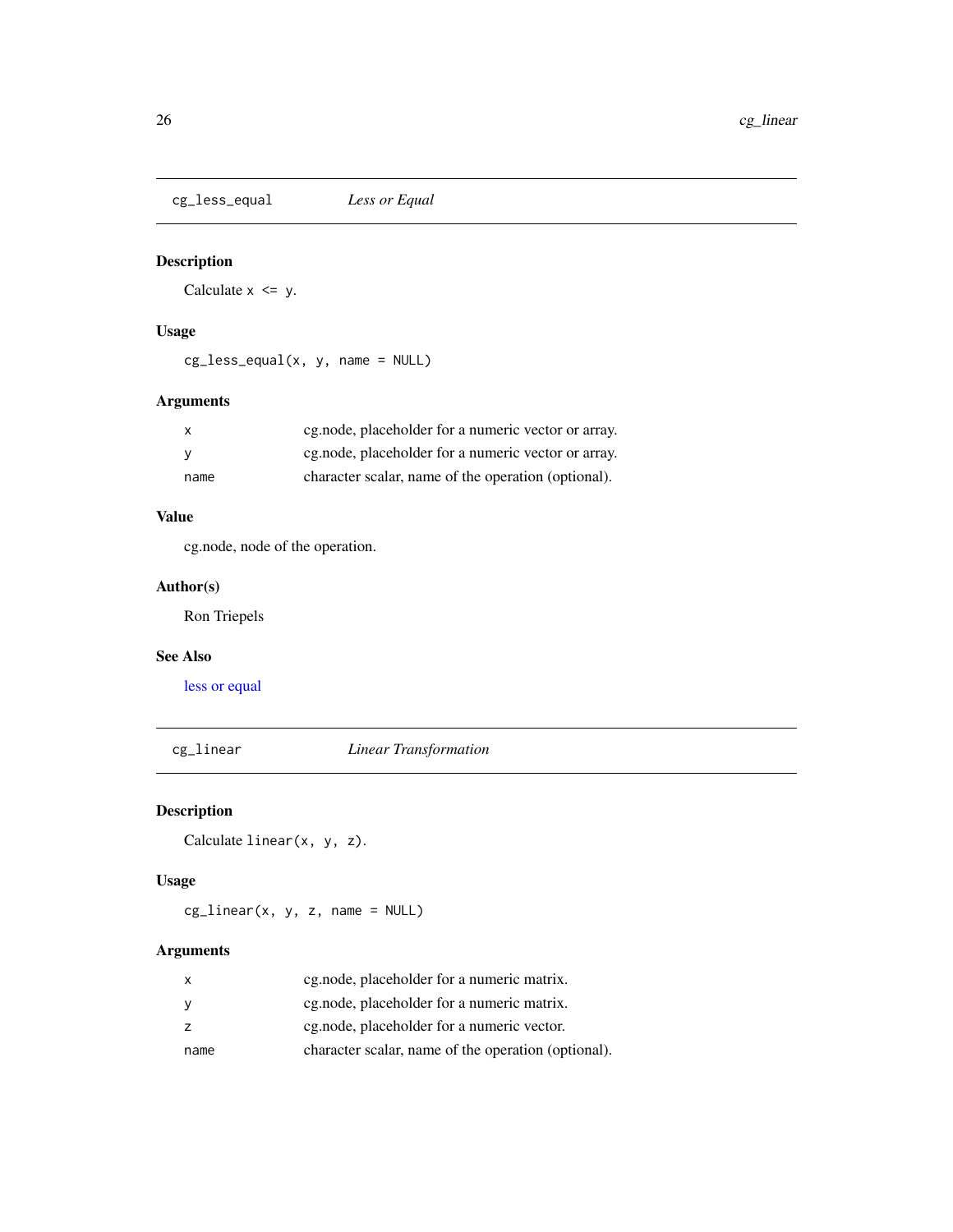#### <span id="page-26-0"></span> $c_g$ \_ln 27

### Value

cg.node, node of the operation.

### Note

This function is equivalent to cg.matmul(x, y) + cg.as.numeric(z).

### Author(s)

Ron Triepels

#### See Also

[linear](#page-0-0)

### cg\_ln *Natural Logarithm*

### Description

Calculate log(x).

### Usage

 $cg_ln(x, name = NULL)$ 

### Arguments

|      | cg.node, placeholder for a numeric vector or array. |
|------|-----------------------------------------------------|
| name | character scalar, name of the operation (optional). |

### Value

cg.node, node of the operation.

#### Author(s)

Ron Triepels

#### See Also

[log](#page-0-0)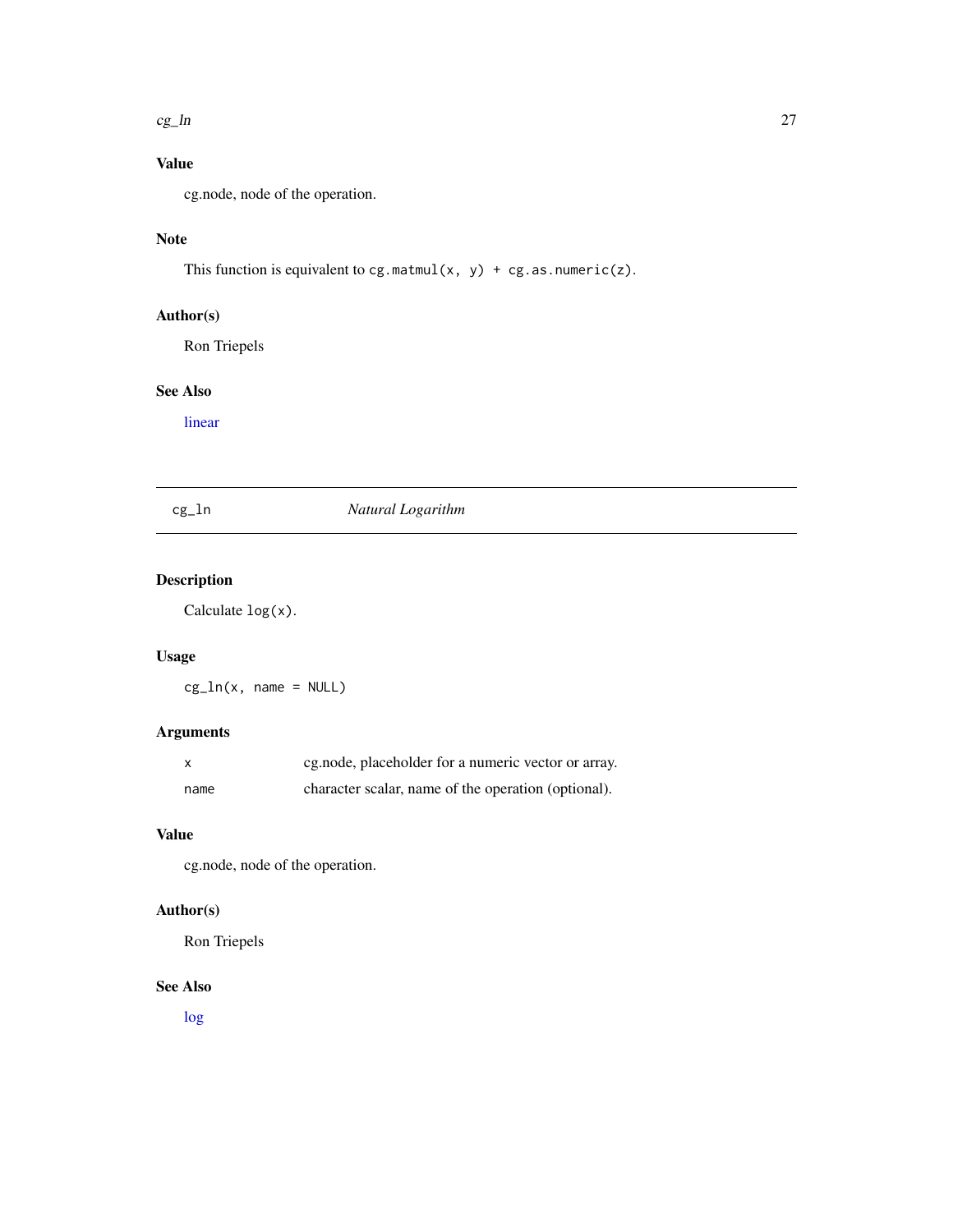<span id="page-27-0"></span>

Calculate log10(x).

### Usage

 $cg\_log10(x, name = NULL)$ 

### Arguments

| X    | eg.node, placeholder for a numeric vector or array. |
|------|-----------------------------------------------------|
| name | character scalar, name of the operation (optional). |

### Value

cg.node, node of the operation.

### Author(s)

Ron Triepels

### See Also

[log10](#page-0-0)

cg\_log2 *Logarithm Base 2*

### Description

Calculate log2(x).

### Usage

 $cg\_log2(x, name = NULL)$ 

| X    | eg.node, placeholder for a numeric vector or array. |
|------|-----------------------------------------------------|
| name | character scalar, name of the operation (optional). |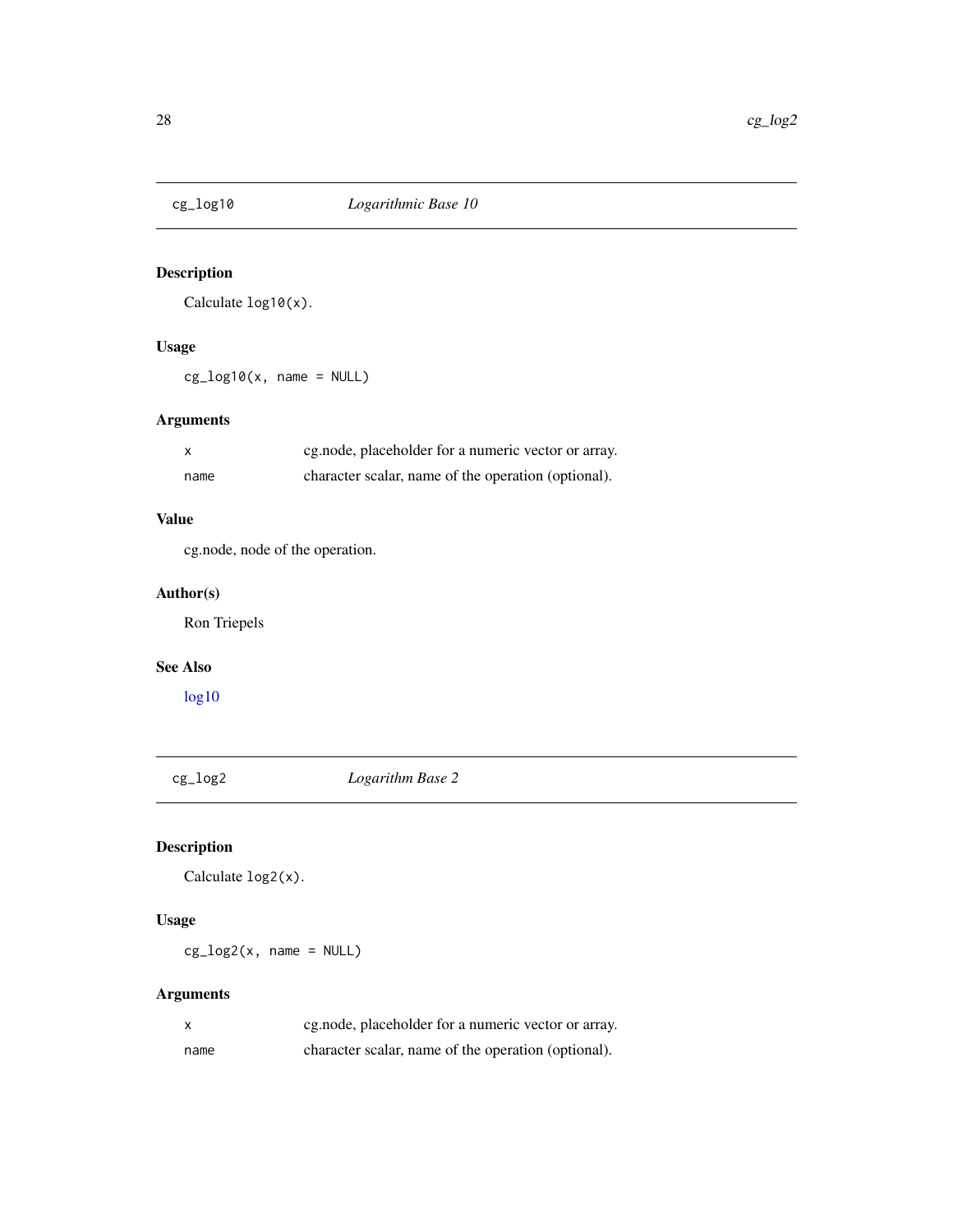### <span id="page-28-0"></span>cg\_matmul 29

### Value

cg.node, node of the operation.

### Author(s)

Ron Triepels

### See Also

[log](#page-0-0)

### cg\_matmul *Matrix Multiplication*

### Description

Calculate x %\*% y.

### Usage

 $cg\_matmul(x, y, name = NULL)$ 

### Arguments

| $\mathsf{x}$ | eg.node, placeholder for a numeric matrix.          |
|--------------|-----------------------------------------------------|
| - V          | eg.node, placeholder for a numeric matrix.          |
| name         | character scalar, name of the operation (optional). |

### Value

cg.node, node of the operation.

### Author(s)

Ron Triepels

#### See Also

[matmult](#page-0-0)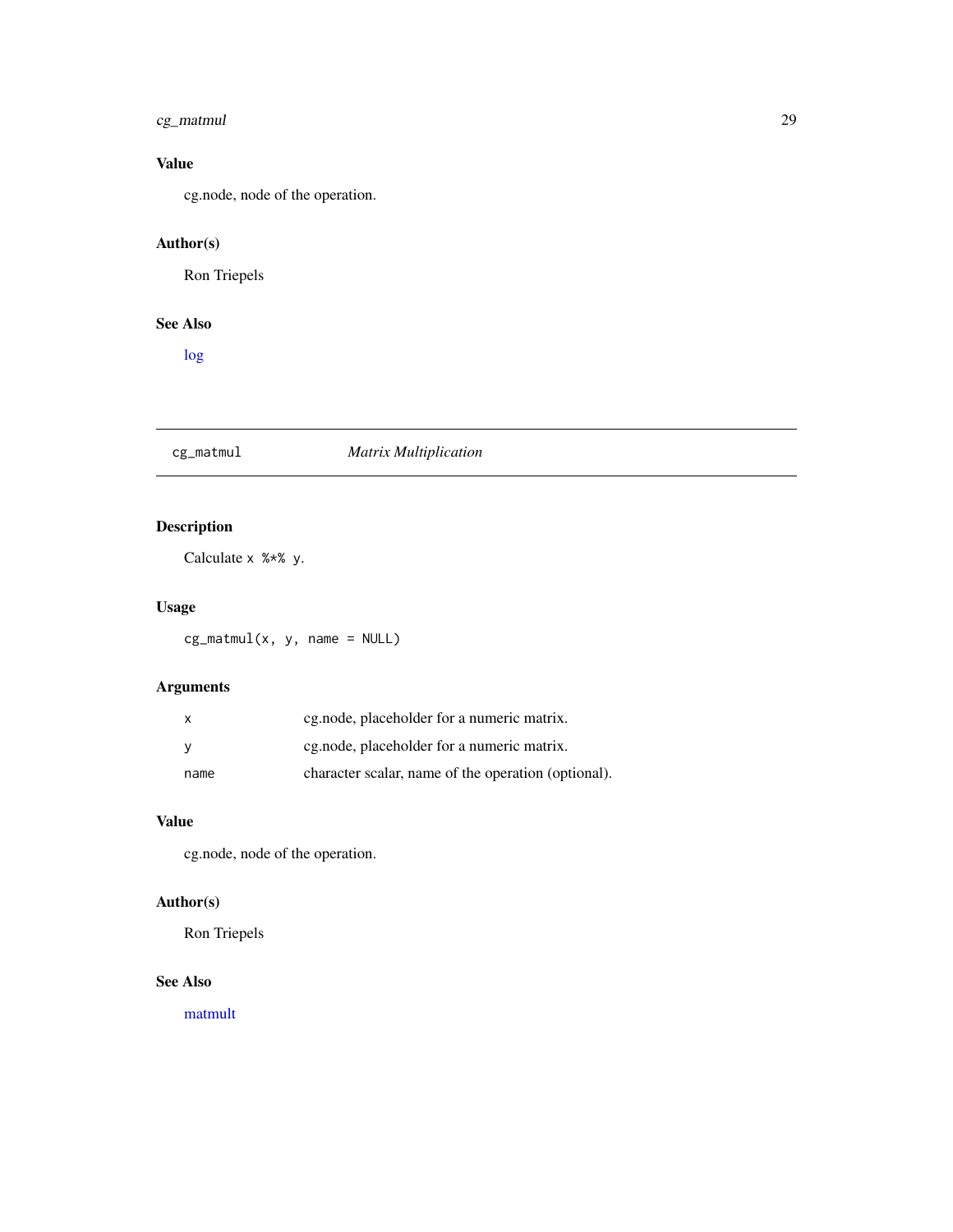<span id="page-29-0"></span>

Calculate max(x).

### Usage

cg\_max(x, name = NULL)

### Arguments

|      | eg.node, placeholder for a numeric vector or array. |
|------|-----------------------------------------------------|
| name | character scalar, name of the operation (optional). |

### Value

cg.node, node of the operation.

### Note

Function [max](#page-0-0) is called without setting argument na.rm.

### Author(s)

Ron Triepels

### See Also

[max](#page-0-0)

cg\_mean *Arithmetic Mean*

### Description

Calculate mean(x).

### Usage

 $cg_mean(x, name = NULL)$ 

| $\mathsf{x}$ | eg.node, placeholder for a numeric vector or array. |
|--------------|-----------------------------------------------------|
| name         | character scalar, name of the operation (optional). |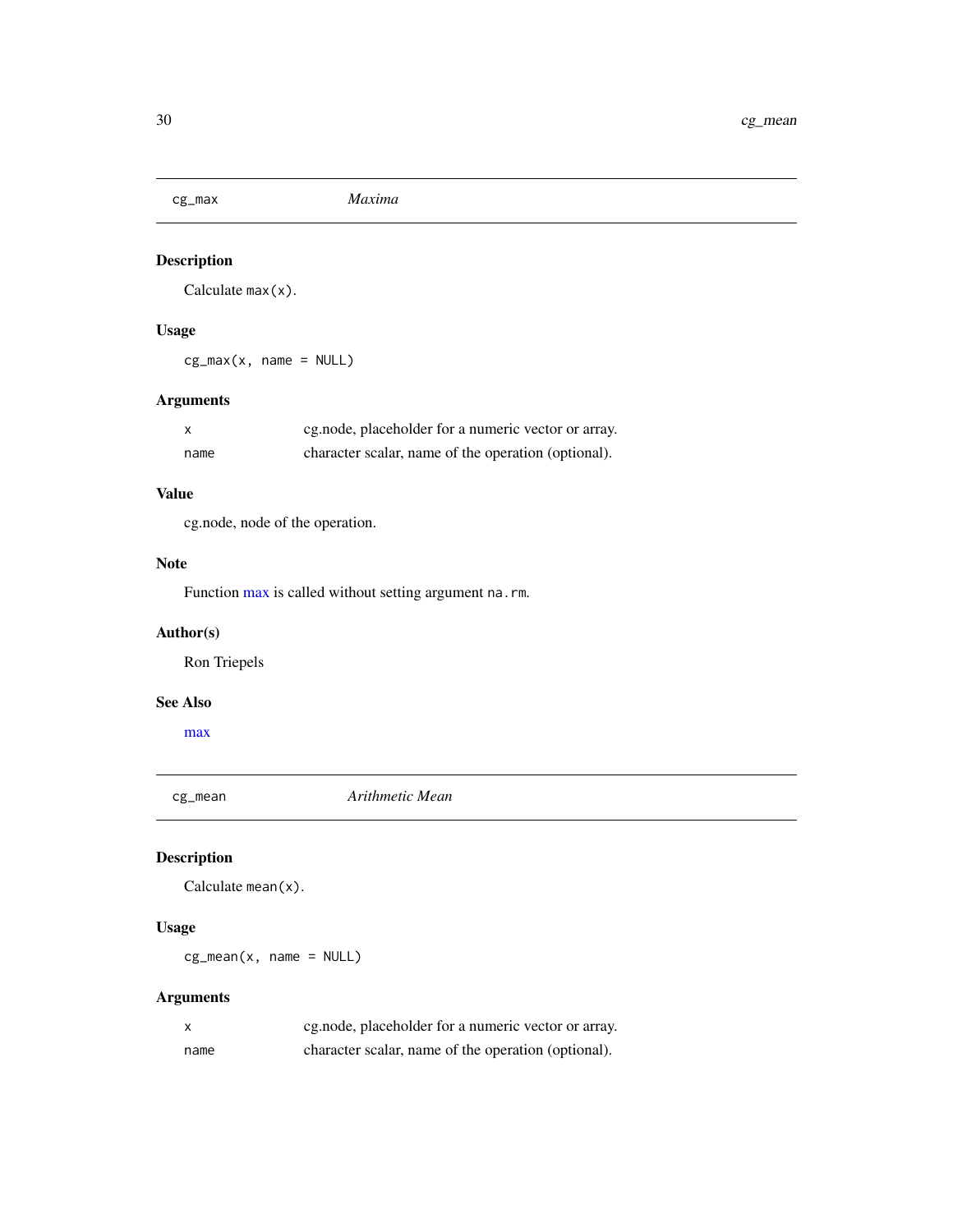#### <span id="page-30-0"></span> $c$ g\_min  $\frac{31}{2}$

### Value

cg.node, node of the operation.

### Note

Function [mean](#page-0-0) is called without setting argument trim and na.rm.

### Author(s)

Ron Triepels

### See Also

[mean](#page-0-0)

cg\_min *Minima*

### Description

Calculate min(x).

#### Usage

cg\_min(x, name = NULL)

### Arguments

| X    | cg.node, placeholder for a numeric vector or array. |
|------|-----------------------------------------------------|
| name | character scalar, name of the operation (optional). |

#### Value

cg.node, node of the operation.

### Note

Function [min](#page-0-0) is called without setting argument na.rm.

### Author(s)

Ron Triepels

#### See Also

[min](#page-0-0)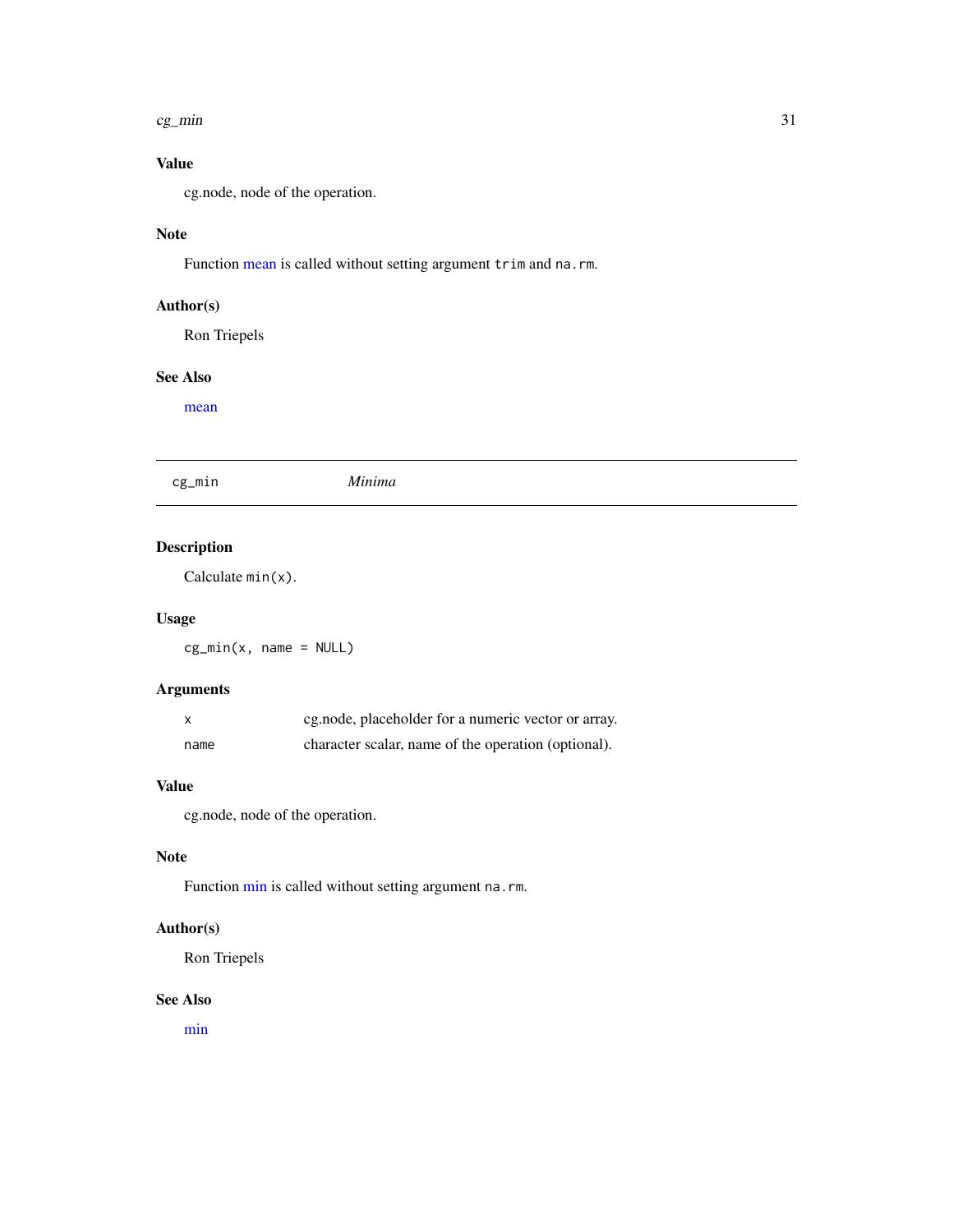<span id="page-31-0"></span>

Calculate  $x \times y$  element-wise.

### Usage

 $cg_mull(x, y, name = NULL)$ 

### Arguments

|      | eg.node, placeholder for a numeric vector or array. |
|------|-----------------------------------------------------|
|      | cg.node, placeholder for a numeric vector or array. |
| name | character scalar, name of the operation (optional). |

### Value

cg.node, node of the operation.

### Author(s)

Ron Triepels

### See Also

[multiply](#page-0-0)

cg\_neg *Negative*

### Description

Calculate -x.

### Usage

cg\_neg(x, name = NULL)

|      | eg.node, placeholder for a numeric vector or array. |
|------|-----------------------------------------------------|
| name | character scalar, name of the operation (optional). |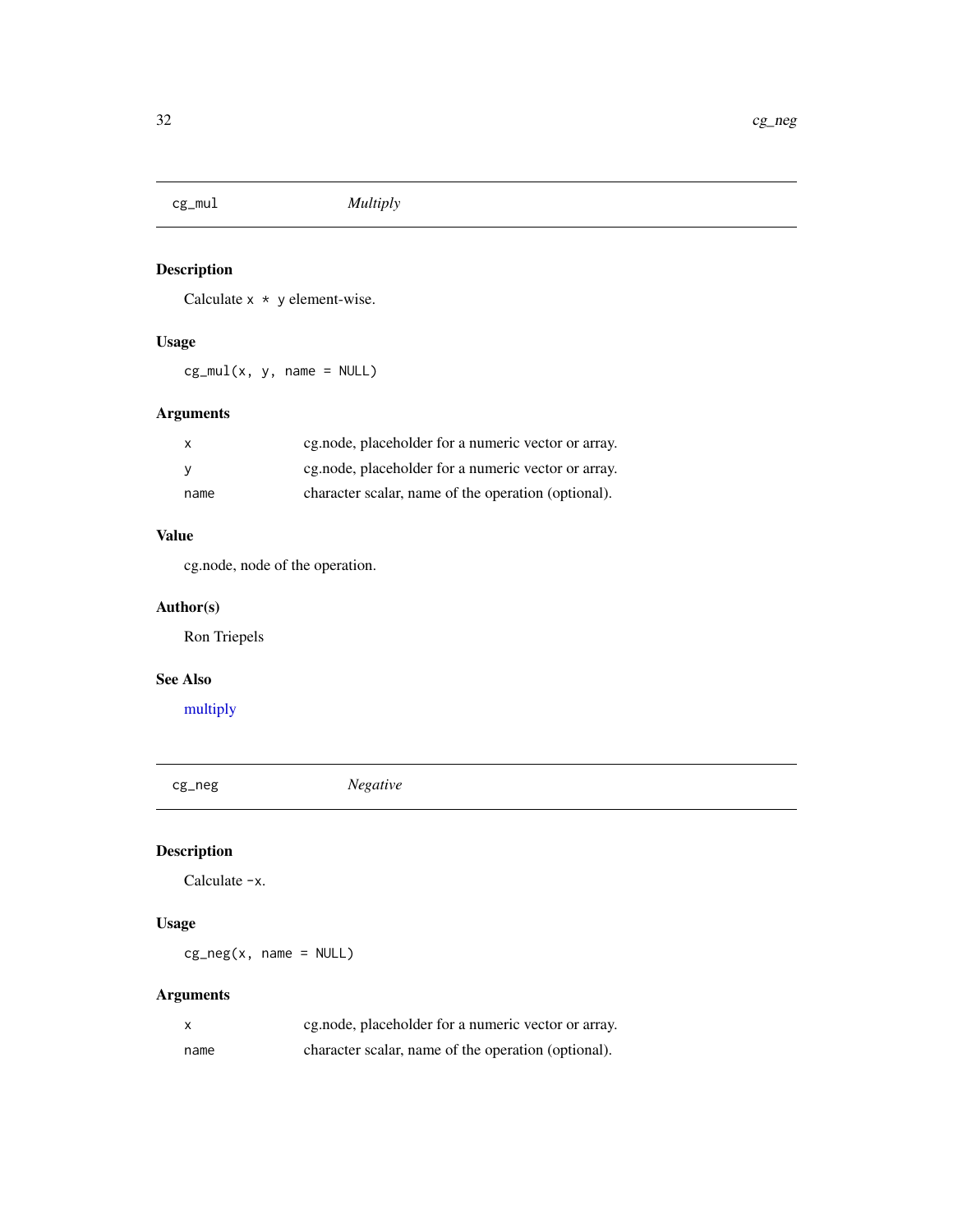#### <span id="page-32-0"></span> $c$ g\_not  $33$

### Value

cg.node, node of the operation.

## Author(s)

Ron Triepels

### See Also

[negative](#page-0-0)

cg\_not *Not*

### Description

Calculate !x.

### Usage

cg\_not(x, name = NULL)

### Arguments

|      | eg.node, placeholder for a numeric vector or array. |
|------|-----------------------------------------------------|
| name | character scalar, name of the operation (optional). |

### Value

cg.node, node of the operation.

### Author(s)

Ron Triepels

#### See Also

[not](#page-0-0)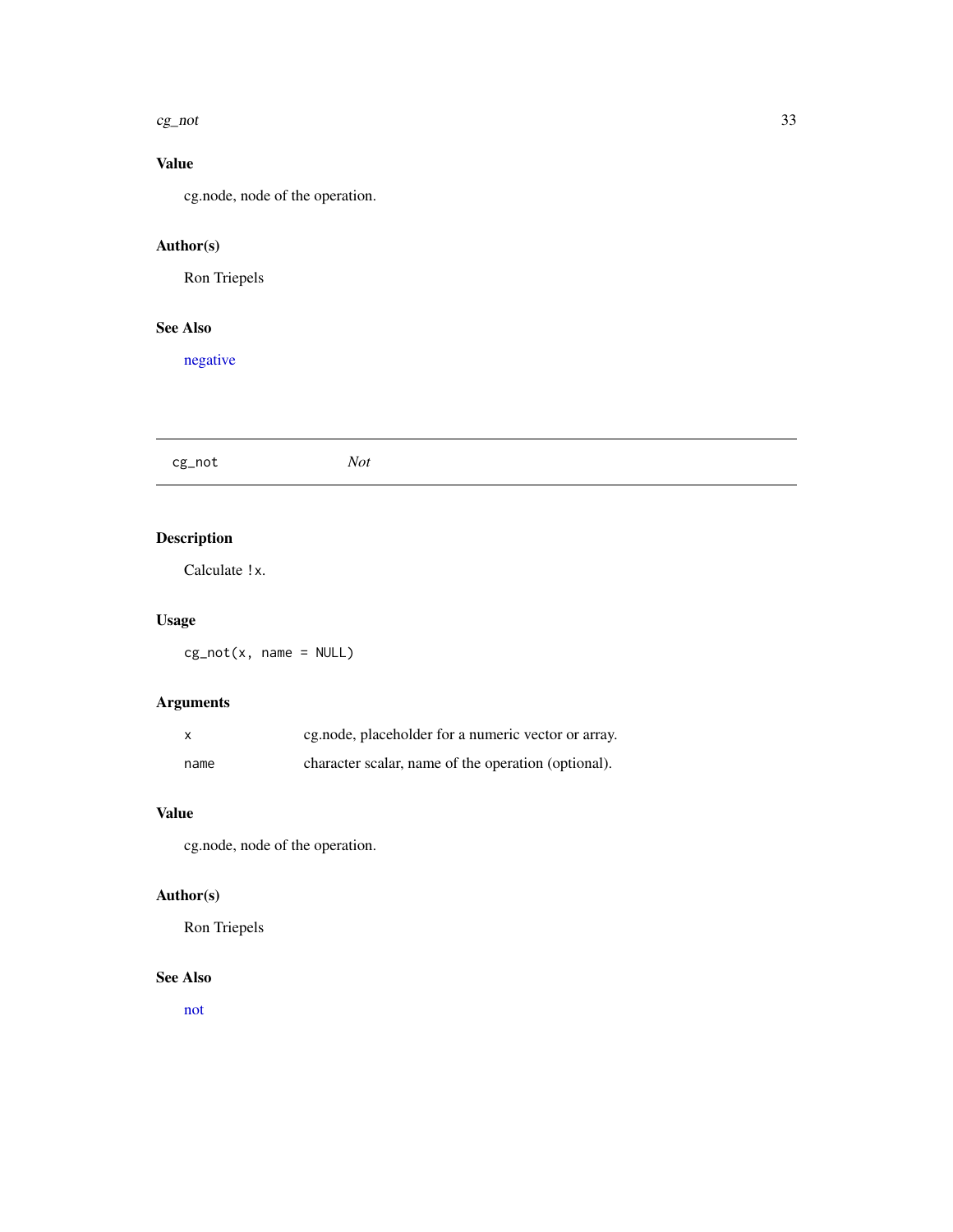<span id="page-33-0"></span>cg\_not\_equal *Not equal*

### Description

Calculate  $x$  != y.

### Usage

cg\_not\_equal(x, y, name = NULL)

### Arguments

| X    | eg.node, placeholder for a numeric vector or array. |
|------|-----------------------------------------------------|
| V    | eg.node, placeholder for a numeric vector or array. |
| name | character scalar, name of the operation (optional). |

### Value

cg.node, node of the operation.

### Author(s)

Ron Triepels

#### See Also

[not equal](#page-0-0)

<span id="page-33-1"></span>cg\_opr *Add Operation*

### Description

Add an operation node to the graph.

| call  | symbol, operation performed by the node.                                                                                                                     |
|-------|--------------------------------------------------------------------------------------------------------------------------------------------------------------|
| grads | list of symbols, gradients functions of the input nodes that are consumed by the<br>operation in argument call.                                              |
| args  | list of cg_node objects, the nodes that are consumed by the operation in argu-<br>ment call.                                                                 |
| name  | character scalar, name of the node (optional). In case argument name is missing,<br>the node is tried to be added to the graph under an auto-generated name. |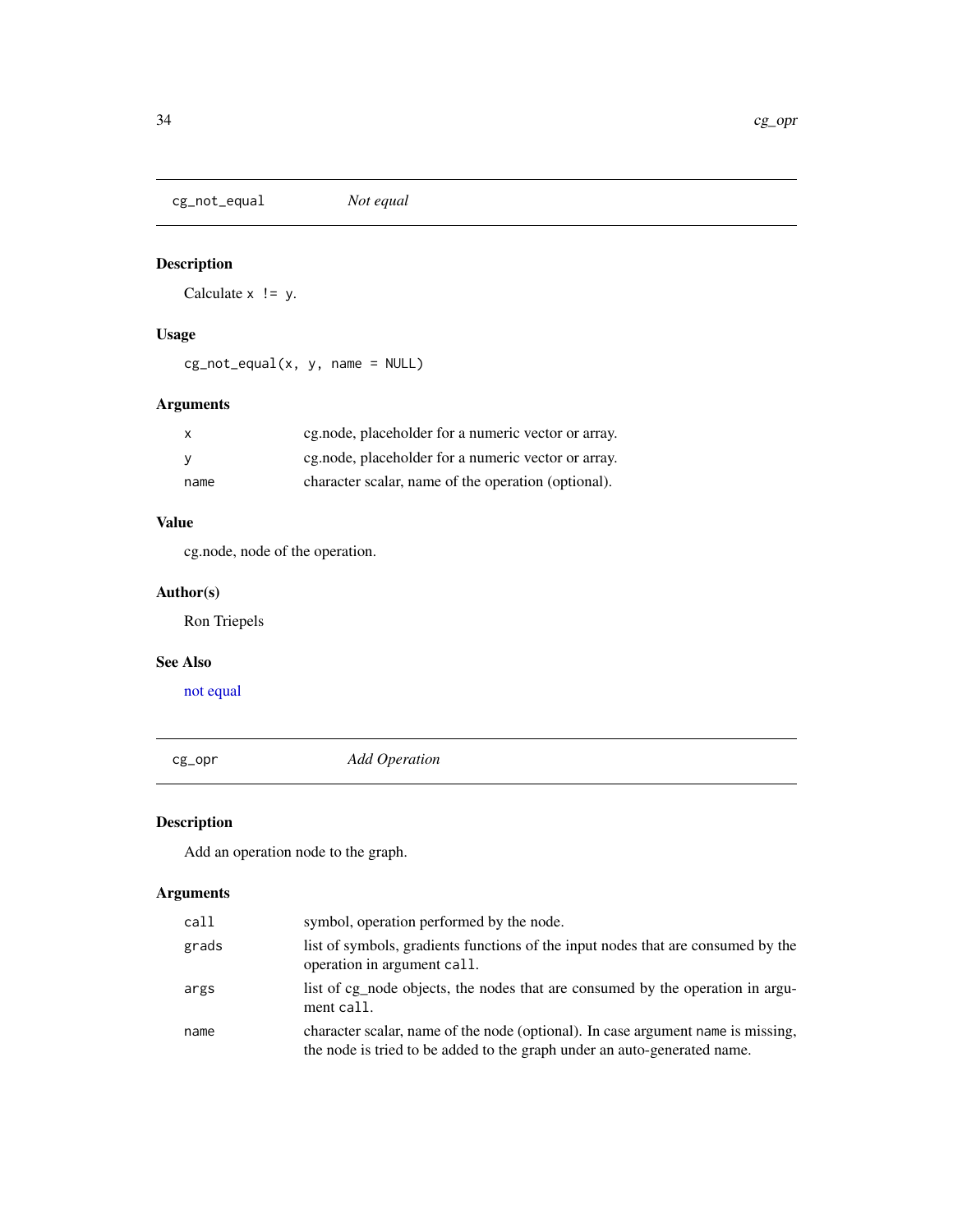#### <span id="page-34-0"></span>cg\_parm 35

### Details

```
$opr(call, grads, binding, name = NULL)
```
#### Value

cg\_node, operation.

#### Note

The operation to be performed by the node should be provided as a symbol to argument call. If this operation consumes any other nodes in the graph, then the gradient function of the operation with respect to these input nodes should be supplied as a symbol to argument gradients. These gradients must be a function of each input's gradient. A gradient function must be provided for each input node as specified by argument args.

There is a wrapper function [opr](#page-54-1) that calls this method on the current active graph.

#### Author(s)

Ron Triepels

<span id="page-34-1"></span>cg\_parm *Add Parameter*

#### Description

Add a parameter node to the graph.

### Arguments

| value | numeric vector or array, value of the node (optional).                                                                                              |
|-------|-----------------------------------------------------------------------------------------------------------------------------------------------------|
| name  | character scalar, name of the node (optional). In case name is missing, the node<br>is tried to be added to the graph under an auto-generated name. |

### Details

\$parm(value = NULL, name = NULL)

#### Value

cg\_node, parameter.

#### Note

Parameters are assumed to be subject to some optimization process. Hence, their value might change over time.

There is a wrapper function [parm](#page-55-1) that calls this method on the current active graph.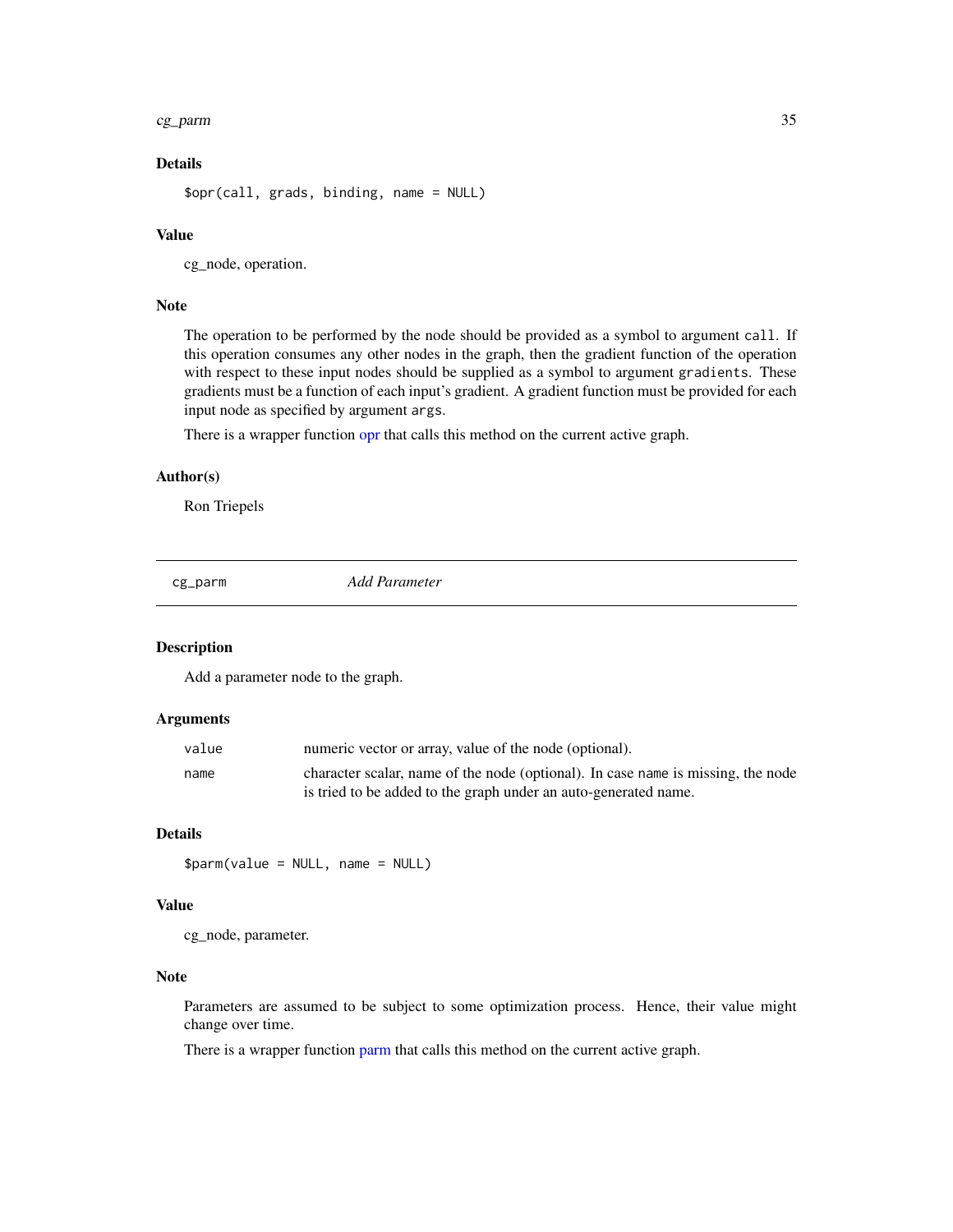#### Author(s)

Ron Triepels

#### Examples

# Initialize a new computational graph.  $x \leq -c$ graph\$new()

```
# Add a parameter with value 1 and name 'p' to the graph.
x$parm(1, name = "p")
```
<span id="page-35-1"></span>

| cg_plot<br>Plot |  |
|-----------------|--|
|-----------------|--|

### Description

Plot the topology of the graph.

#### Arguments

... additional arguments that can be passed on to the plot function of the Rgraphiz package.

#### Details

 $$plot(...)$ 

#### Value

none.

### Note

A visual representation of the graph might be usefull for debugging purposes. This functions requires the Rgraphviz package.

#### Author(s)

Ron Triepels

<span id="page-35-0"></span>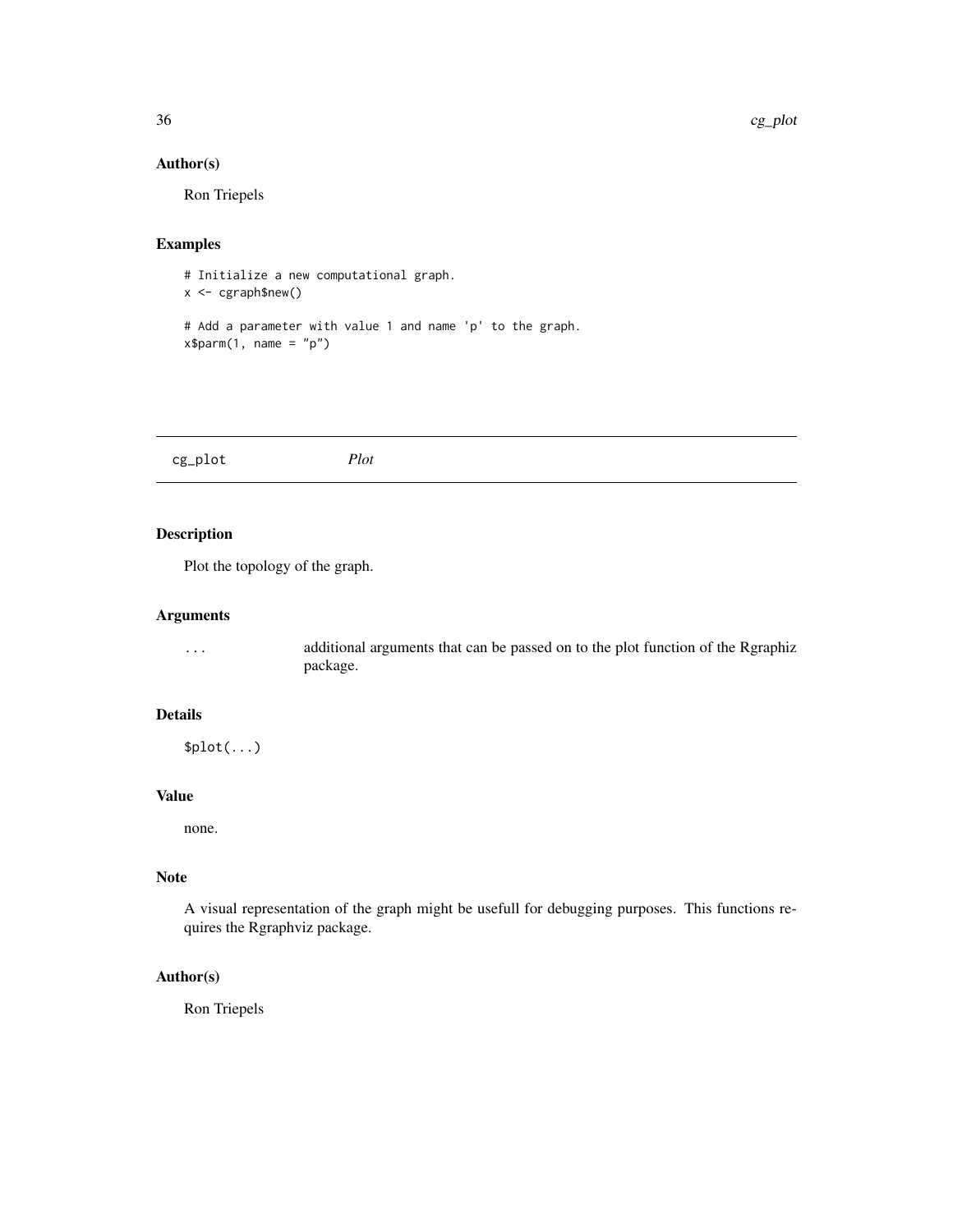<span id="page-36-0"></span>

Calculate  $pmax(x, y)$ .

### Usage

 $cg_pmax(x, y, name = NULL)$ 

### Arguments

| $\mathsf{X}$ | cg.node, placeholder for a numeric vector or array.  |
|--------------|------------------------------------------------------|
|              | eg, node, placeholder for a numeric vector or array. |
| name         | character scalar, name of the operation (optional).  |

#### Value

cg.node, node of the operation.

### Note

Function [pmax](#page-0-0) is called without setting argument na.rm.

### Author(s)

Ron Triepels

### See Also

[pmax](#page-0-0)

| Parallel Minima<br>cg_pmin |  |
|----------------------------|--|
|----------------------------|--|

### Description

Calculate pmin(x, y).

#### Usage

cg\_pmin(x, y, name = NULL)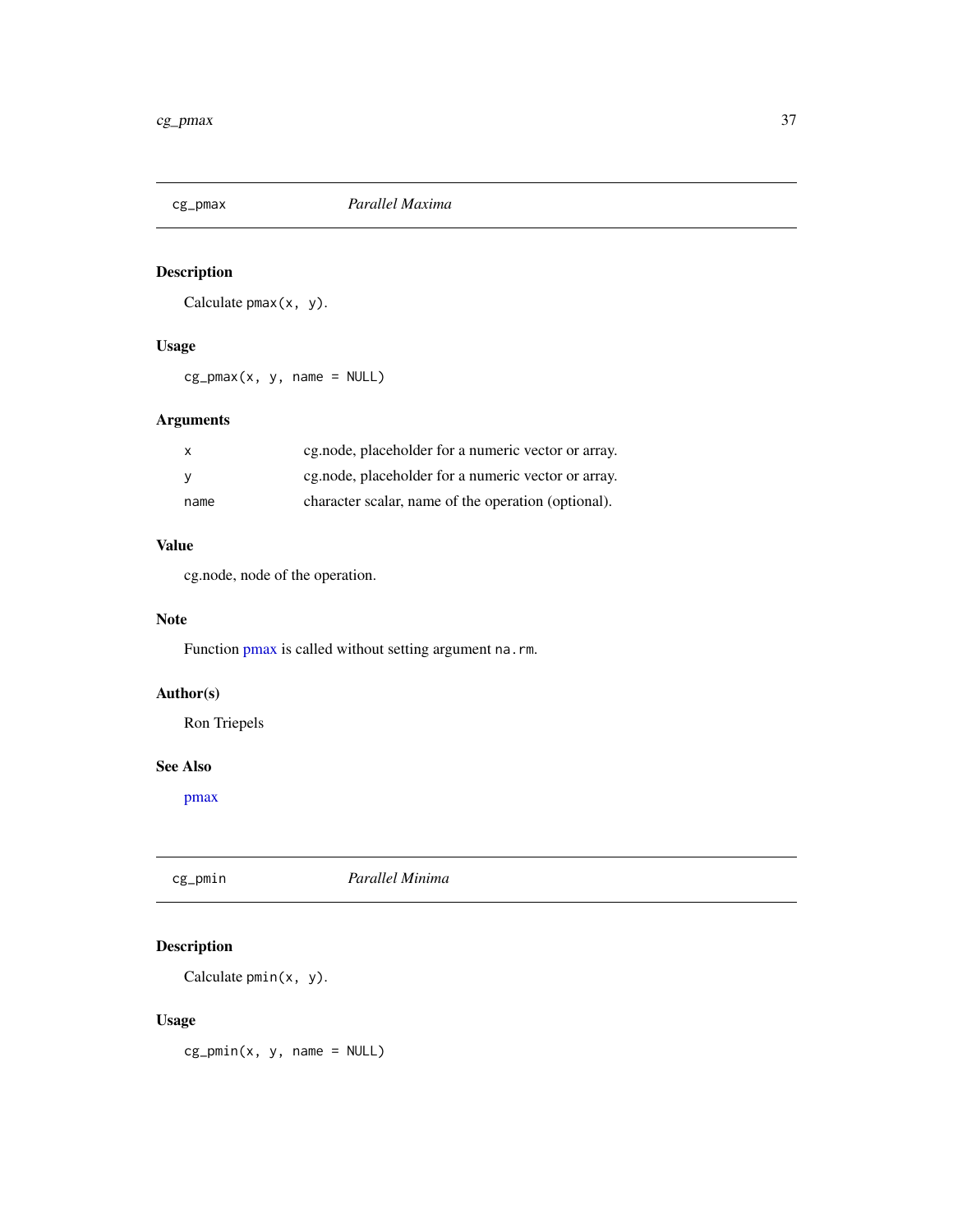### <span id="page-37-0"></span>Arguments

|      | eg.node, placeholder for a numeric vector or array. |
|------|-----------------------------------------------------|
|      | eg.node, placeholder for a numeric vector or array. |
| name | character scalar, name of the operation (optional). |

#### Value

cg.node, node of the operation.

#### Note

Function [pmin](#page-0-0) is called without setting argument na.rm.

### Author(s)

Ron Triepels

### See Also

[pmin](#page-0-0)

cg\_pos *Positive*

### Description

Calculate x.

### Usage

 $cg_pos(x, name = NULL)$ 

### Arguments

|      | eg.node, placeholder for a numeric vector or array. |
|------|-----------------------------------------------------|
| name | character scalar, name of the operation (optional). |

### Value

cg.node, node of the operation.

### Author(s)

Ron Triepels

### See Also

[positive](#page-0-0)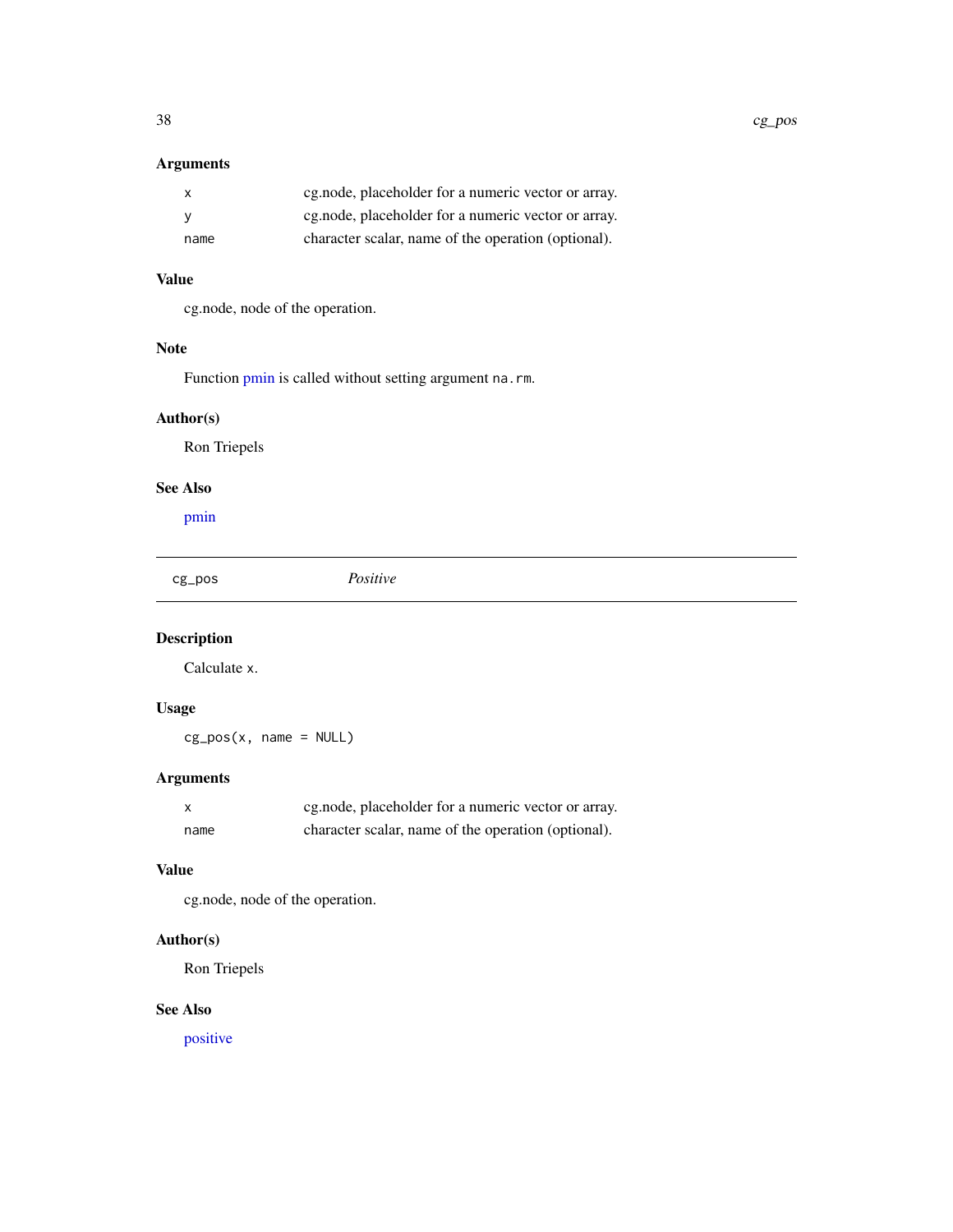<span id="page-38-0"></span>cg\_pow *Power*

### Description

Calculate x  $\land$  y.

### Usage

 $cg\_pow(x, y, name = NULL)$ 

### Arguments

| $\mathsf{x}$ | cg.node, placeholder for a numeric vector or array.  |
|--------------|------------------------------------------------------|
|              | eg, node, placeholder for a numeric vector or array. |
| name         | character scalar, name of the operation (optional).  |

### Value

cg.node, node of the operation.

### Author(s)

Ron Triepels

#### See Also

[power](#page-0-0)

cg\_prod *Product of Vector Elements*

### Description

Calculate prod(x).

### Usage

 $cg\_prod(x, name = NULL)$ 

| X    | eg.node, placeholder for a numeric vector or array. |
|------|-----------------------------------------------------|
| name | character scalar, name of the operation (optional). |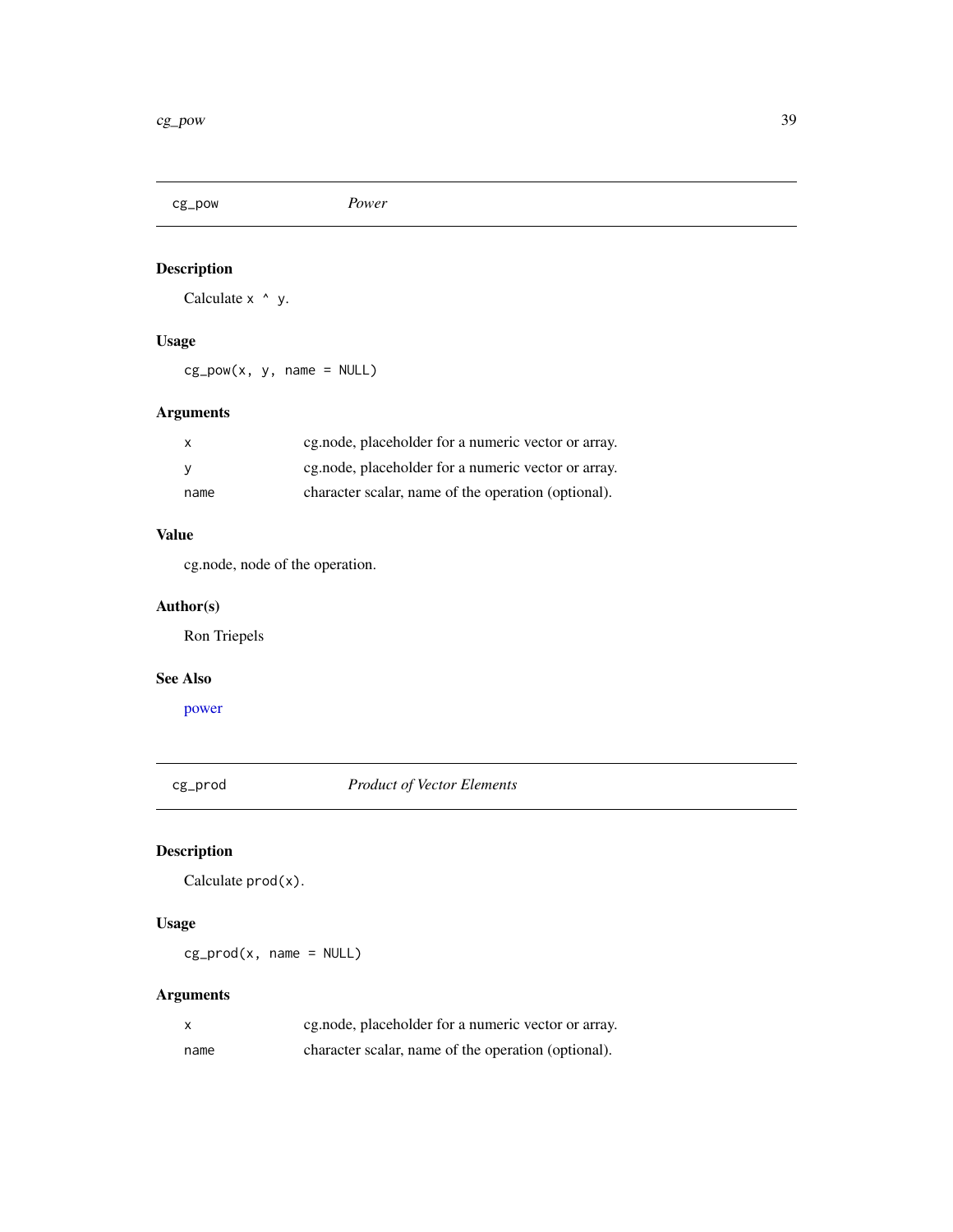### <span id="page-39-0"></span>Value

cg.node, node of the operation.

#### Note

In contrast to the base [prod](#page-0-0) function, this function only accepts a single vector or array. Function [prod](#page-0-0) is called without setting argument na.rm.

### Author(s)

Ron Triepels

#### See Also

[prod](#page-0-0)

cg\_reshape *Reshape Array Dimensions*

### Description

Change the dimensions of array x to dim.

#### Usage

cg\_reshape(x, dim, name = NULL)

### Arguments

| X    | eg.node, placeholder for a numeric vector or array.                            |
|------|--------------------------------------------------------------------------------|
| dim  | eg.node, placeholder for a numeric scalar or vector, the dimensions of the new |
|      | array.                                                                         |
| name | character scalar, name of the operation (optional).                            |

#### Value

cg.node, node of the operation.

#### Note

The elements of x are re-arranged column-wise by base function [array.](#page-0-0)

#### Author(s)

Ron Triepels

#### See Also

[array](#page-0-0)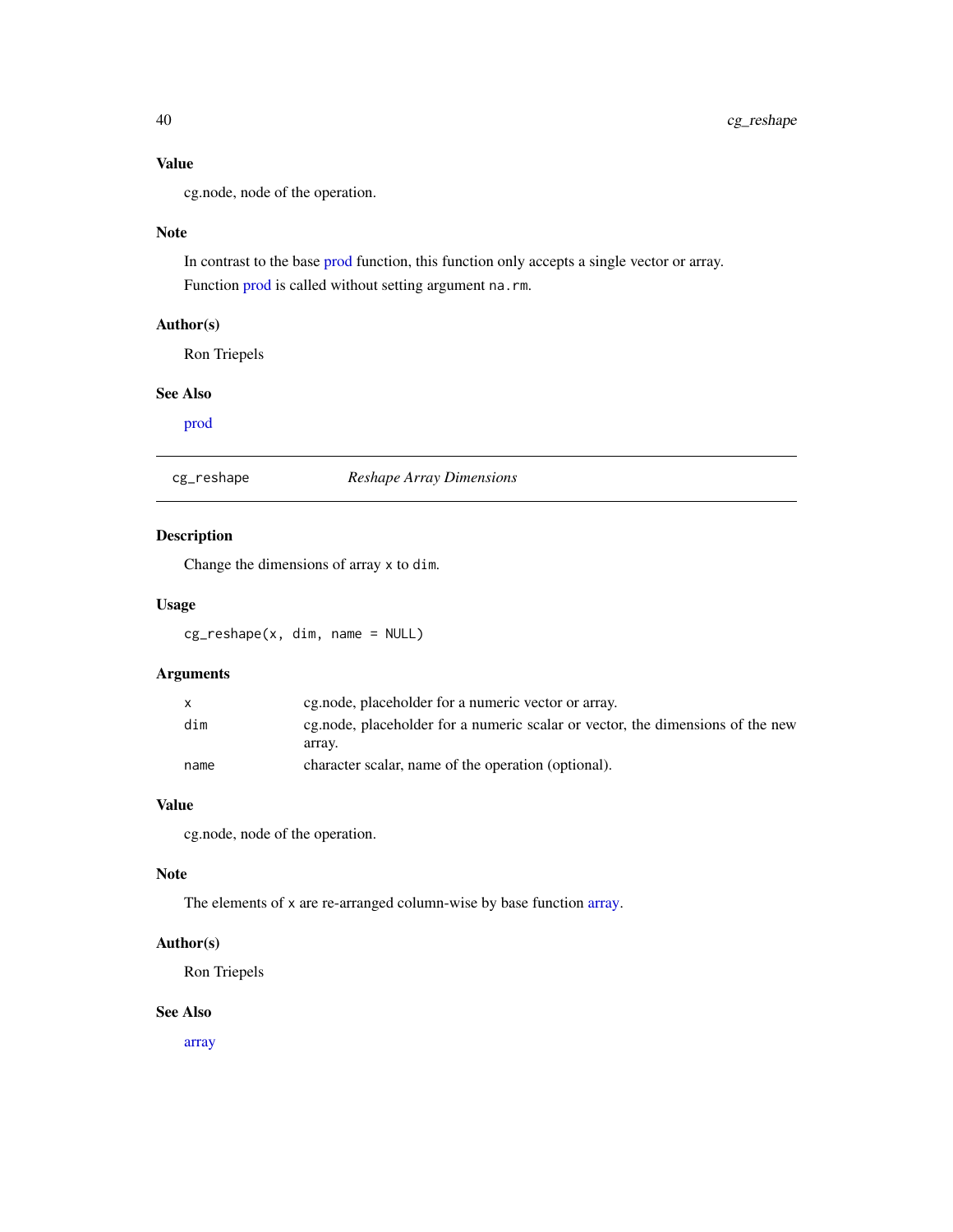<span id="page-40-0"></span>

Calculate rowMeans(x).

### Usage

cg\_rowMeans(x, name = NULL)

### Arguments

| x    | eg.node, placeholder for a numeric array.           |
|------|-----------------------------------------------------|
| name | character scalar, name of the operation (optional). |

### Value

cg.node, node of the operation.

#### Note

Function [rowMeans](#page-0-0) is called without setting argument na.rm and dims.

### Author(s)

Ron Triepels

### See Also

[rowMeans](#page-0-0)

cg\_rowSums *Row Sums*

### Description

Calculate rowSums(x).

#### Usage

cg\_rowSums(x, name = NULL)

| X    | eg.node, placeholder for a numeric array.           |
|------|-----------------------------------------------------|
| name | character scalar, name of the operation (optional). |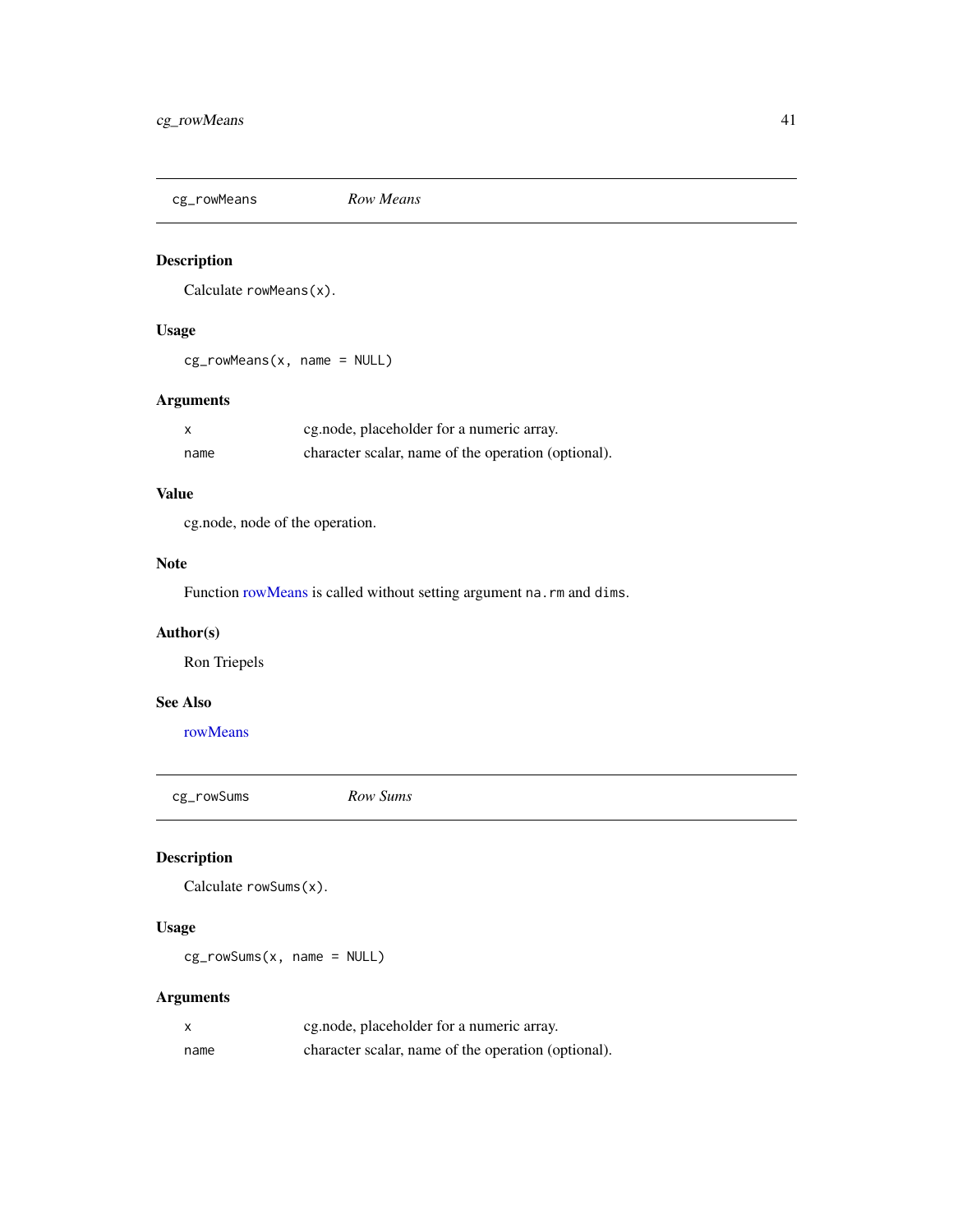#### <span id="page-41-0"></span>Note

Function [rowSums](#page-0-0) is called without setting argument na.rm and dims.

#### Author(s)

Ron Triepels

#### See Also

[rowSums](#page-0-0)

<span id="page-41-1"></span>cg\_run *Evaluate the Graph*

#### Description

Evaluate node name in the graph.

#### Arguments

| name   | character scalar, name of the node that is evaluated.                             |
|--------|-----------------------------------------------------------------------------------|
| values | named list or environment, values that are subsituted for the nodes in the graph. |

### Details

\$run(name, values = new.env())

#### Value

environment, the value of node name including the value of all ancestors of name.

#### Note

All nodes required to compute node name must have a value or their value must be able to be computed at run-time. Nodes can be assigned a value when they are created or by calling method [cg\\_set.](#page-42-1) Alternatively, argument values can be used to substitute values for nodes that do not have a value (e.g. inputs) or to fix their values.

Only those nodes needed to compute node name are evaluated and their values are returned. Values of operation nodes that are cached by function [cg\\_val](#page-50-1) are ignored and re-computed.

There is a wrapper function [run](#page-56-1) that calls this method on the current active graph.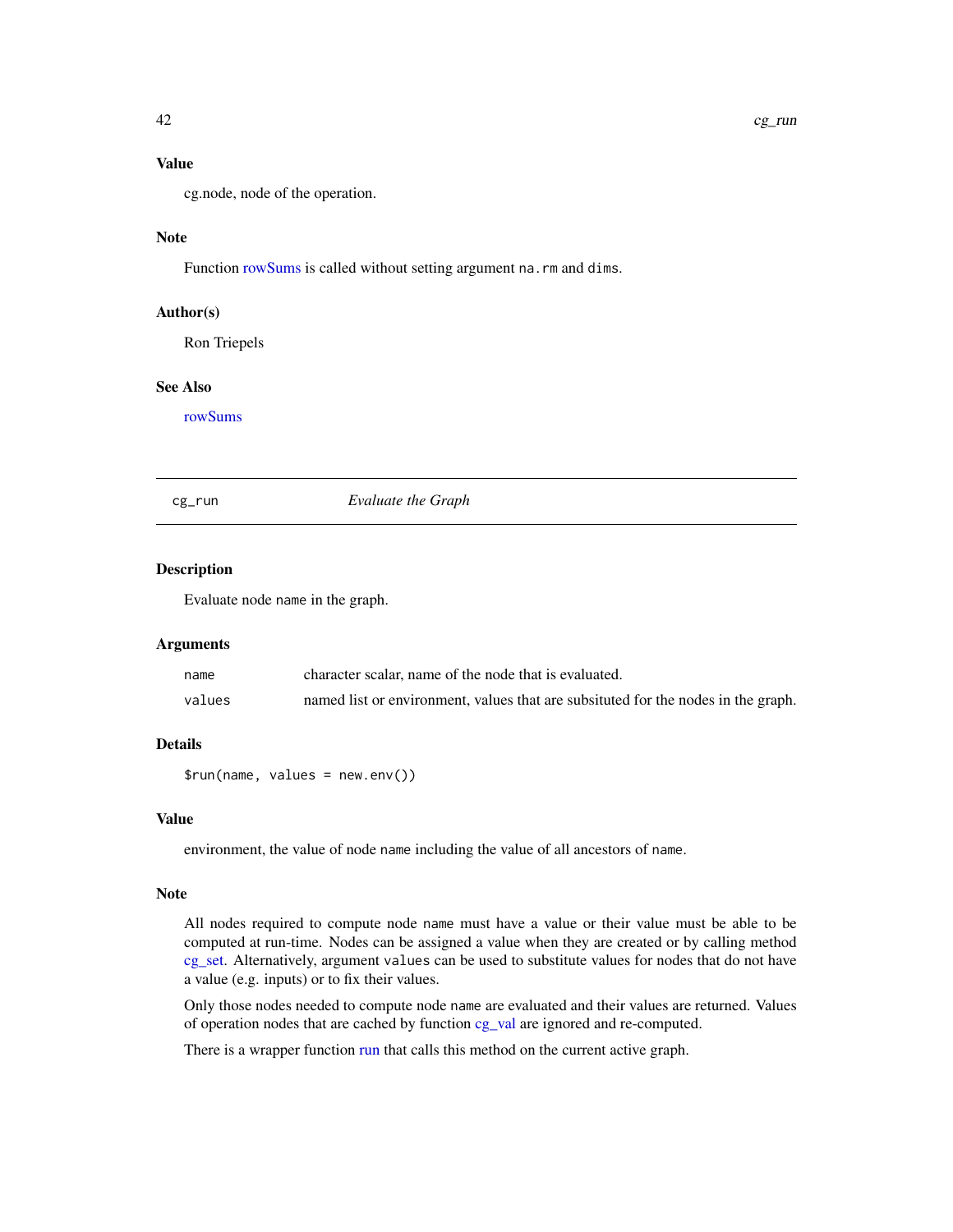#### <span id="page-42-0"></span> $c$ g\_set  $43$

### Author(s)

Ron Triepels

### Examples

```
# Initialize a new computational graph.
x <- cgraph$new()
# Add an input.
a \leq x$input(name = "a")
# Square the input (i.e. b = a^2).
b \leftarrow cg\_pow(a, x$const(2), name = "b")# Evaluate b at a = 2.
values \leq x$run(b, list(a = 2))
# Retrieve the value of b.
values$b
```
<span id="page-42-1"></span>cg\_set *Change the Value of a Node in the Graph*

#### Description

Change the value of node name in the graph.

#### Arguments

| name  | character scalar, name of the node that is changed. |
|-------|-----------------------------------------------------|
| value | R object, new value of the node.                    |

#### Details

\$set(name, value)

#### Value

nothing.

### Note

The cached value of all nodes that directly or indirectly dependend on node name is removed. The value of these nodes will be re-computed the next time [cg\\_val](#page-50-1) is called.

#### Author(s)

Ron Triepels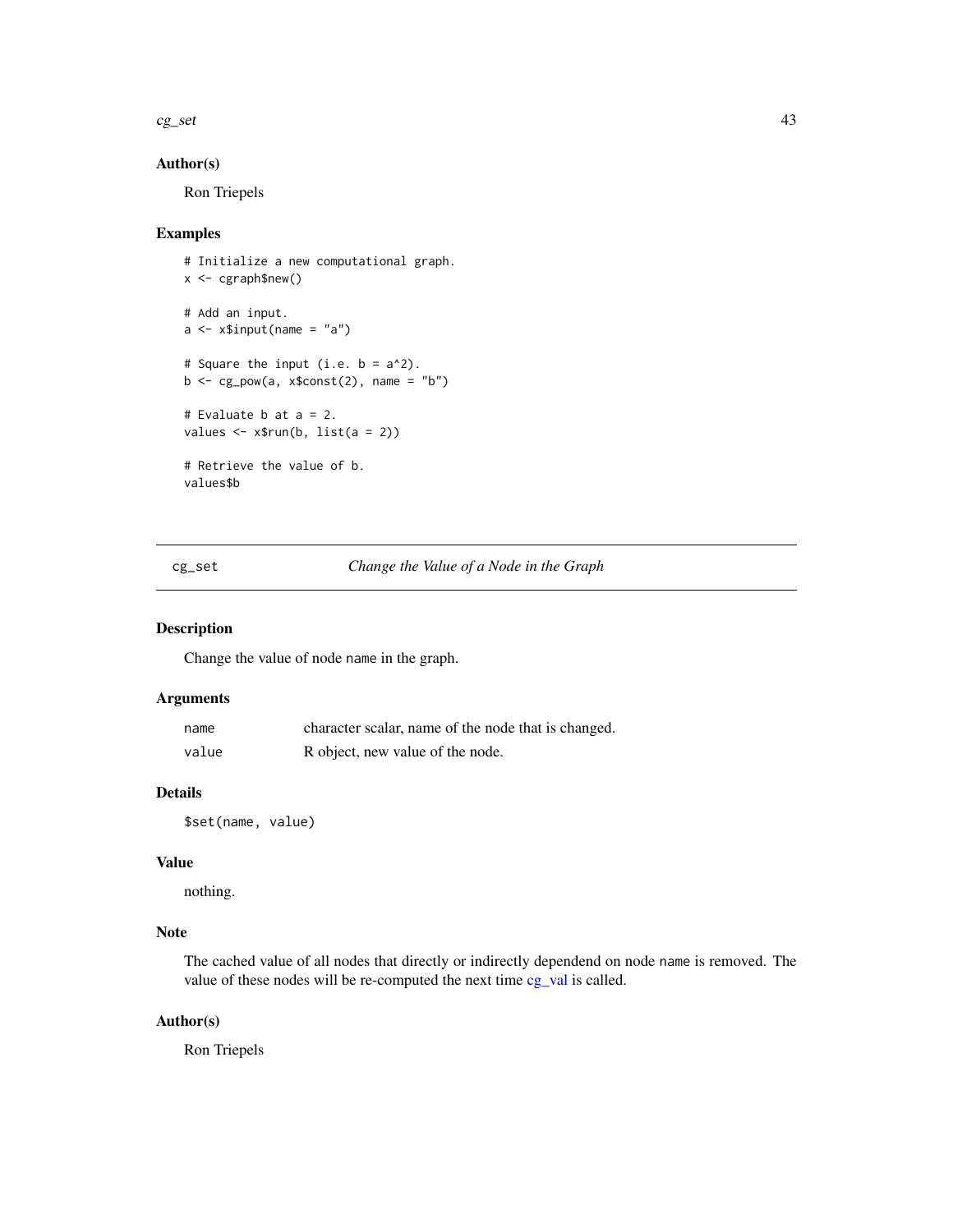### Examples

```
# Initialize a new computational graph.
x <- cgraph$new()
# Add a parameter
a \leq x$parm(20, name = "a")
# Change value of a
x$set(a, 40)
# Evaluate a
x$val(a)
```
cg\_sigmoid *Sigmoid*

## Description

Calculate sigmoid(x).

### Usage

```
cg\_sigmoid(x, name = NULL)
```
### Arguments

|      | cg.node, placeholder for a numeric vector or array. |
|------|-----------------------------------------------------|
| name | character scalar, name of the operation (optional). |

### Value

cg.node, node of the operation.

### Author(s)

Ron Triepels

<span id="page-43-0"></span>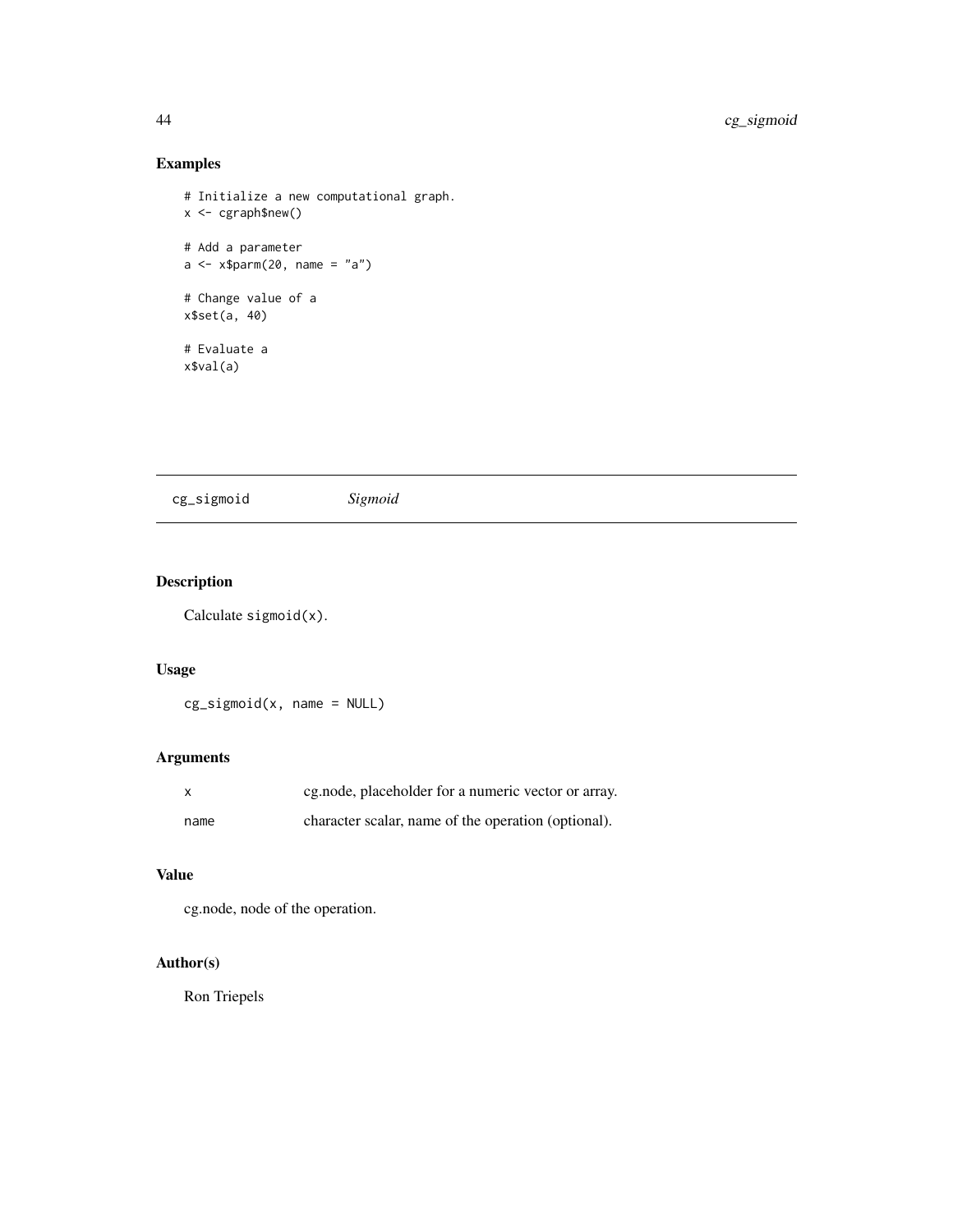<span id="page-44-0"></span>cg\_sin *Sine*

### Description

Calculate sin(x).

### Usage

cg\_sin(x, name = NULL)

### Arguments

| X    | eg.node, placeholder for a numeric vector or array. |
|------|-----------------------------------------------------|
| name | character scalar, name of the operation (optional). |

### Value

cg.node, node of the operation.

### Author(s)

Ron Triepels

### See Also

[sin](#page-0-0)

cg\_sinh *Hyperbolic Sine*

### Description

Calculate sinh(x).

### Usage

cg\_sinh(x, name = NULL)

| X    | eg.node, placeholder for a numeric vector or array. |
|------|-----------------------------------------------------|
| name | character scalar, name of the operation (optional). |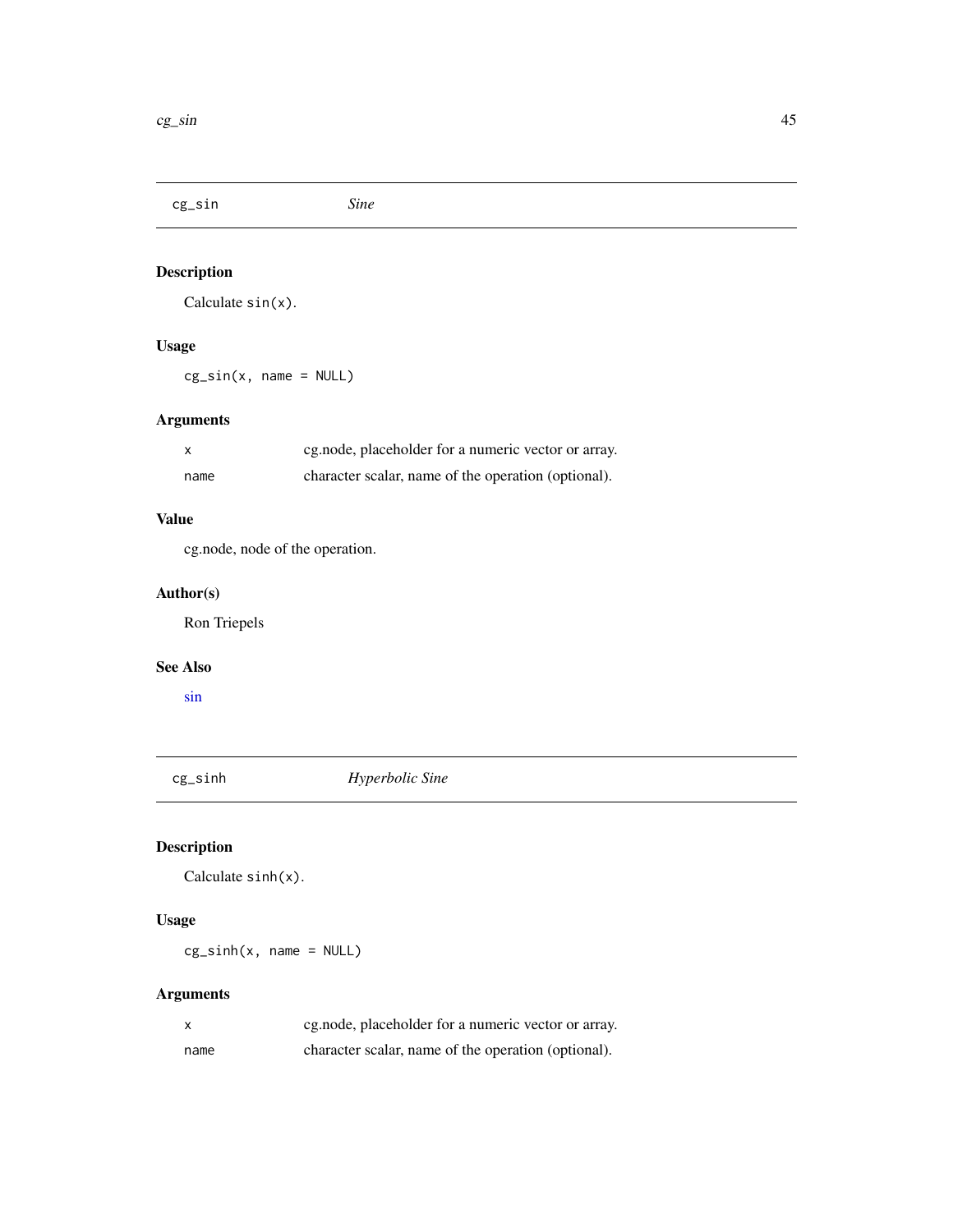### <span id="page-45-0"></span>Value

cg.node, node of the operation.

### Author(s)

Ron Triepels

### See Also

[sinh](#page-0-0)

### cg\_sqrt *Square Root*

## Description

Calculate sqrt(x).

### Usage

cg\_sqrt(x, name = NULL)

### Arguments

| <b>X</b> | eg.node, placeholder for a numeric vector or array. |
|----------|-----------------------------------------------------|
| name     | character scalar, name of the operation (optional). |

### Value

cg.node, node of the operation.

### Author(s)

Ron Triepels

### See Also

[sqrt](#page-0-0)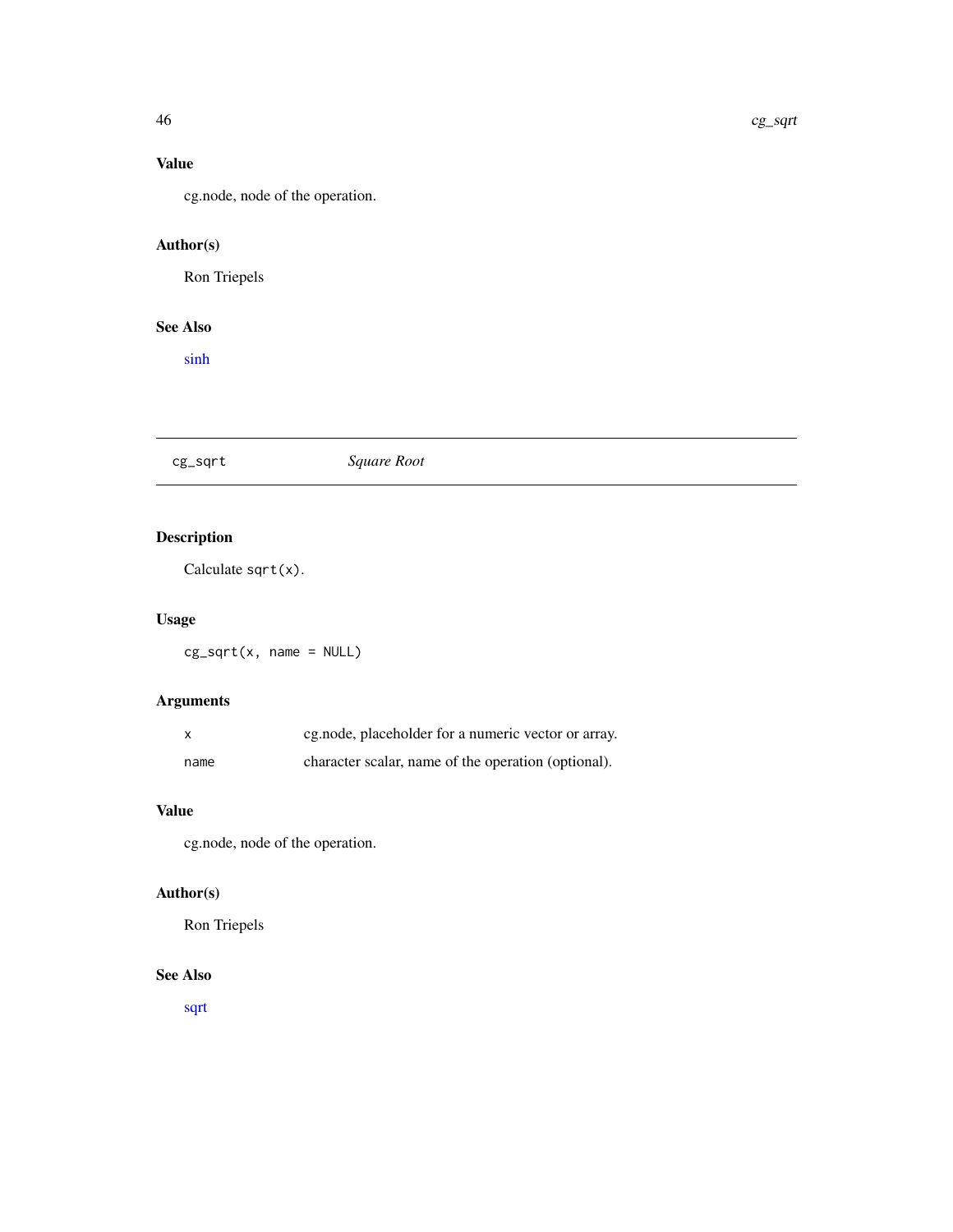<span id="page-46-0"></span>

Calculate  $x - y$ .

### Usage

 $cg\_sub(x, y, name = NULL)$ 

### Arguments

| X    | eg, node, placeholder for a numeric vector or array. |
|------|------------------------------------------------------|
|      | eg, node, placeholder for a numeric vector or array. |
| name | character scalar, name of the operation (optional).  |

### Value

cg.node, node of the operation.

### Author(s)

Ron Triepels

#### See Also

[subtract](#page-0-0)

cg\_sum *Sum of Vector Elements*

### Description

Calculate sum(x).

### Usage

 $cg\_sum(x, name = NULL)$ 

| X    | eg.node, placeholder for a numeric vector or array. |
|------|-----------------------------------------------------|
| name | character scalar, name of the operation (optional). |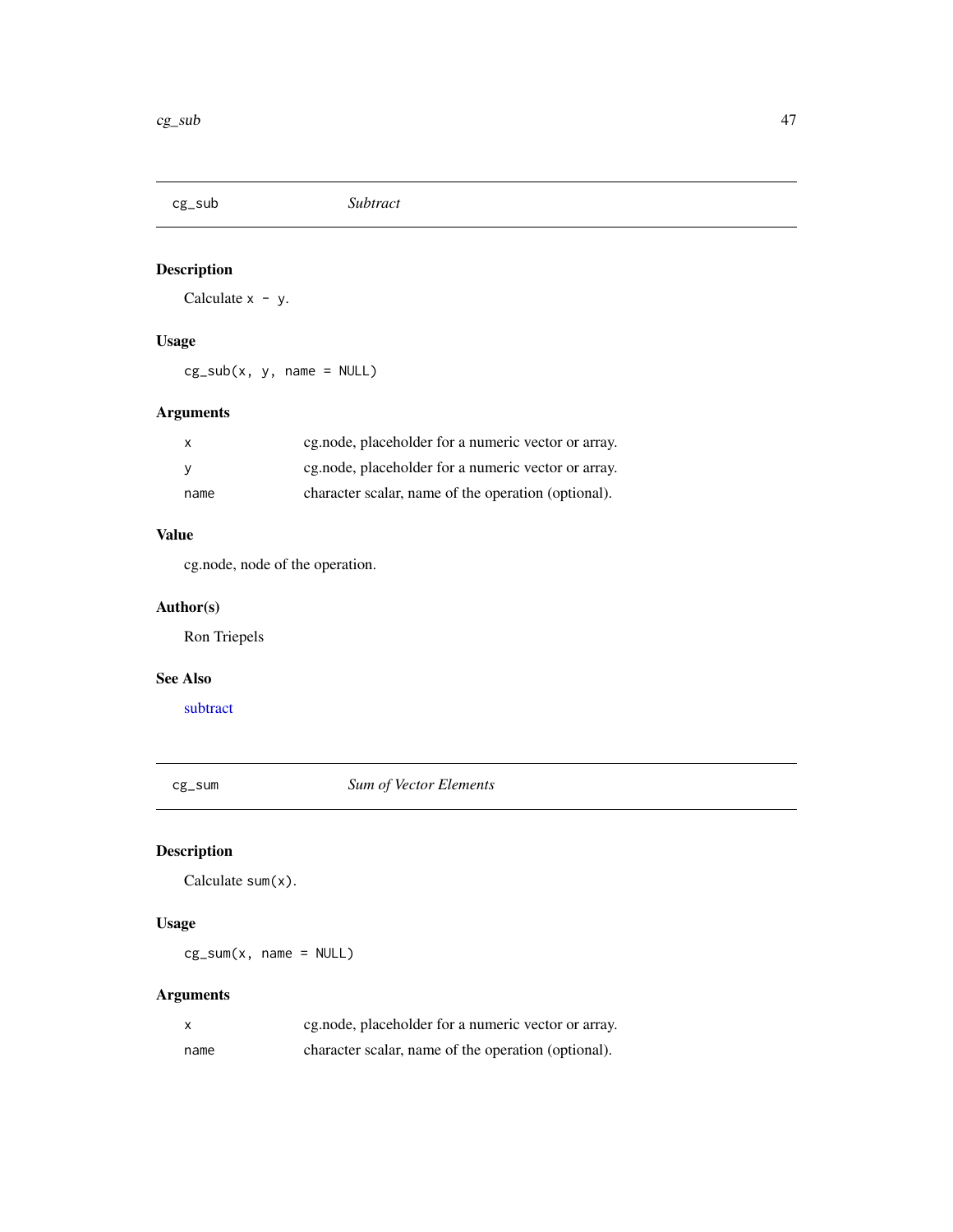### <span id="page-47-0"></span>Value

cg.node, node of the operation.

#### Note

In contrast to the base [sum](#page-0-0) function, this function only accepts a single vector or array.

Function [sum](#page-0-0) is called without setting argument na.rm.

#### Author(s)

Ron Triepels

#### See Also

[sum](#page-0-0)

## cg\_t *Matrix Transpose*

## Description

Perform  $t(x)$ .

### Usage

 $cg_t(x, name = NULL)$ 

### Arguments

|      | eg.node, placeholder for a numeric matrix.          |
|------|-----------------------------------------------------|
| name | character scalar, name of the operation (optional). |

#### Value

cg.node, node of the operation.

### Author(s)

Ron Triepels

### See Also

[t](#page-0-0)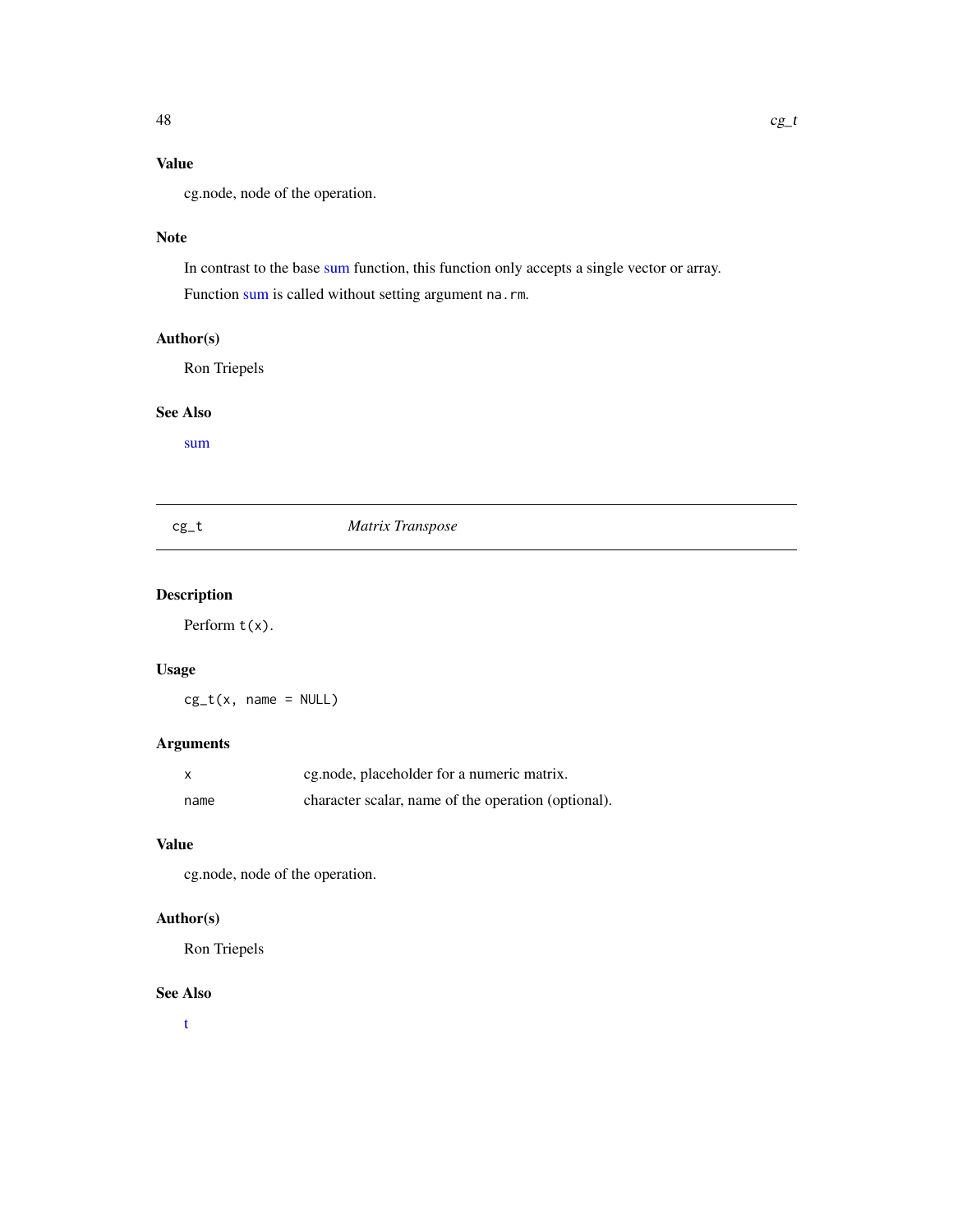<span id="page-48-0"></span>cg\_tan *Tangent*

### Description

Calculate tan(x).

### Usage

cg\_tan(x, name = NULL)

### Arguments

| X    | eg.node, placeholder for a numeric vector or array. |
|------|-----------------------------------------------------|
| name | character scalar, name of the operation (optional). |

### Value

cg.node, node of the operation.

### Author(s)

Ron Triepels

### See Also

[tan](#page-0-0)

cg\_tanh *Hyperbolic Tangent*

### Description

Calculate tanh(x).

### Usage

cg\_tanh(x, name = NULL)

| X    | eg.node, placeholder for a numeric vector or array. |
|------|-----------------------------------------------------|
| name | character scalar, name of the operation (optional). |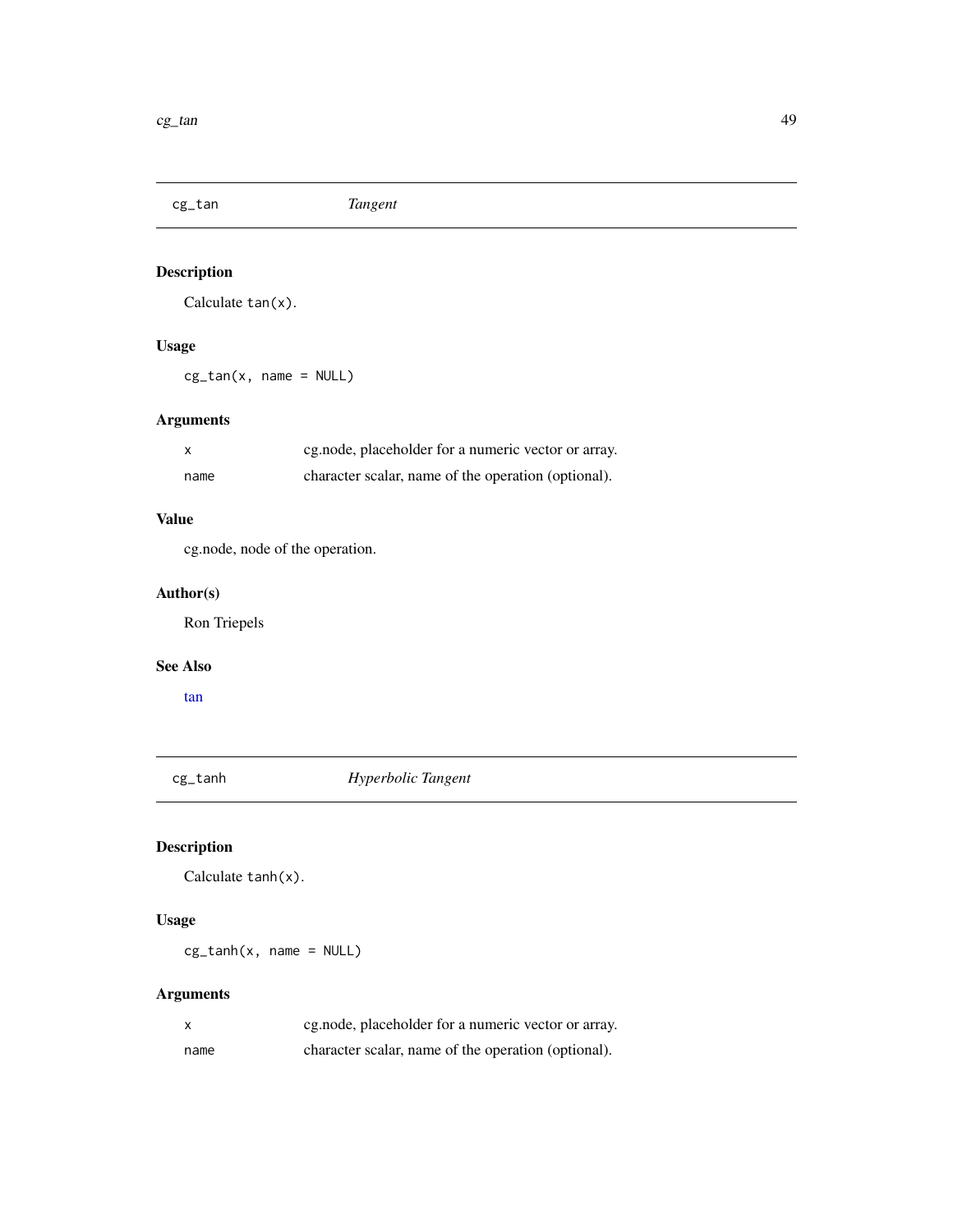### Value

cg.node, node of the operation.

### Author(s)

Ron Triepels

#### See Also

[tanh](#page-0-0)

cg\_tcrossprod *Transpose Matrix Crossproduct*

### Description

Calculate tcrossprod(x, y).

### Usage

 $cg\_tcrossprod(x, y = NULL, name = NULL)$ 

### Arguments

|      | eg.node, placeholder for a numeric matrix.            |
|------|-------------------------------------------------------|
|      | cg.node, placeholder for a numeric matrix (optional). |
| name | character scalar, name of the operation (optional).   |

### Value

cg.node, node of the operation.

### Author(s)

Ron Triepels

### See Also

[tcrossprod](#page-0-0)

<span id="page-49-0"></span>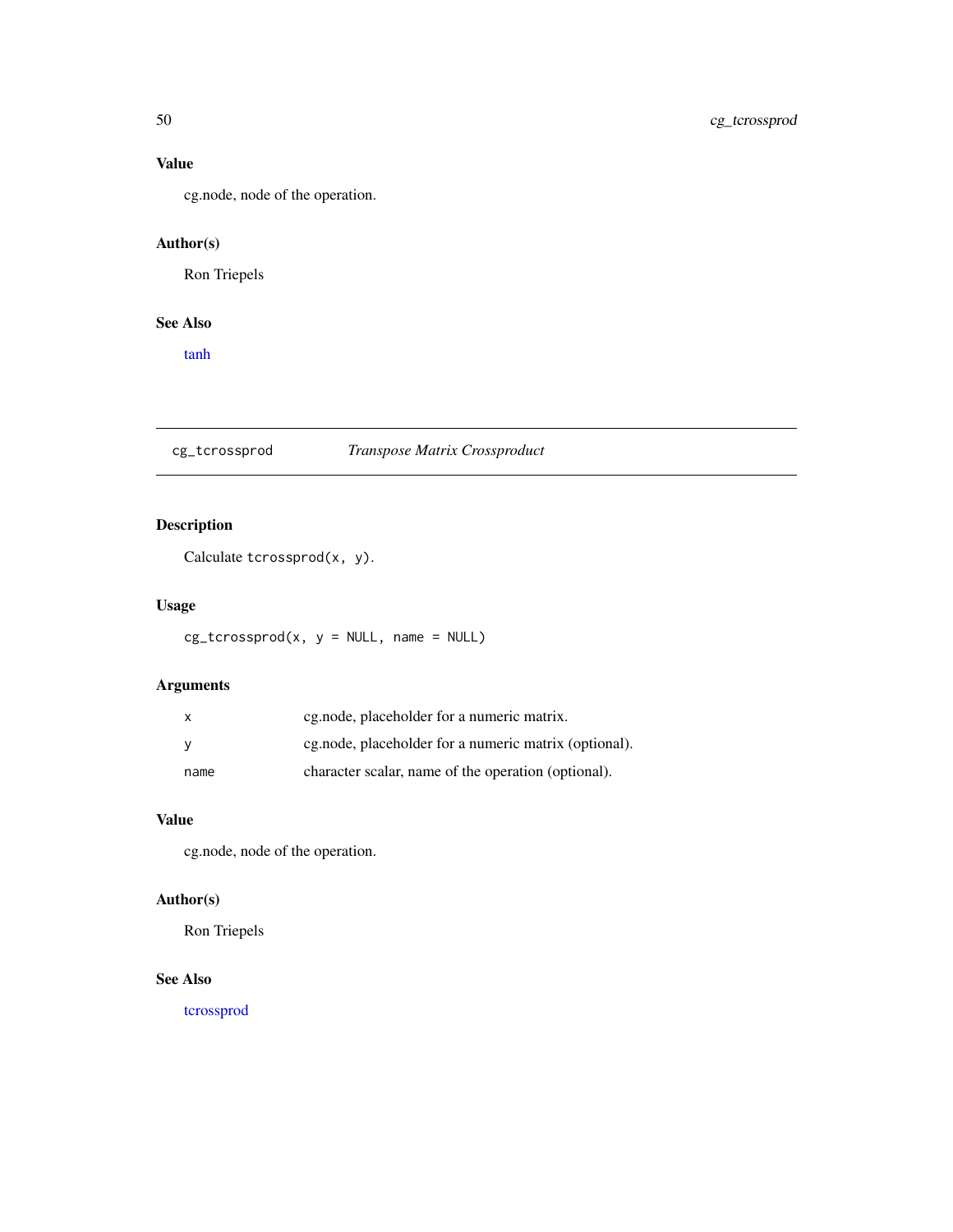<span id="page-50-1"></span><span id="page-50-0"></span>

Evaluate node name in the graph.

#### Arguments

name character scalar, name of the node that is evaluated.

#### Details

\$val(name)

### Value

R object, the value of the node.

#### Note

The values of all nodes are cached for performance reasons. Only those nodes needed to compute node name and that have not yet been retrieved by [cg\\_val](#page-50-1) are computed.

#### Author(s)

Ron Triepels

```
# Initialize a new computational graph.
x <- cgraph$new()
# Add a parameter
a \leq -x$parm(20, name = "a")
# Evaluate a
x$val(a)
```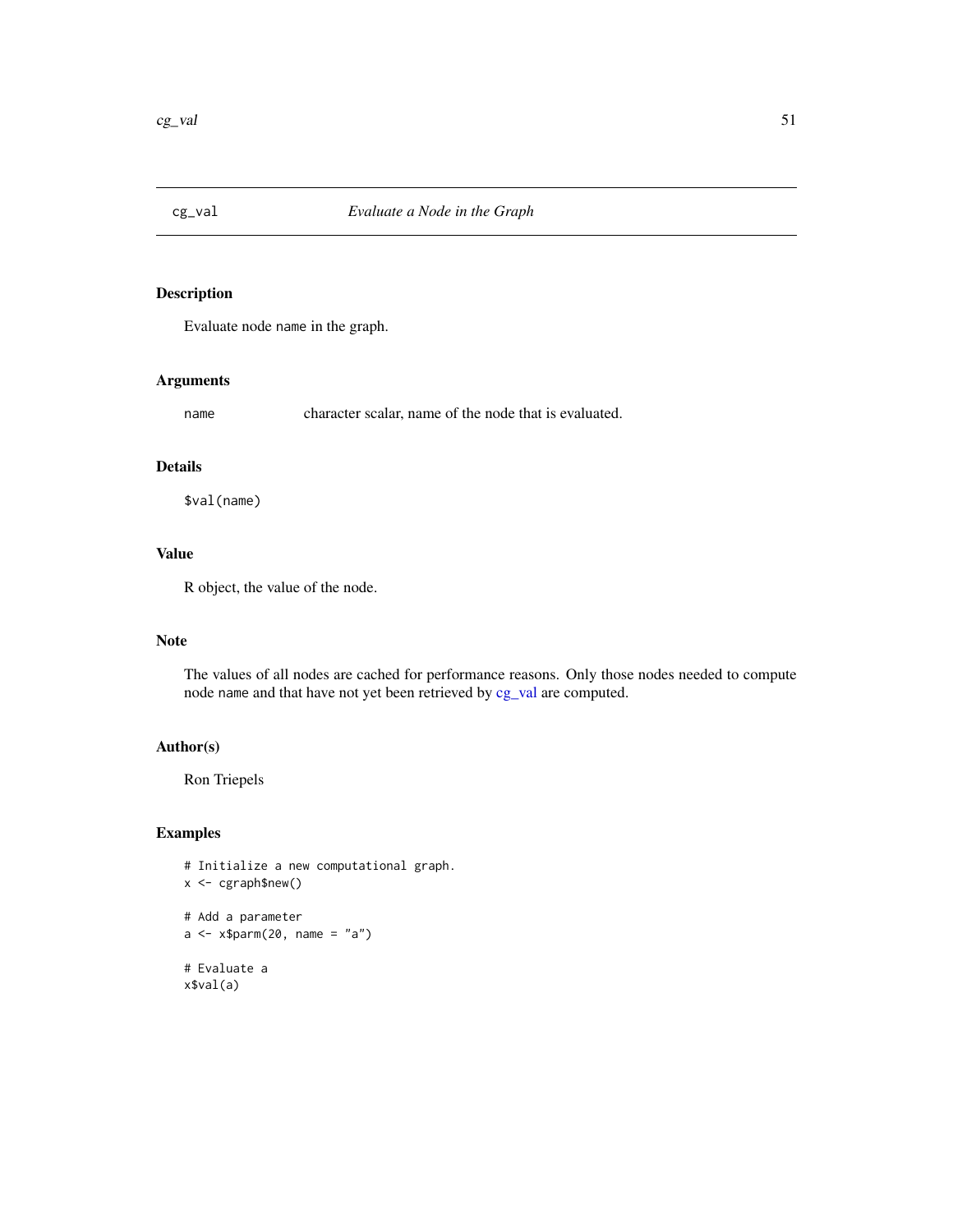<span id="page-51-1"></span><span id="page-51-0"></span>

Add a constant node to the active graph.

#### Usage

const(value = NULL, name = NULL)

#### Arguments

| value | numeric vector or array, value of the node (optional).                           |
|-------|----------------------------------------------------------------------------------|
| name  | character scalar, name of the node (optional). In case argument name is missing, |
|       | the node is tried to be added to the graph under an auto-generated name.         |

### Value

cg\_node, constant.

#### Note

Constants are ignored when differentiating a graph. The intended use of constants is that they are given a fixed value. However, it is still possible to change the value of constants when evaluating or differentiating a graph (see [run](#page-56-1) and [gradients](#page-52-1) for more details).

#### Author(s)

Ron Triepels

```
# Initialize a new computational graph.
x <- cgraph$new()
# Add a constant with value 1 and name 'c' to the graph.
const(1, name = "c")
```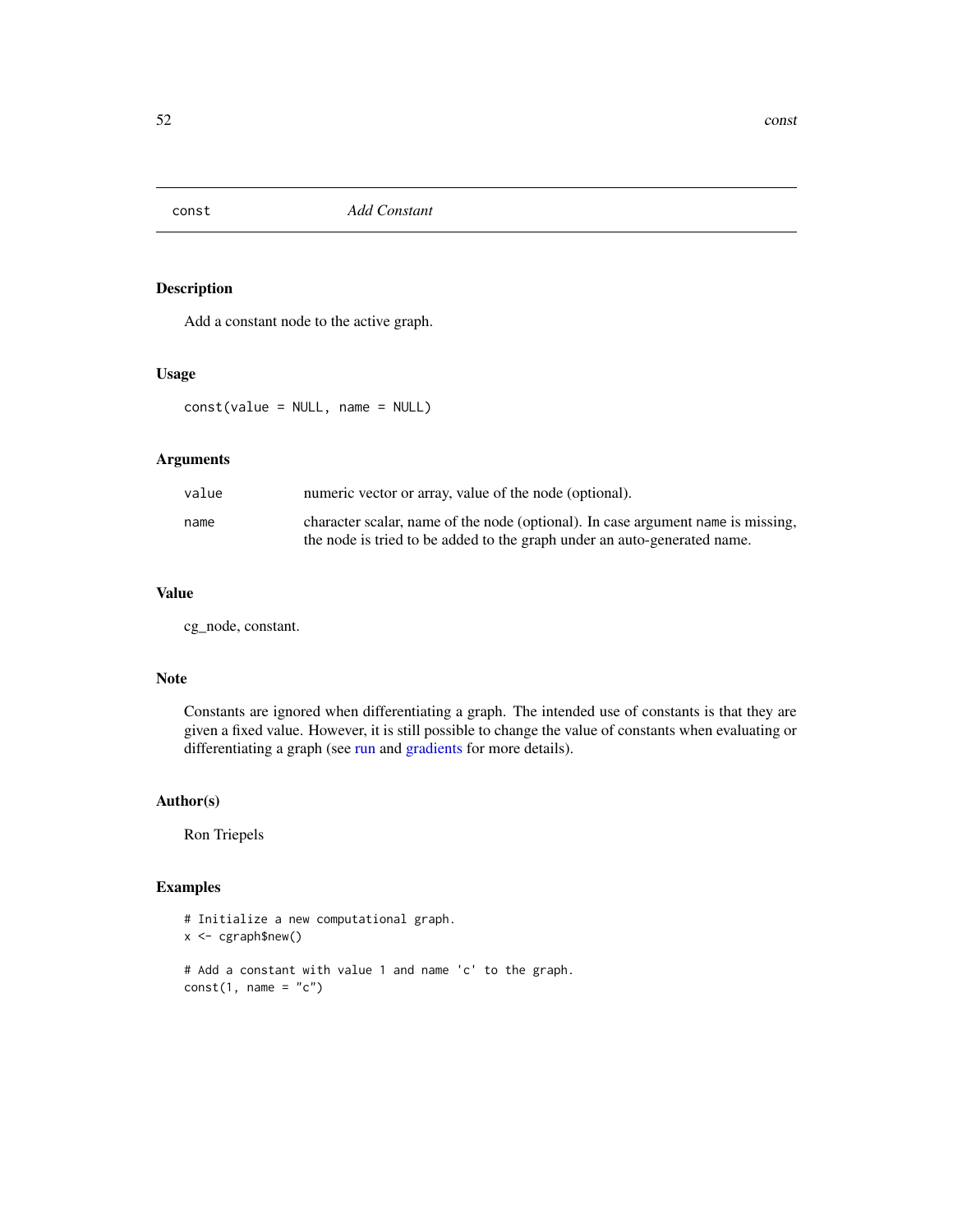<span id="page-52-1"></span><span id="page-52-0"></span>

Differentiate the active graph with respect to node name by reverse automatic differentiation.

#### Usage

gradients(name, values = new.env(), index = 1)

### Arguments

| name   | character scalar, name of the node that is differentiated.                                         |
|--------|----------------------------------------------------------------------------------------------------|
| values | named list or environment, values that are subsituted for the nodes in the graph.                  |
| index  | numeric scalar, index of the target node that is differentiated. Defaults to the<br>first element. |

#### Value

environment, the gradients of all nodes with respect to target node name.

#### Note

All nodes required to compute node name must have a value, or their value must be able to be computed at run-time. The values of nodes can be obtained by first evaluating node name in the graph using function [run.](#page-56-1) The values obtained by this function for the nodes can then be supplied to argument values.

Currently, the cgraph package can only differentiate scalar target nodes. In case the value of target node name is a vector or an array, argument index can be used to specify which element of the vector or array is to be differentiated.

The gradients of all ancestors or name are returned. Constant nodes are not differentiated and their gradients are not returned. The gradients have the same shape as the values of the nodes.

#### Author(s)

Ron Triepels

```
# Initialize a new computational graph.
x <- cgraph$new()
# Add some parameters.
a \leq parm(2, \text{ name} = "a")b \leq -\text{perm}(4, \text{ name } = "b")
```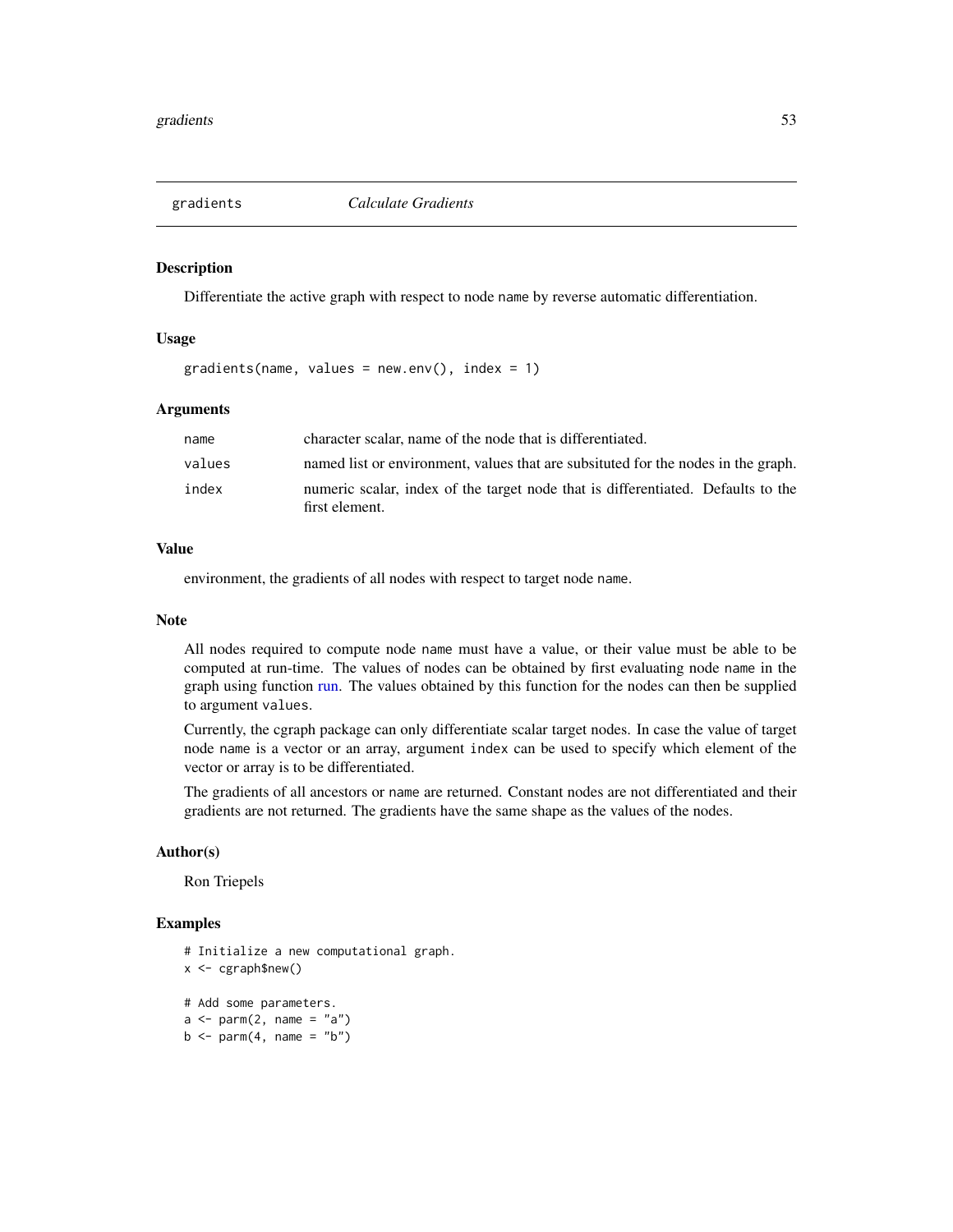```
# Perform some operations on the parameters.
c \leftarrow cg\_sin(a) + cg\_cos(b) - cg\_tan(a)# Differentiate the graph with respect to c.
grads <- gradients(c, run(c))
# Retrieve the gradient of c with respect to a.
grads$a
```
<span id="page-53-1"></span>

input *Add Input*

### Description

Add an input node to the active graph.

#### Usage

input(value = NULL, name = NULL)

### Arguments

| value | numeric vector or array, value of the node (optional).                           |
|-------|----------------------------------------------------------------------------------|
| name  | character scalar, name of the node (optional). In case argument name is missing, |
|       | the node is tried to be added to the graph under an auto-generated name.         |

#### Value

cg\_node, input.

#### Note

The intended use of inputs is that they are not given a fixed value but behave as placeholders. Values can be supplied for inputs when evaluating or differentiating a graph (see [run](#page-56-1) and [gradients](#page-52-1) for more details).

#### Author(s)

Ron Triepels

```
# Initialize a new computational graph.
x <- cgraph$new()
# Add an input with name 'x' to the graph.
input(name = "x")
```
<span id="page-53-0"></span>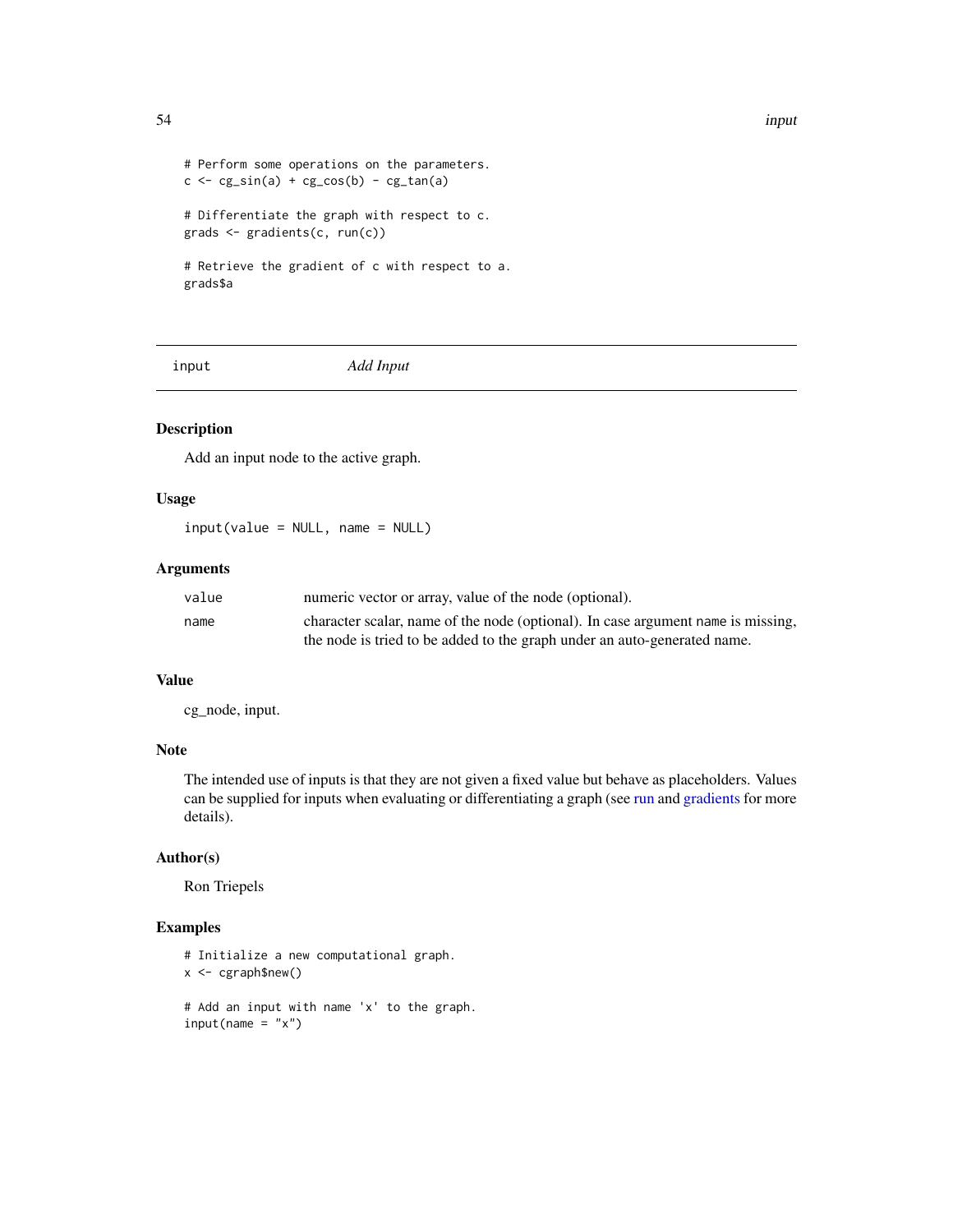<span id="page-54-1"></span><span id="page-54-0"></span>

Add an operation node to the active graph.

#### Usage

opr(call, grads, args, name = NULL)

### Arguments

| call  | symbol, operation performed by the node.                                                                                                                     |
|-------|--------------------------------------------------------------------------------------------------------------------------------------------------------------|
| grads | list of symbols, gradients functions of the input nodes that are consumed by the<br>operation in argument call.                                              |
| args  | list of cg_node objects, the nodes that are consumed by the operation in argu-<br>ment call.                                                                 |
| name  | character scalar, name of the node (optional). In case argument name is missing,<br>the node is tried to be added to the graph under an auto-generated name. |

### Value

cg\_node, operation.

### Note

The operation to be performed by the node should be provided as a symbol to argument call. If this operation consumes any other nodes in the graph, then the gradient function of the operation with respect to these input nodes should be supplied as a symbol to argument gradients. These gradients must be a function of each input's gradient. A gradient function must be provided for each input node as specified by argument args.

#### Author(s)

Ron Triepels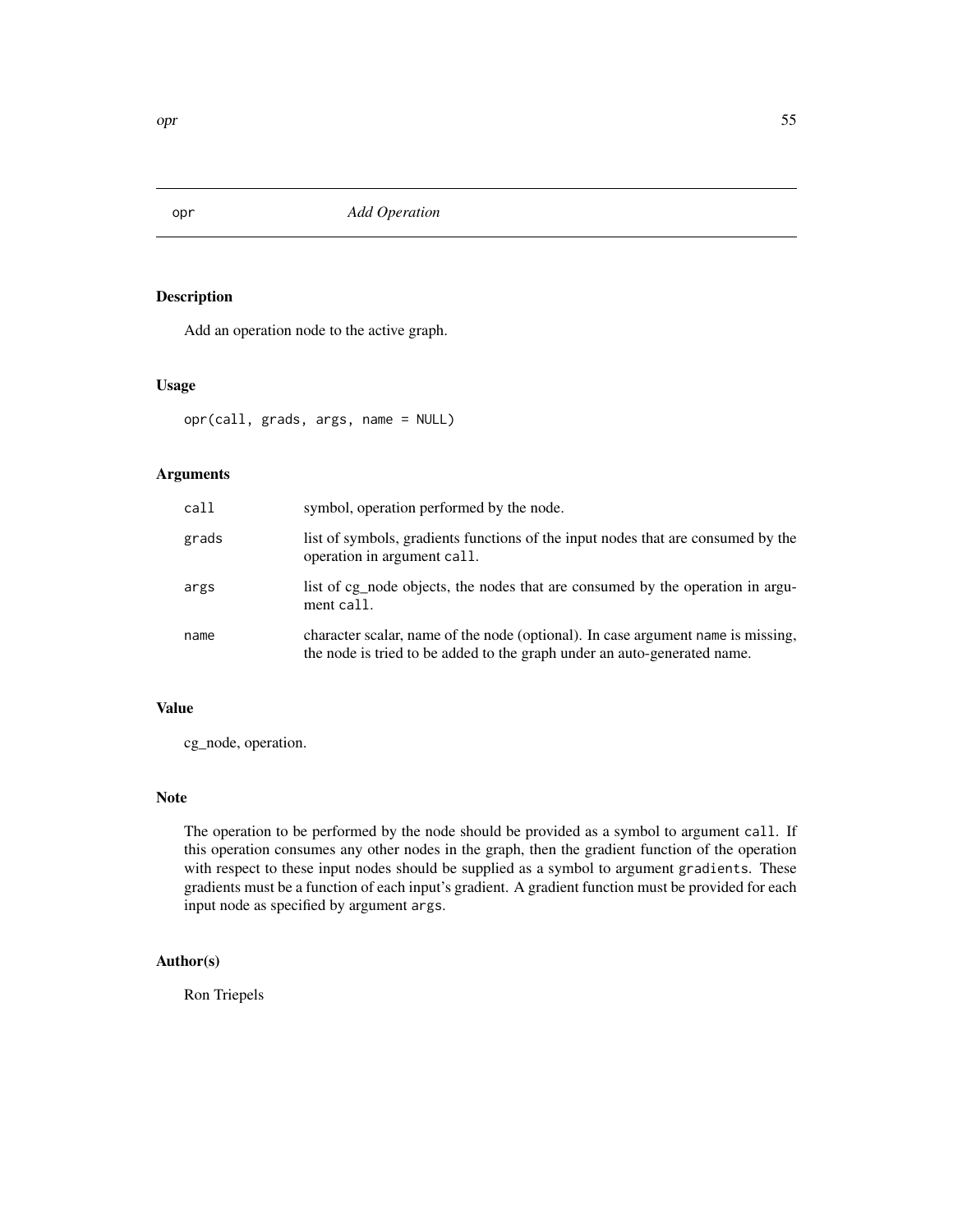<span id="page-55-1"></span><span id="page-55-0"></span>

Add a parameter node to the active graph.

#### Usage

parm(value = NULL, name = NULL)

### Arguments

| value | numeric vector or array, value of the node (optional).                                                                                              |
|-------|-----------------------------------------------------------------------------------------------------------------------------------------------------|
| name  | character scalar, name of the node (optional). In case name is missing, the node<br>is tried to be added to the graph under an auto-generated name. |

### Value

cg\_node, parameter.

#### Note

Parameters are assumed to be subject to some optimization process. Hence, their value might change over time.

#### Author(s)

Ron Triepels

```
# Initialize a new computational graph.
x <- cgraph$new()
# Add a parameter with value 1 and name 'p' to the graph.
parm(1, name = "p")
```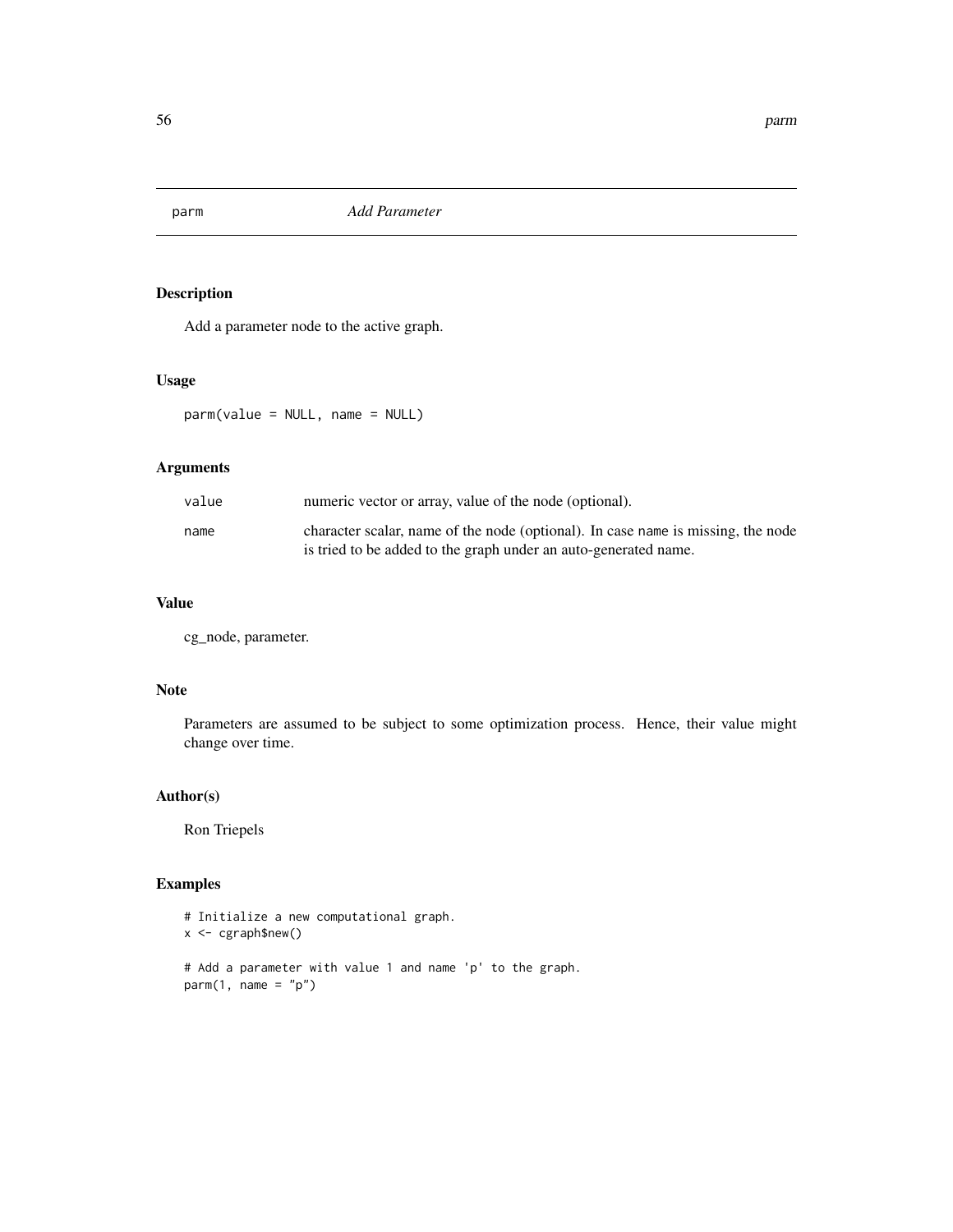<span id="page-56-1"></span><span id="page-56-0"></span>

Evaluate node name in the active graph.

#### Usage

```
run(name, values = list())
```
#### Arguments

| name   | character scalar, name of the node that is evaluated.                             |
|--------|-----------------------------------------------------------------------------------|
| values | named list or environment, values that are subsituted for the nodes in the graph. |

#### Value

environment, the value of node name including the value of all ancestors of name.

#### Note

All nodes required to compute node name must have a value or their value must be able to be computed at run-time. Nodes can be assigned a value when they are created or by calling method [set.](#page-57-1) Alternatively, argument values can be used to substitute values for nodes that do not have a value (e.g. inputs) or to fix their values.

Only those nodes needed to compute node name are evaluated and their values are returned. Values of operation nodes that are cached by function [val](#page-58-1) are ignored and re-computed.

#### Author(s)

Ron Triepels

```
# Initialize a new computational graph.
x < -cgraph$new()
# Add an input.
a \leftarrow input(name = "a")# Square the input (i.e. b = a^2).
b \leq -cg\_pow(a, const(2), name = "b")# Evaluate b at a = 2.
values \leftarrow run(b, list(a = 2))
# Retrieve the value of b.
```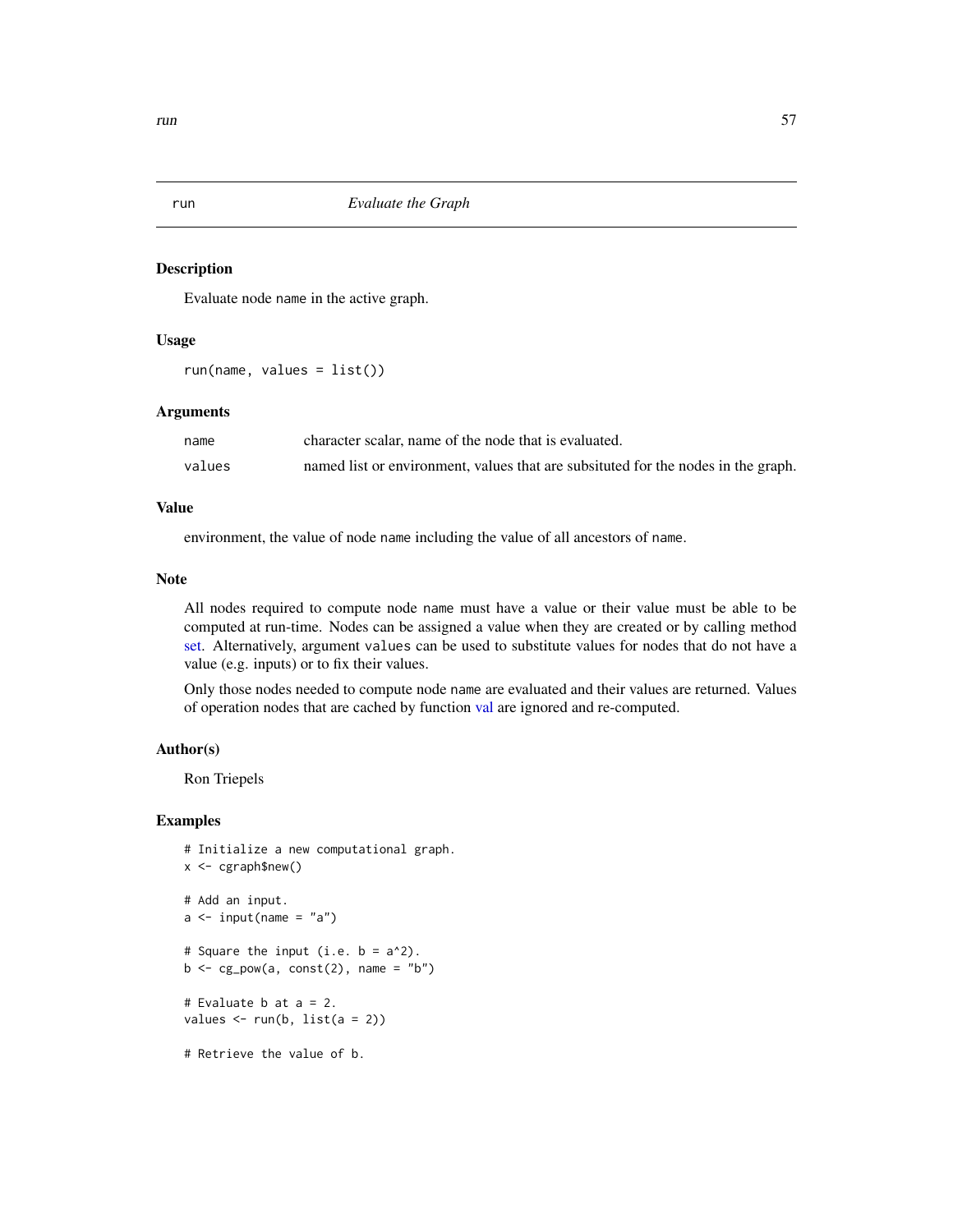<span id="page-57-0"></span>values\$b

### <span id="page-57-1"></span>set *Change the Value of a Node in the Graph*

#### Description

Change the value of node name in the active graph.

### Usage

set(name, value)

### Arguments

| name  | character scalar, name of the node that is changed. |
|-------|-----------------------------------------------------|
| value | R object, new value of the node.                    |

### Value

nothing.

#### Note

The cached value of all nodes that directly or indirectly dependend on node name is removed. The value of these nodes will be re-computed the next time [val](#page-58-1) is called.

### Author(s)

Ron Triepels

```
# Initialize a new computational graph.
x <- cgraph$new()
# Add a parameter
a \leftarrow \text{parm}(20, \text{ name} = "a")# Change value of a
set(a, 40)
# Evaluate a
val(a)
```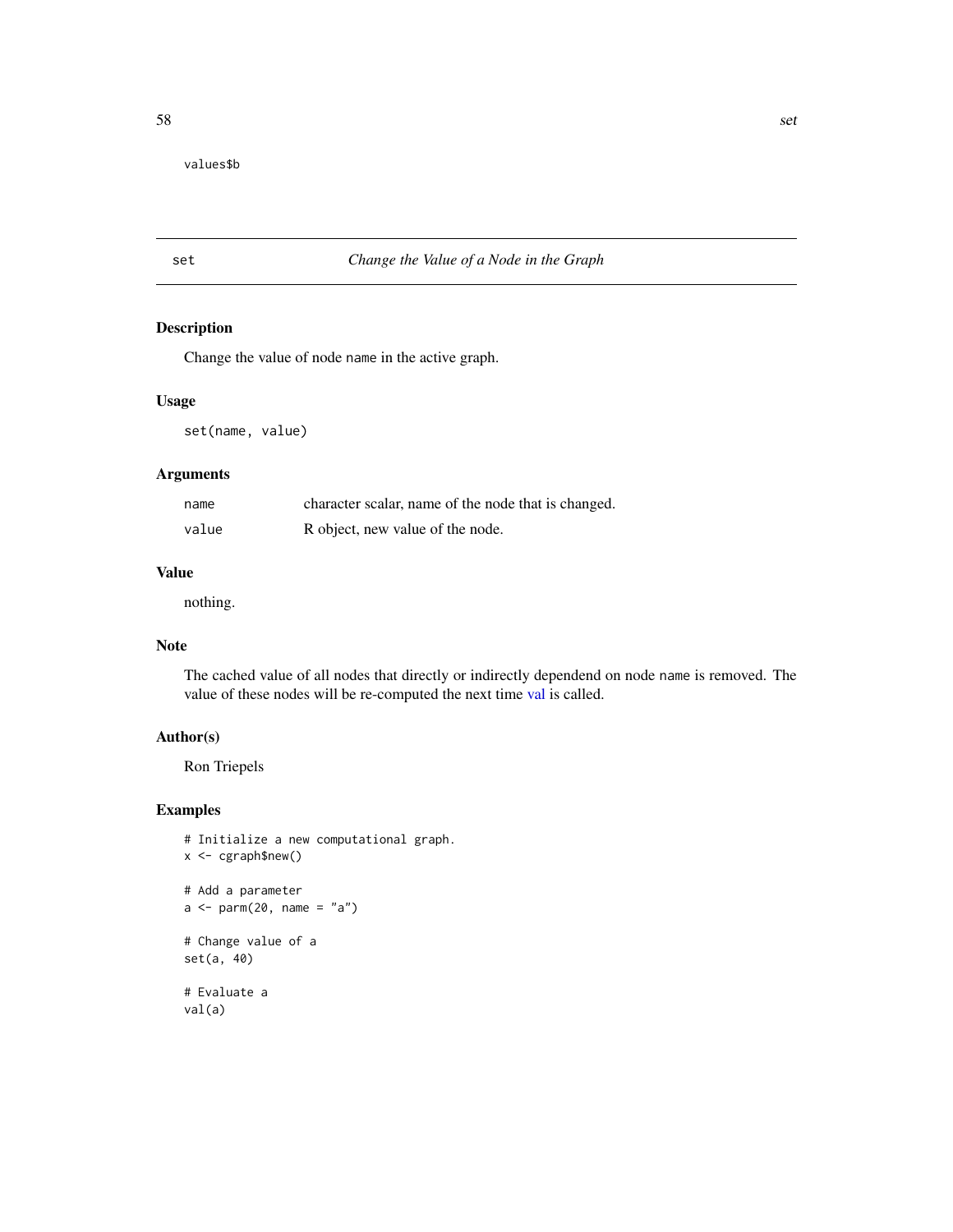<span id="page-58-1"></span><span id="page-58-0"></span>

Evaluate node name in the active graph.

### Usage

val(name)

### Arguments

name character scalar, name of the node that is evaluated.

#### Value

R object, the value of the node.

### Note

The values of all nodes are cached for performance reasons. Only those nodes needed to compute node name and that have not yet been retrieved by [val](#page-58-1) are computed.

### Author(s)

Ron Triepels

```
# Initialize a new computational graph.
x <- cgraph$new()
# Add a parameter
a \leftarrow \text{parm}(20, \text{ name} = "a")# Evaluate a
val(a)
```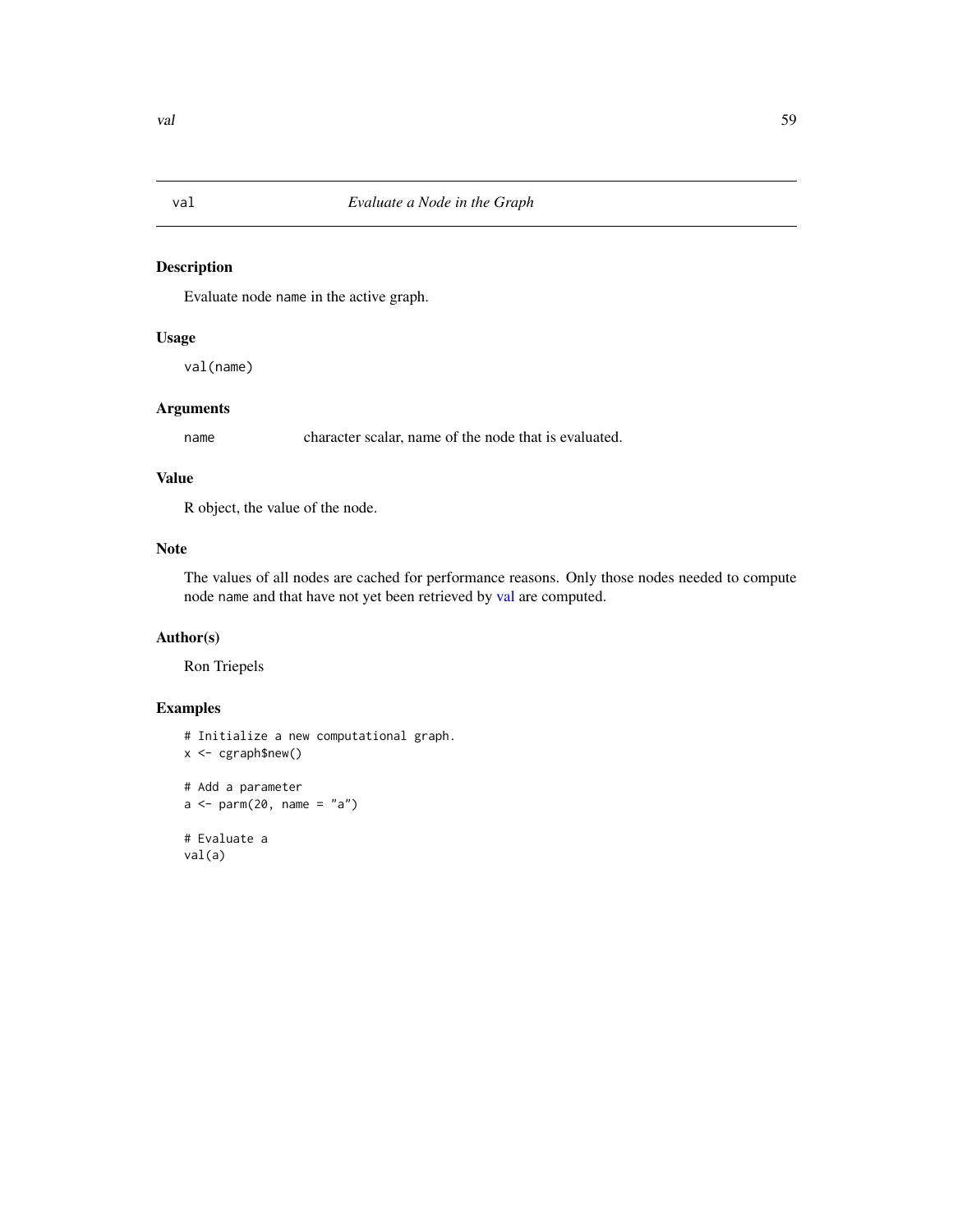# <span id="page-59-0"></span>Index

∗Topic datasets cg\_default\_library , [18](#page-17-0) abs , *[5](#page-4-0)* acos , *[6](#page-5-0)* acosh , *[7](#page-6-0)* add , *[8](#page-7-0)* array , *[40](#page-39-0)* as.double , *[11](#page-10-0)* as.numeric , *[12](#page-11-0)* asin , *[10](#page-9-0)* asinh , *[11](#page-10-0)* atan , *[13](#page-12-0)* atanh , *[13](#page-12-0)* cg\_abs , [5](#page-4-0) cg\_acos , [6](#page-5-0) cg\_acosh , [6](#page-5-0) cg\_active , *[4](#page-3-0)* , *[7](#page-6-0)* , [7](#page-6-0) cg\_add, [8](#page-7-0) cg\_add\_parms , *[4](#page-3-0)* , [8](#page-7-0) cg\_adj\_mat , *[4](#page-3-0)* , [9](#page-8-0) cg\_as\_double , [11](#page-10-0) cg\_as\_numeric , [12](#page-11-0) cg\_asin , [10](#page-9-0) cg\_asinh , [10](#page-9-0) cg\_atan , [12](#page-11-0) cg\_atanh , [13](#page-12-0) cg\_colMeans , [14](#page-13-0) cg\_colSums , [14](#page-13-0) cg\_const , *[4](#page-3-0)* , [15](#page-14-0) cg\_cos , [16](#page-15-0) cg\_cosh , [17](#page-16-0) cg\_crossprod , [17](#page-16-0) cg\_default\_library , [18](#page-17-0) , *[23](#page-22-0)* cg\_div , [18](#page-17-0) cg\_equal , [19](#page-18-0) cg\_exp , [20](#page-19-0) cg\_get\_parms , *[4](#page-3-0)* , [20](#page-19-0) cg\_gradients , *[4](#page-3-0)* , *[15](#page-14-0)* , [21](#page-20-0) , *[24](#page-23-0)*

cg\_greater , [22](#page-21-0) cg\_greater\_equal , [23](#page-22-0) cg\_initialize , *[4](#page-3-0)* , [23](#page-22-0) cg\_input , *[4](#page-3-0)* , [24](#page-23-0) cg\_less , [25](#page-24-0) cg\_less\_equal , [26](#page-25-0) cg\_linear , [26](#page-25-0) cg\_ln , [27](#page-26-0) cg\_log10 , [28](#page-27-0) cg\_log2 , [28](#page-27-0) cg\_matmul , [29](#page-28-0) cg\_max , [30](#page-29-0) cg\_mean , [30](#page-29-0) cg\_min , [31](#page-30-0) cg\_mul , [32](#page-31-0) cg\_neg<sub>, [32](#page-31-0)</sub> cg\_not , [33](#page-32-0) cg\_not\_equal , [34](#page-33-0) cg\_opr , *[4](#page-3-0)* , [34](#page-33-0) cg\_parm , *[4](#page-3-0)* , [35](#page-34-0) cg\_plot , *[4](#page-3-0)* , [36](#page-35-0) cg\_pmax , [37](#page-36-0) cg\_pmin , [37](#page-36-0) cg\_pos , [38](#page-37-0) cg\_pow , [39](#page-38-0) cg\_prod , [39](#page-38-0) cg\_reshape , [40](#page-39-0) cg\_rowMeans , [41](#page-40-0) cg\_rowSums , [41](#page-40-0) cg\_run , *[4](#page-3-0)* , *[15](#page-14-0)* , *[21](#page-20-0)* , *[24](#page-23-0)* , [42](#page-41-0) cg\_set , *[4](#page-3-0)* , *[42](#page-41-0)* , [43](#page-42-0) cg\_sigmoid , [44](#page-43-0) cg\_sin , [45](#page-44-0) cg\_sinh , [45](#page-44-0) cg\_sqrt , [46](#page-45-0) cg\_sub , [47](#page-46-0) cg\_sum , [47](#page-46-0) cg\_t , [48](#page-47-0)

cg\_tan , [49](#page-48-0)